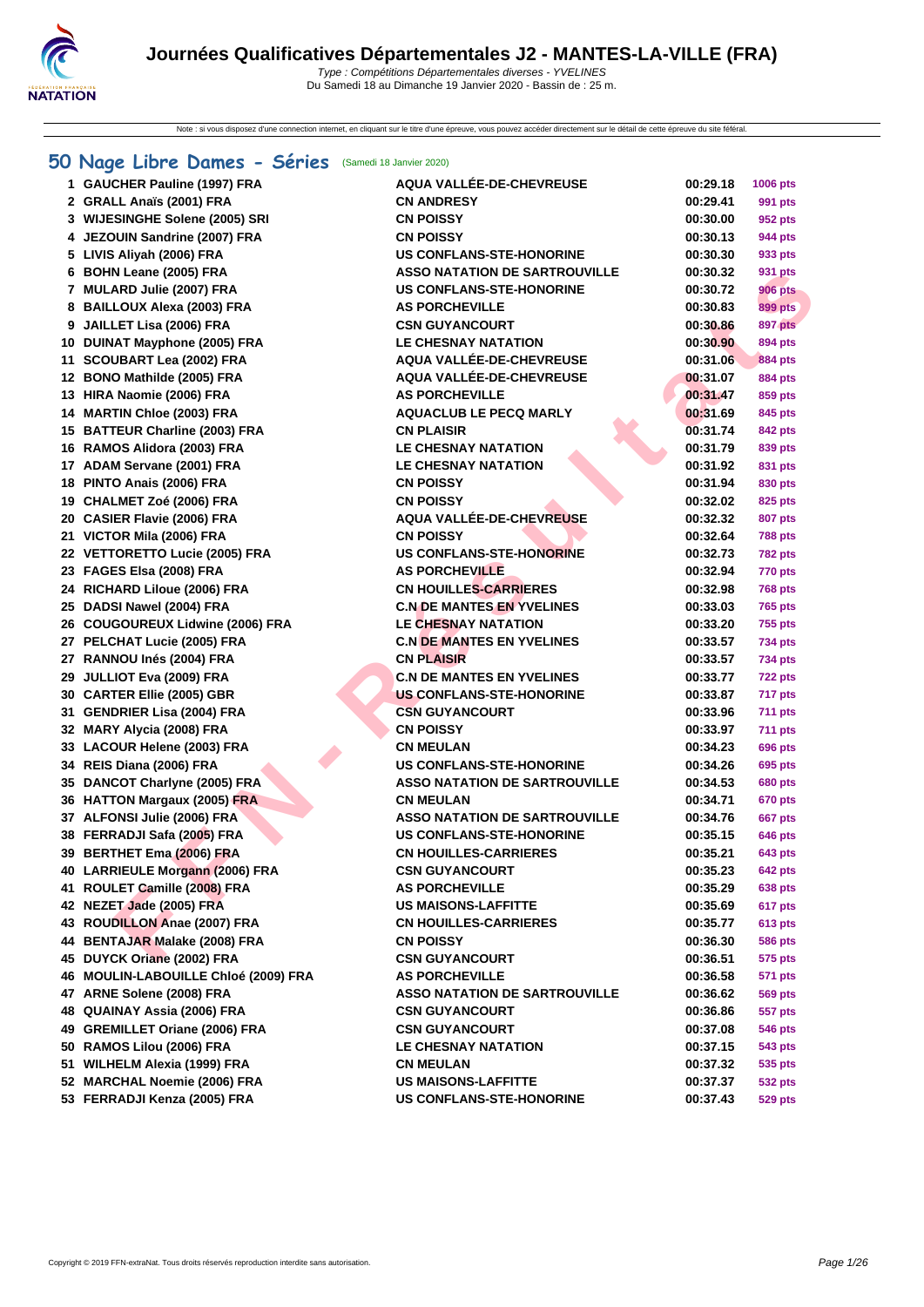

#### **[50 Nage L](http://www.ffnatation.fr/webffn/index.php)ibre Dames - Séries (suite)**

| 54 PHILIPPOT Lucie (2006) FRA        | <b>CN ANDRESY</b>                    | 00:38.58 | 475 pts        |
|--------------------------------------|--------------------------------------|----------|----------------|
| 55 HENNERESSE Capucine (2009) FRA    | <b>ASSO NATATION DE SARTROUVILLE</b> | 00:38.68 | 470 pts        |
| 56 GAUDENS Laura (2004) FRA          | <b>US CONFLANS-STE-HONORINE</b>      | 00:39.28 | 443 pts        |
| 57 BELKACEMI Lina (2009) FRA         | <b>C.N DE MANTES EN YVELINES</b>     | 00:39.90 | 416 pts        |
| 58 ENGEL Jade (2005) FRA             | <b>A.O. TRAPPES NATATION</b>         | 00:40.37 | 396 pts        |
| 59 AIT MOKHTAR Léna (2008) FRA       | <b>US CONFLANS-STE-HONORINE</b>      | 00:40.51 | 390 pts        |
| 60 VIATOR Shanel (2009) FRA          | <b>AS PORCHEVILLE</b>                | 00:40.99 | 370 pts        |
| 61 HAMMOUDA Sandra (2006) FRA        | <b>CN ANDRESY</b>                    | 00:41.24 | <b>360 pts</b> |
| 62 AÏT OUALI Feryel (2008) FRA       | <b>AS PORCHEVILLE</b>                | 00:44.44 | <b>243 pts</b> |
| 63 VANHOENACKERE Mathilde (2008) FRA | <b>AQUATIC CLUB AUBERGENVILLE</b>    | 00:48.90 | $119$ pts      |
| 64 HADJIDJ Leyna (2009) FRA          | <b>AQUATIC CLUB AUBERGENVILLE</b>    | 00:56.01 | 11 pts         |
|                                      |                                      |          |                |
| 00 Nage Libre Dames - Séries         | (Dimanche 19 Janvier 2020)           |          |                |
|                                      |                                      |          |                |

### **100 Nage Libre Dames - Séries** (Dimanche 19 Janvier 2020)

| $00 \text{ V}$ $\sim$ 10 $\sim$ 0 $\sim$ 0 $\sim$ 10 $\sim$ 10 $\sim$ 0 $\sim$ 0 $\sim$ | <b>AVI UNVIILVILLL</b>               | vv. <del>-</del> v.JJ<br><i>ar</i> u pis                                         |
|-----------------------------------------------------------------------------------------|--------------------------------------|----------------------------------------------------------------------------------|
| 61   HAMMOUDA Sandra (2006) FRA                                                         | <b>CN ANDRESY</b>                    | 00:41.24<br><b>360 pts</b>                                                       |
| 62   AÏT OUALI Feryel (2008) FRA                                                        | <b>AS PORCHEVILLE</b>                | 00:44.44<br><b>243 pts</b>                                                       |
| 63 VANHOENACKERE Mathilde (2008) FRA                                                    | <b>AQUATIC CLUB AUBERGENVILLE</b>    | 00:48.90<br>119 pts                                                              |
| 64   HADJIDJ Leyna (2009) FRA                                                           | <b>AQUATIC CLUB AUBERGENVILLE</b>    | 00:56.01<br>11 pts                                                               |
|                                                                                         |                                      |                                                                                  |
| 00 Nage Libre Dames - Séries                                                            | (Dimanche 19 Janvier 2020)           |                                                                                  |
| 1 GAUCHER Pauline (1997) FRA                                                            | <b>AQUA VALLÉE-DE-CHEVREUSE</b>      | 01:03.22<br>1000 pts<br>50m; 00:30.56 (00:30.56) 100m: 01:03.22 (00:32.66)       |
| 2 CHALMET Manon (2003) FRA                                                              | <b>CN POISSY</b>                     | 01:05.01<br>942 pts<br>50m: 00:31.31 (00:31.31) 100m: 01:05.01 (00:33.70)        |
| 3 PARODI Lucie (2003) FRA                                                               | <b>CN PLAISIR</b>                    | 01:05.37<br>931 pts<br>50m: 00:31.33 (00:31.33) 100m: 01:05.37 (00:34.04)        |
| 4 HOUDART Camille (2002) FRA                                                            | <b>ASSO NATATION DE SARTROUVILLE</b> | 01:05.78<br><b>918 pts</b><br>50m: 00:31.67 (00:31.67) 100m: 01:05.78 (00:34.11) |
| 5 WIJESINGHE Solene (2005) SRI                                                          | <b>CN POISSY</b>                     | 01:07.04<br>878 pts<br>50m: 00:32.05 (00:32.05) 100m: 01:07.04 (00:34.99)        |
| 6 BATTEUR Charline (2003) FRA                                                           | <b>CN PLAISIR</b>                    | 01:07.86<br>853 pts<br>50m: 00:32.03 (00:32.03) 100m: 01:07.86 (00:35.83)        |
| 7 BOHN Leane (2005) FRA                                                                 | <b>ASSO NATATION DE SARTROUVILLE</b> | 01:07.99<br>849 pts<br>50m: 00:32.46 (00:32.46) 100m: 01:07.99 (00:35.53)        |
| 8 DUINAT Mayphone (2005) FRA                                                            | <b>LE CHESNAY NATATION</b>           | 01:08.63<br>830 pts<br>50m: 00:32.67 (00:32.67) 100m: 01:08.63 (00:35.96)        |
| 9 IVANOV Veronika (2005) FRA                                                            | AQUA VALLÉE-DE-CHEVREUSE             | 01:08.65<br>829 pts<br>50m: 00:32.33 (00:32.33) 100m: 01:08.65 (00:36.32)        |
| 10 CHALMET Zoé (2006) FRA                                                               | <b>CN POISSY</b>                     | 01:08.88<br>822 pts<br>50m: 00:32.98 (00:32.98) 100m: 01:08.88 (00:35.90)        |
| 11 SCOUBART Lea (2002) FRA                                                              | AQUA VALLÉE-DE-CHEVREUSE             | 01:09.12<br>815 pts<br>50m: 00:32.81 (00:32.81) 100m: 01:09.12 (00:36.31)        |
| 12 ROMANENKO Anna (2006) FRA                                                            | <b>LE CHESNAY NATATION</b>           | 01:09.22<br>812 pts<br>50m: 00:37.57 (00:37.57) 100m: 01:09.22 (00:31.65)        |
| 13 LIVIS Aliyah (2006) FRA                                                              | US CONFLANS-STE-HONORINE             | 01:09.35<br>808 pts<br>50m: 00:33.06 (00:33.06) 100m: 01:09.35 (00:36.29)        |
| 14 BONO Mathilde (2005) FRA                                                             | AQUA VALLÉE-DE-CHEVREUSE             | 01:09.64<br>800 pts<br>50m: 00:33.14 (00:33.14) 100m: 01:09.64 (00:36.50)        |
| 15 JAILLET Lisa (2006) FRA                                                              | <b>CSN GUYANCOURT</b>                | 01:10.08<br><b>787 pts</b><br>50m: 00:32.87 (00:32.87) 100m: 01:10.08 (00:37.21) |
| 16 MARTIN Chloe (2003) FRA                                                              | <b>AQUACLUB LE PECQ MARLY</b>        | 01:10.68<br><b>770 pts</b><br>50m: 00:33.25 (00:33.25) 100m: 01:10.68 (00:37.43) |
| 17 RAMOS Alidora (2003) FRA                                                             | <b>LE CHESNAY NATATION</b>           | 01:11.44<br>748 pts<br>50m: 00:32.77 (00:32.77) 100m: 01:11.44 (00:38.67)        |
| 18 VICTOR Mila (2006) FRA                                                               | <b>CN POISSY</b>                     | 01:12.16<br>727 pts<br>50m: 00:35.05 (00:35.05) 100m: 01:12.16 (00:37.11)        |
| 19 RAMSEIER Maissam (2005) FRA                                                          | <b>CN ANDRESY</b>                    | 01:12.45<br><b>719 pts</b><br>50m: 00:34.87 (00:34.87) 100m: 01:12.45 (00:37.58) |
| 20 PINTO Anais (2006) FRA                                                               | <b>CN POISSY</b>                     | 01:12.52<br><b>717 pts</b><br>50m: 00:34.62 (00:34.62) 100m: 01:12.52 (00:37.90) |
| 21 ANDRE Alice (2005) FRA                                                               | <b>AQUACLUB LE PECQ MARLY</b>        | 01:12.53<br>717 pts<br>50m: 00:35.14 (00:35.14) 100m: 01:12.53 (00:37.39)        |
| 22 BENKHETACHE Shahin (2004) FRA                                                        | <b>AQUACLUB LE PECQ MARLY</b>        | 01:12.86<br><b>708 pts</b><br>50m: 00:35.45 (00:35.45) 100m: 01:12.86 (00:37.41) |
| 23 RICHARD Liloue (2006) FRA                                                            | <b>CN HOUILLES-CARRIERES</b>         | 01:13.55<br>689 pts<br>50m: 00:35.65 (00:35.65) 100m: 01:13.55 (00:37.90)        |
|                                                                                         |                                      |                                                                                  |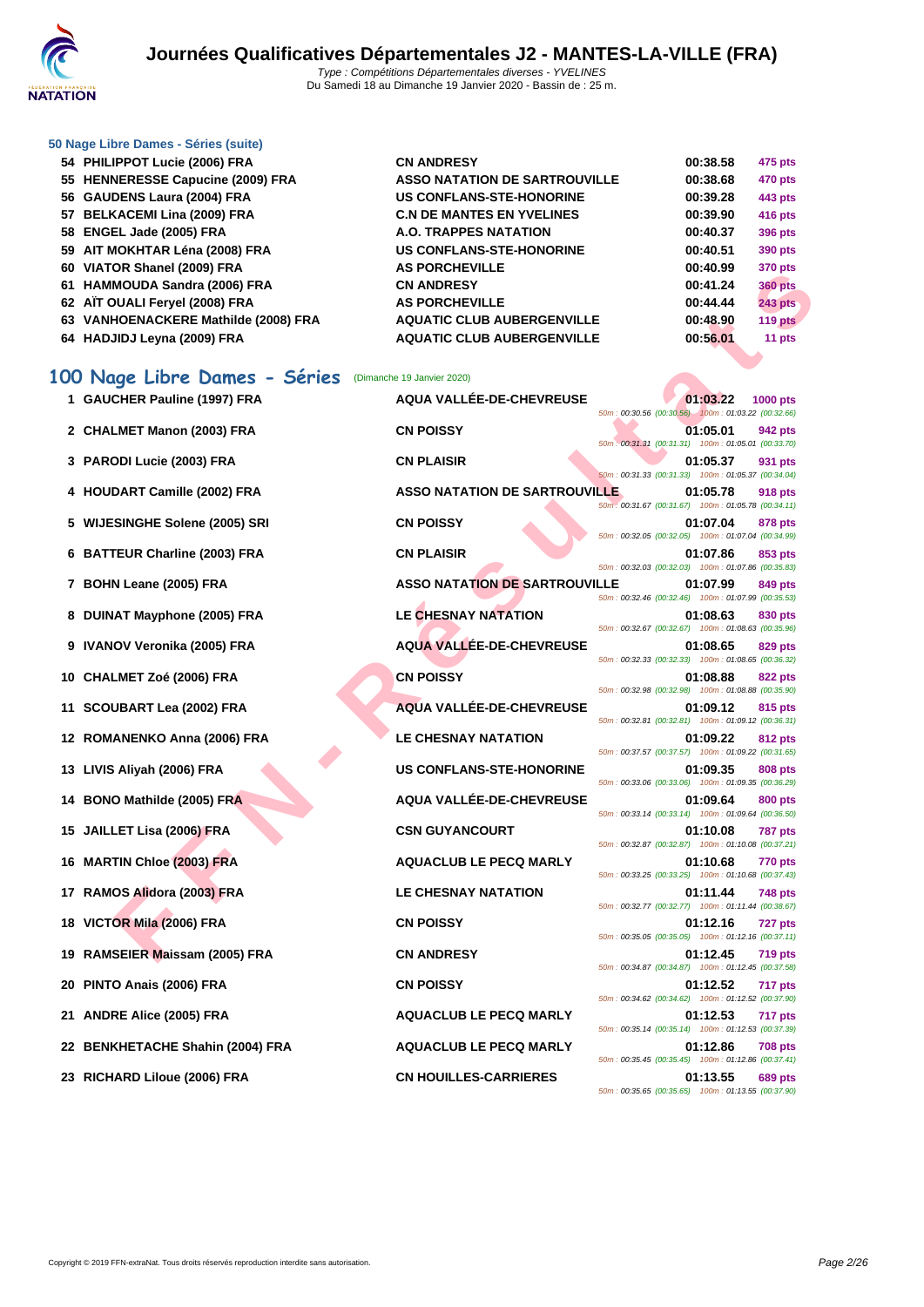

**[100 Nage](http://www.ffnatation.fr/webffn/index.php) Libre Dames - Séries (suite)**

|     |                                     |                                      | 50m: 00:36.27 (00:36.27) 100m: 01:14.30 (00:38.03)                                                                                     |
|-----|-------------------------------------|--------------------------------------|----------------------------------------------------------------------------------------------------------------------------------------|
|     | 25 ROULET Camille (2008) FRA        | <b>AS PORCHEVILLE</b>                | 01:16.04<br>622 pts<br>50m: 00:36.93 (00:36.93) 100m: 01:16.04 (00:39.11)                                                              |
|     | 26 DANCOT Charlyne (2005) FRA       | <b>ASSO NATATION DE SARTROUVILLE</b> | 01:16.05<br>622 pts<br>50m: 00:35.68 (00:35.68) 100m: 01:16.05 (00:40.37)                                                              |
| 27  | <b>JULLIOT Eva (2009) FRA</b>       | <b>C.N DE MANTES EN YVELINES</b>     | 01:16.25<br>617 pts<br>50m: 00:36.89 (00:36.89) 100m: 01:16.25 (00:39.36)                                                              |
| 28  | <b>CUDELOU Lou-Ann (2003) FRA</b>   | AQUA VALLÉE-DE-CHEVREUSE             | 616 pts<br>01:16.30<br>50m: 00:37.18 (00:37.18) 100m: 01:16.30 (00:39.12)                                                              |
| 29  | <b>CARTER Ellie (2005) GBR</b>      | <b>US CONFLANS-STE-HONORINE</b>      | 600 pts<br>01:16.91<br>50m: 00:36.07 (00:36.07) 100m: 01:16.91 (00:40.84)                                                              |
| 30  | <b>CASTILLE Céline (1995) FRA</b>   | <b>AS PORCHEVILLE</b>                | 01:17.61<br>582 pts<br>50m: 00:35.97 (00:35.97) 100m: 01:17.61 (00:41.64)                                                              |
| 31. | KOLODZIEJ Maria-Luisa (2007) FRA    | <b>CN POISSY</b>                     | 01:18.16<br>569 pts<br>50m: 00:37.43 (00:37.43) 100m: 01:18.16 (00:40.73)                                                              |
|     | 32 REIS Diana (2006) FRA            | US CONFLANS-STE-HONORINE             | 01:18.35<br>564 pts<br>50m: 00:37.01 (00:37.01) 100m: 01:18.35 (00:41.34)                                                              |
| 33  | FERRADJI Safa (2005) FRA            | <b>US CONFLANS-STE-HONORINE</b>      | 01:18.67<br>556 pts<br>50m: 00:37.33 (00:37.33) 100m: 01:18.67 (00:41.34)                                                              |
| 34  | <b>NOVELLI Julia (2004) FRA</b>     | <b>CN HOUILLES-CARRIERES</b>         | 01:18.88<br>551 pts<br>50m: 00:37.38 (00:37.38) 100m: 01:18.88 (00:41.50)                                                              |
| 35. | TURPIN Julia (2007) FRA             | <b>CN HOUILLES-CARRIERES</b>         | 01:19.79<br>529 pts<br>50m: 00:38.30 (00:38.30) 100m: 01:19.79 (00:41.49)                                                              |
|     | 36 BERTHET Ema (2006) FRA           | <b>CN HOUILLES-CARRIERES</b>         | 01:19.88<br>527 pts<br>50m: 00:36.61 (00:36.61) 100m: 01:19.88 (00:43.27)                                                              |
| 37  | LUKOWIAK Emma (2006) FRA            | <b>US CONFLANS-STE-HONORINE</b>      | 01:20.77<br>506 pts<br>50m: 00:38.15 (00:38.15) 100m: 01:20.77 (00:42.62)                                                              |
|     | 38 FERRADJI Kenza (2005) FRA        | US CONFLANS-STE-HONORINE             | 01:20.81<br>505 pts<br>50m: 00:37.46 (00:37.46) 100m: 01:20.81 (00:43.35)                                                              |
|     |                                     |                                      |                                                                                                                                        |
| 39  | <b>CHAMBORD Manon (2002) FRA</b>    | <b>AS PORCHEVILLE</b>                | 01:21.19<br>496 pts                                                                                                                    |
| 40  | WILHELM Alexia (1999) FRA           | <b>CN MEULAN</b>                     | 50m: 00:38.76 (00:38.76) 100m: 01:21.19 (00:42.43)<br>01:21.74<br>483 pts                                                              |
| 41. | <b>FORTEMPS Mathilde (2003) FRA</b> | <b>AS PORCHEVILLE</b>                | 50m: 00:38.90 (00:38.90) 100m: 01:21.74 (00:42.84)<br>01:21.81<br>482 pts                                                              |
|     | 42 ROUDILLON Anae (2007) FRA        | <b>CN HOUILLES-CARRIERES</b>         | 50m: 00:38.25 (00:38.25) 100m: 01:21.81 (00:43.56)<br>01:22.28<br>471 pts                                                              |
| 43  | JABER Nour (2006) FRA               | <b>US CONFLANS-STE-HONORINE</b>      | 50m: 00:39.41 (00:39.41) 100m: 01:22.28 (00:42.87)<br>01:23.55<br>443 pts                                                              |
| 44  | ARNE Solene (2008) FRA              | <b>ASSO NATATION DE SARTROUVILLE</b> | 50m: 00:39.93 (00:39.93) 100m: 01:23.55 (00:43.62)<br>01:24.62<br>420 pts                                                              |
| 45  | <b>CALMELS Alexiane (2006) FRA</b>  | <b>AQUACLUB LE PECQ MARLY</b>        | 50m: 00:39.01 (00:39.01) 100m: 01:24.62 (00:45.61)<br>01:26.09<br>389 pts                                                              |
|     | 46 GAUDENS Laura (2004) FRA         | <b>US CONFLANS-STE-HONORINE</b>      | 50m: 00:41.44 (00:41.44) 100m: 01:26.09 (00:44.65)<br>01:27.80<br>354 pts                                                              |
|     | 47 BEBOULÈNE Manon (2006) FRA       | <b>AS PORCHEVILLE</b>                | 50m: 00:40.14 (00:40.14) 100m: 01:27.80 (00:47.66)<br>01:28.53<br>340 pts                                                              |
|     | 48 SMITH Anaïs (2004) FRA           | <b>AS PORCHEVILLE</b>                | 50m: 00:41.42 (00:41.42) 100m: 01:28.53 (00:47.11)<br>01:28.55<br>340 pts                                                              |
|     | 49 BELKACEMI Lina (2009) FRA        | <b>C.N DE MANTES EN YVELINES</b>     | 50m: 00:43.42 (00:43.42) 100m: 01:28.55 (00:45.13)<br>01:28.62<br>339 pts                                                              |
|     | 50 PHILIPPOT Lucie (2006) FRA       | <b>CN ANDRESY</b>                    | 50m: 00:42.31 (00:42.31) 100m: 01:28.62 (00:46.31)<br>01:29.14<br><b>329 pts</b>                                                       |
|     | 51 JALLU Solène (2008) FRA          | <b>AQUATIC CLUB AUBERGENVILLE</b>    | 50m: 00:42.65 (00:42.65) 100m: 01:29.14 (00:46.49)<br>01:29.48<br>322 pts                                                              |
|     | 52 TELLIER Mathilde (2005) FRA      | <b>CN MEULAN</b>                     | 50m: 00:41.51 (00:41.51) 100m: 01:29.48 (00:47.97)<br>01:30.58<br>302 pts                                                              |
|     | 53 CROSSE Lilou (2008) FRA          | <b>C.N DE MANTES EN YVELINES</b>     | 50m: 00:43.08 (00:43.08) 100m: 01:30.58 (00:47.50)<br>01:31.21<br><b>291 pts</b><br>50m: 00:42.15 (00:42.15) 100m: 01:31.21 (00:49.06) |

| 24 VETTORETTO Lucie (2005) FRA      | <b>US CONFLANS-STE-HONORINE</b>      | 01:14.30<br><b>669 pts</b><br>50m: 00:36.27 (00:36.27) 100m: 01:14.30 (00:38.03) |
|-------------------------------------|--------------------------------------|----------------------------------------------------------------------------------|
| 25 ROULET Camille (2008) FRA        | <b>AS PORCHEVILLE</b>                | 01:16.04<br><b>622 pts</b><br>50m: 00:36.93 (00:36.93) 100m: 01:16.04 (00:39.11) |
| 26 DANCOT Charlyne (2005) FRA       | <b>ASSO NATATION DE SARTROUVILLE</b> | 01:16.05<br>622 pts<br>50m: 00:35.68 (00:35.68) 100m: 01:16.05 (00:40.37)        |
| 27 JULLIOT Eva (2009) FRA           | <b>C.N DE MANTES EN YVELINES</b>     | 01:16.25<br>617 pts<br>50m: 00:36.89 (00:36.89) 100m: 01:16.25 (00:39.36)        |
| 28 CUDELOU Lou-Ann (2003) FRA       | AQUA VALLÉE-DE-CHEVREUSE             | 01:16.30<br>616 pts<br>50m: 00:37.18 (00:37.18) 100m: 01:16.30 (00:39.12)        |
| 29 CARTER Ellie (2005) GBR          | <b>US CONFLANS-STE-HONORINE</b>      | 01:16.91<br>600 pts<br>50m: 00:36.07 (00:36.07) 100m: 01:16.91 (00:40.84)        |
| 30 CASTILLE Céline (1995) FRA       | <b>AS PORCHEVILLE</b>                | 01:17.61<br>582 pts<br>50m: 00:35.97 (00:35.97) 100m: 01:17.61 (00:41.64)        |
| 31 KOLODZIEJ Maria-Luisa (2007) FRA | <b>CN POISSY</b>                     | 01:18.16<br>569 pts<br>50m: 00:37.43 (00:37.43)  100m: 01:18.16 (00:40.73)       |
| 32 REIS Diana (2006) FRA            | <b>US CONFLANS-STE-HONORINE</b>      | 01:18.35<br>564 pts<br>50m: 00:37.01 (00:37.01) 100m: 01:18.35 (00:41.34)        |
| 33 FERRADJI Safa (2005) FRA         | <b>US CONFLANS-STE-HONORINE</b>      | 01:18.67<br>556 pts<br>50m: 00:37.33 (00:37.33) 100m: 01:18.67 (00:41.34)        |
| 34 NOVELLI Julia (2004) FRA         | <b>CN HOUILLES-CARRIERES</b>         | 01:18.88<br>551 pts<br>50m: 00:37.38 (00:37.38) 100m: 01:18.88 (00:41.50)        |
| 35 TURPIN Julia (2007) FRA          | <b>CN HOUILLES-CARRIERES</b>         | 01:19.79<br>529 pts<br>50m: 00:38.30 (00:38.30) 100m: 01:19.79 (00:41.49)        |
| 36 BERTHET Ema (2006) FRA           | <b>CN HOUILLES-CARRIERES</b>         | 01:19.88<br>527 pts<br>50m: 00:36.61 (00:36.61) 100m: 01:19.88 (00:43.27)        |
| 37 LUKOWIAK Emma (2006) FRA         | <b>US CONFLANS-STE-HONORINE</b>      | 01:20.77<br>506 pts<br>50m: 00:38.15 (00:38.15) 100m: 01:20.77 (00:42.62)        |
| 38 FERRADJI Kenza (2005) FRA        | <b>US CONFLANS-STE-HONORINE</b>      | 01:20.81<br>505 pts<br>50m: 00:37.46 (00:37.46) 100m: 01:20.81 (00:43.35)        |
| 39 CHAMBORD Manon (2002) FRA        | <b>AS PORCHEVILLE</b>                | 01:21.19<br>496 pts<br>50m: 00:38.76 (00:38.76) 100m: 01:21.19 (00:42.43)        |
| 40 WILHELM Alexia (1999) FRA        | <b>CN MEULAN</b>                     | 01:21.74<br>483 pts<br>50m: 00:38.90 (00:38.90) 100m: 01:21.74 (00:42.84)        |
| 41 FORTEMPS Mathilde (2003) FRA     | <b>AS PORCHEVILLE</b>                | 01:21.81<br>482 pts<br>50m: 00:38.25 (00:38.25) 100m: 01:21.81 (00:43.56)        |
| 42 ROUDILLON Anae (2007) FRA        | <b>CN HOUILLES-CARRIERES</b>         | 01:22.28<br>471 pts<br>50m: 00:39.41 (00:39.41) 100m: 01:22.28 (00:42.87)        |
| 43 JABER Nour (2006) FRA            | <b>US CONFLANS-STE-HONORINE</b>      | 01:23.55<br>443 pts<br>50m: 00:39.93 (00:39.93) 100m: 01:23.55 (00:43.62)        |
| 44 ARNE Solene (2008) FRA           | <b>ASSO NATATION DE SARTROUVILLE</b> | 01:24.62<br>420 pts<br>50m: 00:39.01 (00:39.01) 100m: 01:24.62 (00:45.61)        |
| 45 CALMELS Alexiane (2006) FRA      | <b>AQUACLUB LE PECQ MARLY</b>        | 01:26.09<br>389 pts<br>50m: 00:41.44 (00:41.44) 100m: 01:26.09 (00:44.65)        |
| 46 GAUDENS Laura (2004) FRA         | <b>US CONFLANS-STE-HONORINE</b>      | 01:27.80<br>354 pts<br>50m: 00:40.14 (00:40.14) 100m: 01:27.80 (00:47.66)        |
| 47 BEBOULÈNE Manon (2006) FRA       | <b>AS PORCHEVILLE</b>                | 01:28.53<br><b>340 pts</b><br>50m: 00:41.42 (00:41.42) 100m: 01:28.53 (00:47.11) |
| 48 SMITH Anaïs (2004) FRA           | <b>AS PORCHEVILLE</b>                | 01:28.55<br>340 pts<br>50m: 00:43.42 (00:43.42) 100m: 01:28.55 (00:45.13)        |
| 49 BELKACEMI Lina (2009) FRA        | <b>C.N DE MANTES EN YVELINES</b>     | 01:28.62<br>339 pts<br>50m: 00:42.31 (00:42.31) 100m: 01:28.62 (00:46.31)        |
| 50 PHILIPPOT Lucie (2006) FRA       | <b>CN ANDRESY</b>                    | 01:29.14<br>329 pts<br>50m: 00:42.65 (00:42.65) 100m: 01:29.14 (00:46.49)        |
| 51 JALLU Solène (2008) FRA          | <b>AQUATIC CLUB AUBERGENVILLE</b>    | 01:29.48<br><b>322 pts</b><br>50m: 00:41.51 (00:41.51) 100m: 01:29.48 (00:47.97) |
| 52 TELLIER Mathilde (2005) FRA      | <b>CN MEULAN</b>                     | 01:30.58<br><b>302 pts</b><br>50m: 00:43.08 (00:43.08) 100m: 01:30.58 (00:47.50) |
| 53 CROSSE Lilou (2008) FRA          | <b>C.N DE MANTES EN YVELINES</b>     | 01:31.21<br><b>291 pts</b><br>50m: 00:42.15 (00:42.15) 100m: 01:31.21 (00:49.06) |
| 54 HAMMOUDA Sandra (2006) FRA       | <b>CN ANDRESY</b>                    | 01:32.42<br><b>270 pts</b><br>50m: 00:42.99 (00:42.99) 100m: 01:32.42 (00:49.43) |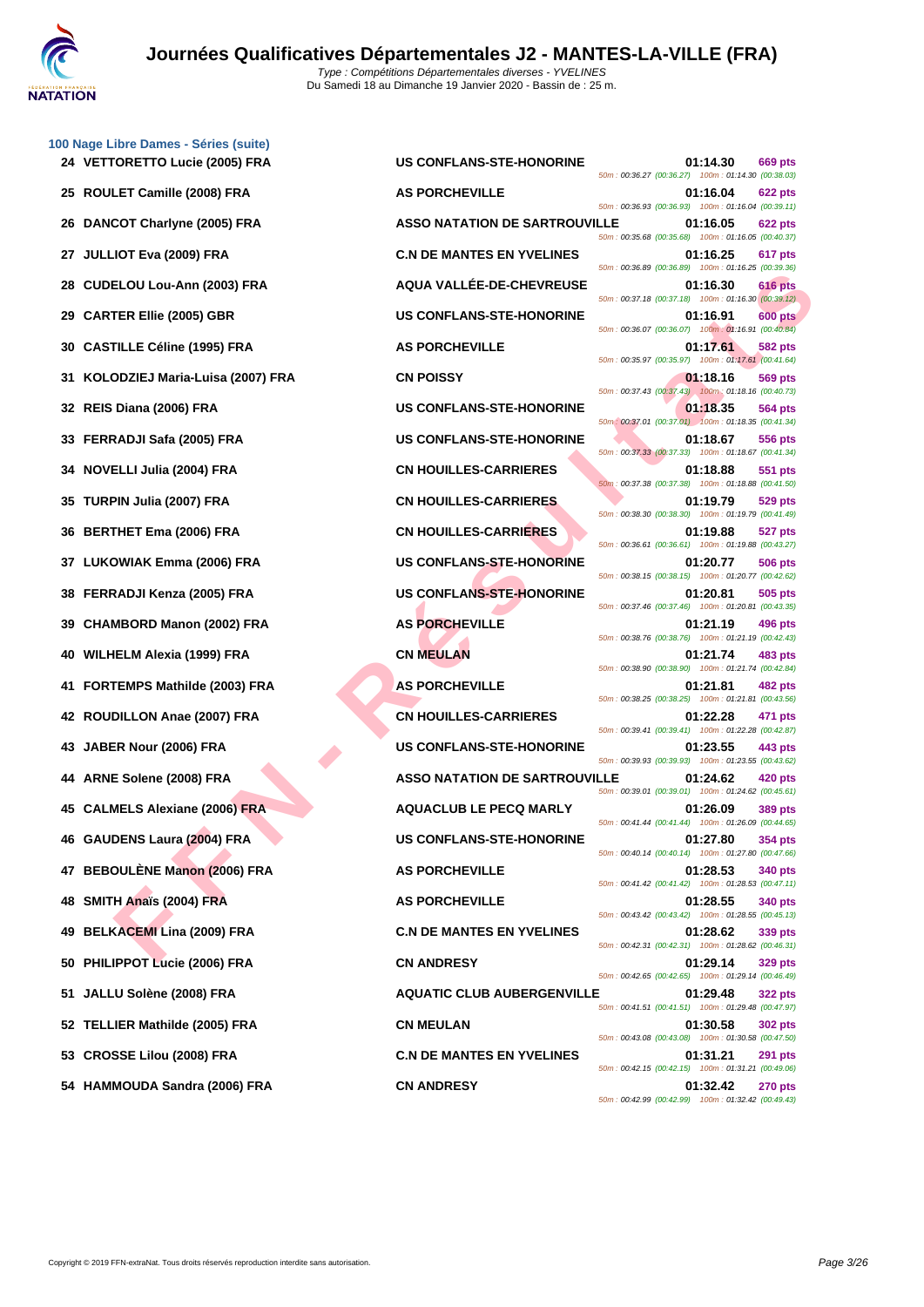| 100 Nage Libre Dames - Séries (suite) |                                                                        |                                                     |          |                |
|---------------------------------------|------------------------------------------------------------------------|-----------------------------------------------------|----------|----------------|
| 55 AIT OUALI Feryel (2008) FRA        | <b>AS PORCHEVILLE</b>                                                  | 50m: 00:47.79 (00:47.79) 100m: 01:39.15 (00:51.36)  | 01:39.15 | 167 pts        |
| 56 LARBI Lyna (2007) FRA              | <b>AQUATIC CLUB AUBERGENVILLE</b>                                      | 50m: 00:49.73 (00:49.73) 100m: 01:44.36 (00:54.63)  | 01:44.36 | $104$ pts      |
| 57 RATHAT Gwenaelle (2006) FRA        | <b>AS PORCHEVILLE</b>                                                  | 50m: 00:51.11 (00:51.11) 100m: 01:54.00 (01:02.89)  | 01:54.00 | 27 pts         |
| 58 ADIN Maéva (2005) FRA              | <b>AS PORCHEVILLE</b>                                                  | 50m: 00:53.09 (00:53.09) 100m: 01:56.14 (01:03.05)  | 01:56.14 | 17 pts         |
| 200 Nage Libre Dames - Séries         | (Dimanche 19 Janvier 2020)                                             |                                                     |          |                |
| 1 CHALMET Manon (2003) FRA            | <b>CN POISSY</b><br>50m: 00:32.40 (00:32.40) 100m: 01:08.13 (00:35.73) | 150m: 01:44.33 (00:36.20) 200m: 02:19.94 (00:35.61) | 02:19.94 | <b>981 pts</b> |
| 2 SOUPIZON Maeva (2004) FRA           | <b>NAUTIC CLUB RAMBOUILLET</b>                                         |                                                     | 02:20.97 | <b>966 pts</b> |

- **3 PARODI Lucie (2003) FRA**
- **4 ZEMMOURI Layla (2005) FRA**
- **5 TOUVIOT Divya (2005) FRA**
- **6 VIDET Oriane (2006) FRA ADUAC BU**
- **7 LE MOIGNE Julie (2002) FRA**
- **8 HIRA Naomie (2006) FRA**
- **9 BREGERE Pauline (2006) FRA**
- **10 FIALEYRE Cerise (2006) FRA**
- **11 ROMANENKO Anna (2006) FRA**
- **12 BAUDE Aurélie (1997) FRA**
- **13 DUINAT Mayphone (2005) FRA**
- **14 AIT OUALI Safia (2005) FRA**
- **15 ROGER Margot (2006) FRA AQUACIC LE PECQ MARCIAL PECCO MARCIAL PROPERTY OF SPINE PECA**
- **16 MORICI Cassandra (2007) FRA**
- **17 ANDRE Alice (2005) FRA**
- **18 TRINEL Clara (2005) FRA**
- **19 BENKHETACHE Shahin (2004) FRA**
- **20 SAUNIER Emma (2006) FRA**
- **21 GOLE Charlotte (2006) FRA**
- **22 DUBREUIL Pauline (2006) FRA BOOS**
- **23 CUDELOU Lou-Ann (2003) FRA**
- **24 LEGRAND Virginie (2006) FRA CONSIDERENT BURGER**
- **25 HALLEY DES FONTAINES Clémence (2006) FRA**
- **26 TURPIN Julia (2007) FRA**

|                                       |                                                                                                                                                  | <u>JUINT. UU.JJJ.UJ [UU.JJ.UJ]   TUUMT. UT.JU. IT [UT.UJ.UJ]</u>           |
|---------------------------------------|--------------------------------------------------------------------------------------------------------------------------------------------------|----------------------------------------------------------------------------|
| ige Libre Dames - Séries              | (Dimanche 19 Janvier 2020)                                                                                                                       |                                                                            |
| LMET Manon (2003) FRA                 | <b>CN POISSY</b>                                                                                                                                 | 02:19.94<br><b>981 pts</b>                                                 |
|                                       | 50m: 00:32.40 (00:32.40) 100m: 01:08.13 (00:35.73) 150m: 01:44.33 (00:36.20) 200m: 02:19.94 (00:35.61)                                           |                                                                            |
| PIZON Maeva (2004) FRA                | <b>NAUTIC CLUB RAMBOUILLET</b><br>50m: 00:33.50 (00:33.50) 100m: 01:09.47 (00:35.97) 150m: 01:45.93 (00:36.46) 200m: 02:20.97 (00:35.04)         | 02:20.97<br><b>966 pts</b>                                                 |
| <b>ODI Lucie (2003) FRA</b>           | <b>CN PLAISIR</b><br>50m : 00:32.61 (00:32.61) 100m : 01:08.66 (00:36.05) 150m : 01:45.46 (00:36.80) 200m : 02:23.16 (00:37.70)                  | 02:23.16<br>935 pts                                                        |
| MOURI Layla (2005) FRA                | <b>ESPADON VELIZY-VILLACOUBLAY</b><br>50m : 00:35.02 (00:35.02) 100m : 01:11.70 (00:36.68) 150m : 01:49.40 (00:37.70) 200m : 02:26.64 (00:37.24) | 02:26.64<br><b>886 pts</b>                                                 |
| VIOT Divya (2005) FRA                 | <b>CSN GUYANCOURT</b>                                                                                                                            | 02:26.69<br>886 pts                                                        |
| T Oriane (2006) FRA                   | 50m: 00:33.40 (00:33.40) 100m: 01:09.90 (00:36.50)<br><b>AQUACLUB LE PECQ MARLY</b>                                                              | 150m: 01:48.58 (00:38.68) 200m: 02:26.69 (00:38.11)<br>02:28.03<br>867 pts |
| OIGNE Julie (2002) FRA                | 50m: 00:32.71 (00:32.71) 100m: 01:10.22 (00:37.51)<br><b>AQUA VALLEE-DE-CHEVREUSE</b>                                                            | 150m; 01:49.18 (00:38.96) 200m: 02:28.03 (00:38.85)<br>02:30.82<br>830 pts |
| Naomie (2006) FRA ،                   | 50m: 00:34.90 (00:34.90) 100m: 01:13.47 (00:38.57) 150m: 01:53.27 (00:39.80) 200m: 02:30.82 (00:37.55)<br><b>AS PORCHEVILLE</b>                  | 02:30.85<br>830 pts                                                        |
| <b>GERE Pauline (2006) FRA</b>        | 50m: 00:34.64 (00:34.64) 100m: 01:12.13 (00:37.49) 150m: 01:51.36 (00:39.23) 200m: 02:30.85 (00:39.49)<br><b>ESPADON VELIZY-VILLACOUBLAY</b>     | 02:32.45<br>809 pts                                                        |
|                                       | 50m: 00:37.15 (00:37.15) 100m: 01:17.14 (00:39.99) 150m: 01:55.48 (00:38.34) 200m: 02:32.45 (00:36.97)                                           |                                                                            |
| EYRE Cerise (2006) FRA                | <b>ESPADON VELIZY-VILLACOUBLAY</b><br>50m: 00:36.51 (00:36.51) 100m: 01:14.91 (00:38.40) 150m: 01:54.37 (00:39.46) 200m: 02:32.89 (00:38.52)     | 02:32.89<br>803 pts                                                        |
| ANENKO Anna (2006) FRA                | <b>LE CHESNAY NATATION</b><br>50m : 00:36.00 (00:36.00) 100m : 01:16.28 (00:40.28) 150m : 01:56.75 (00:40.47) 200m : 02:34.50 (00:37.75)         | 02:34.50<br><b>782 pts</b>                                                 |
| DE Aurélie (1997) FRA                 | <b>CN HOUILLES-CARRIERES</b><br>50m : 00:35.68 (00:35.68) 100m : 01:15.48 (00:39.80) 150m : 01:55.42 (00:39.94) 200m : 02:35.12 (00:39.70)       | 02:35.12<br>774 pts                                                        |
| <b>IAT Mayphone (2005) FRA</b>        | <b>LE CHESNAY NATATION</b><br>50m: 00:36.78 (00:36.78) 100m: 01:17.68 (00:40.90) 150m: 01:58.07 (00:40.39) 200m: 02:35.97 (00:37.90)             | 02:35.97<br><b>763 pts</b>                                                 |
| <b>OUALI Safia (2005) FRA</b>         | <b>AS PORCHEVILLE</b><br>50m: 00:35.69 (00:35.69) 100m: 01:15.00 (00:39.31) 150m: 01:56.25 (00:41.25) 200m: 02:36.22 (00:39.97)                  | 02:36.22<br><b>760 pts</b>                                                 |
| ER Margot (2006) FRA                  | <b>AQUACLUB LE PECQ MARLY</b><br>50m: 00:35.69 (00:35.69) 100m: 01:15.58 (00:39.89) 150m: 01:57.40 (00:41.82) 200m: 02:37.15 (00:39.75)          | 02:37.15<br>748 pts                                                        |
| ICI Cassandra (2007) FRA              | <b>AS PORCHEVILLE</b>                                                                                                                            | 02:38.47<br><b>732 pts</b>                                                 |
| RE Alice (2005) FRA                   | 50m: 00:37.90 (00:37.90) 100m: 01:17.93 (00:40.03) 150m: 01:59.07 (00:41.14) 200m: 02:38.47 (00:39.40)<br><b>AQUACLUB LE PECQ MARLY</b>          | 02:39.06<br><b>724 pts</b>                                                 |
| EL Clara (2005) FRA                   | 50m: 00:37.21 (00:37.21) 100m: 01:18.29 (00:41.08) 150m: 01:59.71 (00:41.42) 200m: 02:39.06 (00:39.35)<br><b>ESPADON VELIZY-VILLACOUBLAY</b>     | 02:39.22<br><b>722 pts</b>                                                 |
| KHETACHE Shahin (2004) FRA            | 50m: 00:37.78 (00:37.78) 100m: 01:18.68 (00:40.90) 150m: 02:00.06 (00:41.38) 200m: 02:39.22 (00:39.16)<br><b>AQUACLUB LE PECQ MARLY</b>          | 02:39.48<br>719 pts                                                        |
| NIER Emma (2006) FRA                  | 50m : 00:36.29 (00:36.29) 100m : 01:16.27 (00:39.98) 150m : 01:58.05 (00:41.78) 200m : 02:39.48 (00:41.43)<br><b>ESPADON VELIZY-VILLACOUBLAY</b> | 02:39.85<br><b>715 pts</b>                                                 |
| E Charlotte (2006) FRA                | 50m : 00:38.89 (00:38.89) 100m : 01:20.13 (00:41.24) 150m : 02:00.09 (00:39.96) 200m : 02:39.85 (00:39.76)<br><b>ESPADON VÉLIZY-VILLACOUBLAY</b> | 02:41.98<br>689 pts                                                        |
| REUIL Pauline (2006) FRA              | 50m: 00:36.38 (00:36.38) 100m: 01:18.21 (00:41.83) 150m: 02:01.01 (00:42.80) 200m: 02:41.98 (00:40.97)<br><b>AS PORCHEVILLE</b>                  | 02:44.69<br>656 pts                                                        |
| ELOU Lou-Ann (2003) FRA               | 50m : 00:35.44 (00:35.44) 100m : 01:17.44 (00:42.00) 150m : 02:01.63 (00:44.19) 200m : 02:44.69 (00:43.06)<br><b>AQUA VALLEE-DE-CHEVREUSE</b>    | 02:45.18<br>650 pts                                                        |
| <b>RAND Virginie (2006) FRA</b>       | 50m : 00:36.81 (00:36.81) 100m : 01:17.67 (00:40.86) 150m : 02:01.20 (00:43.53) 200m : 02:45.18 (00:43.98)<br><b>CN ANDRESY</b>                  | 02:45.50<br>647 pts                                                        |
| LEY DES FONTAINES Clémence (2006) FRA | 50m: 00:36.50 (00:36.50) 100m: 01:21.19 (00:44.69) 150m: 02:04.97 (00:43.78) 200m: 02:45.50 (00:40.53)<br><b>ESPADON VELIZY-VILLACOUBLAY</b>     | 02:46.59<br>634 pts                                                        |
|                                       | 50m: 00:40.47 (00:40.47) 100m: 01:22.81 (00:42.34) 150m: 02:05.47 (00:42.66) 200m: 02:46.59 (00:41.12)                                           |                                                                            |
| PIN Julia (2007) FRA                  | <b>CN HOUILLES-CARRIERES</b><br>50m: 00:39.58 (00:39.58) 100m: 01:23.73 (00:44.15) 150m: 02:08.31 (00:44.58) 200m: 02:51.31 (00:43.00)           | 02:51.31<br>581 pts                                                        |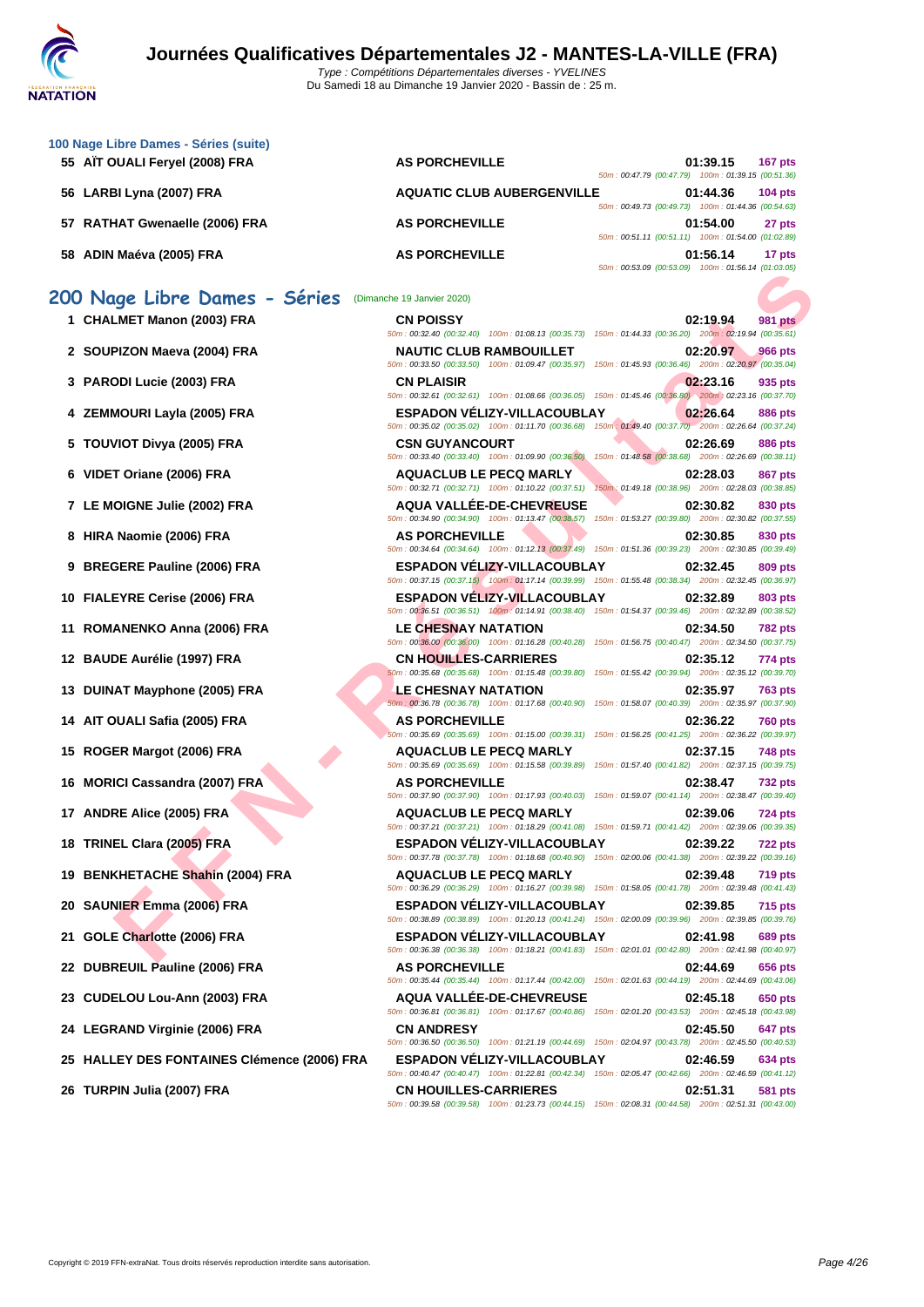|  |  | 200 Nage Libre Dames - Séries (suite) |  |
|--|--|---------------------------------------|--|

- 
- 
- **29 MOULIN-LABOUILLE Chloé (2009) FRA AS PORCHEVILLE 02:55.78 532 pts**
- 
- 
- 
- 
- 
- 
- 
- 
- 

#### **400 Nage Libre Dames - Séries** (Samedi 18 Janvier 2020)

- 
- 
- 
- 
- 
- **6 WIJESINGHE Solene (2005) SRI CN POISSY 05:20.56 794 pts**
- 
- **8 VIDET Oriane (2006) FRA AQUACLUB LE PECQ MARLY 05:34.93 704 pts**
- **9 LEGRAND Virginie (2006) FRA CN ANDRESY 05:55.39 586 pts**
- 
- 
- 
- 

| 00 Nage Libre Dames - Séries (suite) |                                                                                                               |                                                                                                                                   |
|--------------------------------------|---------------------------------------------------------------------------------------------------------------|-----------------------------------------------------------------------------------------------------------------------------------|
| 27 JULLIOT Eva (2009) FRA            | <b>C.N DE MANTES EN YVELINES</b>                                                                              | 02:52.28<br>570 pts                                                                                                               |
|                                      | 50m: 00:38.32 (00:38.32) 100m: 01:23.78 (00:45.46)                                                            | 150m: 02:09.84 (00:46.06) 200m: 02:52.28 (00:42.44)                                                                               |
| 28 LUKOWIAK Emma (2006) FRA          | <b>US CONFLANS-STE-HONORINE</b>                                                                               | 02:52.47<br>568 pts<br>50m : 00:41.03 (00:41.03) 100m : 01:25.94 (00:44.91) 150m : 02:10.18 (00:44.24) 200m : 02:52.47 (00:42.29) |
|                                      |                                                                                                               |                                                                                                                                   |
| 29 MOULIN-LABOUILLE Chloé (2009) FRA | <b>AS PORCHEVILLE</b><br>50m: 00:40.88 (00:40.88) 100m: 01:25.74 (00:44.86)                                   | 02:55.78<br>532 pts<br>150m: 02:12.37 (00:46.63) 200m: 02:55.78 (00:43.41)                                                        |
|                                      |                                                                                                               |                                                                                                                                   |
| 30 REIS Diana (2006) FRA             | <b>US CONFLANS-STE-HONORINE</b>                                                                               | 02:55.85<br>531 pts<br>50m : 00:39.72 (00:39.72) 100m : 01:24.29 (00:44.57) 150m : 02:11.27 (00:46.98) 200m : 02:55.85 (00:44.58) |
| 31 WILHELM Alexia (1999) FRA         | <b>CN MEULAN</b>                                                                                              | 02:56.79<br>521 pts                                                                                                               |
|                                      |                                                                                                               | 50m : 00:40.03 (00:40.03) 100m : 01:25.22 (00:45.19) 150m : 02:12.29 (00:47.07) 200m : 02:56.79 (00:44.50)                        |
| 32 MARY Clementine (2006) FRA        | <b>CN MEULAN</b>                                                                                              | 02:57.65<br><b>512 pts</b>                                                                                                        |
|                                      | 50m: 00:40.80 (00:40.80) 100m: 01:26.02 (00:45.22)                                                            | 150m: 02:13.04 (00:47.02) 200m: 02:57.65 (00:44.61)                                                                               |
| 33 BESSETTES Lena (2006) FRA         | <b>AQUACLUB LE PECQ MARLY</b>                                                                                 | 02:58.36<br>505 pts                                                                                                               |
|                                      | 50m: 00:39.34 (00:39.34) 100m: 01:25.08 (00:45.74)                                                            | 150m: 02:12.21 (00:47.13) 200m: 02:58.36 (00:46.15)                                                                               |
| 34 LARRIEULE Morgann (2006) FRA      | <b>CSN GUYANCOURT</b>                                                                                         | 02:59.31<br>495 pts                                                                                                               |
|                                      | 50m: 00:37.90 (00:37.90) 100m: 01:22.40 (00:44.50)                                                            | 150m: 02:11.24 (00:48.84) 200m: 02:59.31 (00:48.07)                                                                               |
| 35 ROUDILLON Anae (2007) FRA         | <b>CN HOUILLES-CARRIERES</b>                                                                                  | 03:00.46<br>483 pts                                                                                                               |
|                                      | 50m: 00:42.43 (00:42.43) 100m: 01:28.69 (00:46.26)                                                            | 150m: 02:15.37 (00:46.68) 200m: 03:00.46 (00:45.09)                                                                               |
| 36   BELKACEMI Lina (2009) FRA       | <b>C.N DE MANTES EN YVELINES</b>                                                                              | 03:15.44<br>344 pts                                                                                                               |
|                                      | 50m: 00:45.54 (00:45.54) 100m: 01:36.75 (00:51.21)                                                            | 150m: 02:27.66 (00:50.91) 200m: 03:15.44 (00:47.78)                                                                               |
| 37 TELLIER Mathilde (2005) FRA       | <b>CN MEULAN</b>                                                                                              | 03:15.65<br><b>342 pts</b>                                                                                                        |
|                                      | 50m: 00:43.85 (00:43.85) 100m: 01:33.37 (00:49.52)                                                            | 150m: 02:24.89 (00:51.52) 200m: 03:15.65 (00:50.76)                                                                               |
| 38 CROSSE Lilou (2008) FRA           | <b>C.N DE MANTES EN YVELINES</b>                                                                              | 03:19.71<br><b>308 pts</b>                                                                                                        |
|                                      | 50m: 00:45.43 (00:45.43) 100m: 01:36.59 (00:51.16)                                                            | 150m: 02:29.06 (00:52.47) 200m: 03:19.71 (00:50.65)                                                                               |
| 00 Nage Libre Dames - Séries         | (Samedi 18 Janvier 2020)                                                                                      |                                                                                                                                   |
| 1 GAUCHER Pauline (1997) FRA         | <b>AQUA VALLÉE-DE-CHEVREUSE</b>                                                                               | 04:53.16                                                                                                                          |
|                                      | 50m: 00:32.34 (00:32.34) 100m: 01:07.91 (00:35.57)                                                            | 979 pts<br>150m: 01:44.91 (00:37.00) 200m: 02:22.16 (00:37.25)                                                                    |
|                                      | 250m: 02:59.98 (00:37.82) 300m: 03:37.98 (00:38.00)                                                           | 350m: 04:16.19 (00:38.21) 400m: 04:53.16 (00:36.97)                                                                               |
| 2 SOUPIZON Maeva (2004) FRA          | <b>NAUTIC CLUB RAMBOUILLET</b>                                                                                | 04:54.33<br>971 pts                                                                                                               |
|                                      | 50m: 00:34.46 (00:34.46) 100m: 01:10.93 (00:36.47)<br>250m: 03:03.25 (00:37.36) 300m: 03:41.28 (00:38.03)     | 150m: 01:48.17 (00:37.24) 200m: 02:25.89 (00:37.72)<br>350m: 04:18.54 (00:37.26) 400m: 04:54.33 (00:35.79)                        |
| 3 CHALMET Zoé (2006) FRA             | <b>CN POISSY</b>                                                                                              | 05:03.78<br>905 pts                                                                                                               |
|                                      | 50m: 00:33.92 (00:33.92) 100m: 01:11.78 (00:37.86)                                                            | 150m: 01:50.48 (00:38.70) 200m: 02:29.62 (00:39.14)                                                                               |
|                                      | 250m: 03:09.02 (00:39.40) 300m: 03:47.27 (00:38.25)                                                           | 350m: 04:26.05 (00:38.78)  400m: 05:03.78 (00:37.73)                                                                              |
| 4 TOUVIOT Divya (2005) FRA           | <b>CSN GUYANCOURT</b>                                                                                         | 05:07.19<br>882 pts                                                                                                               |
|                                      | 50m: 00:34.07 (00:34.07) 100m: 01:11.25 (00:37.18)<br>250m: 03:08.82 (00:39.76) 300m: 03:48.42 (00:39.60)     | 150m: 01:49.72 (00:38.47) 200m: 02:29.06 (00:39.34)<br>350m: 04:48.38 (00:59.96) 400m: 05:07.19 (00:18.81)                        |
| 5 GROS Anouk (2005) FRA              | <b>CSN GUYANCOURT</b>                                                                                         | 05:10.60<br>859 pts                                                                                                               |
|                                      | 50m: 00:35.65 (00:35.65) 100m: 01:15.26 (00:39.61)                                                            | 150m: 01:54.32 (00:39.06) 200m: 02:34.13 (00:39.81)                                                                               |
|                                      | 250m: 03:13.42 (00:39.29) 300m: 03:53.12 (00:39.70)                                                           | 350m: 04:32.72 (00:39.60) 400m: 05:10.60 (00:37.88)                                                                               |
| 6 WIJESINGHE Solene (2005) SRI       | <b>CN POISSY</b><br>50m: 00:34.30 (00:34.30) 100m: 01:12.86 (00:38.56)                                        | 05:20.56<br>794 pts<br>150m: 01:53.32 (00:40.46) 200m: 02:34.46 (00:41.14)                                                        |
|                                      | 250m: 03:16.28 (00:41.82) 300m: 03:58.01 (00:41.73)                                                           | 350m: 04:39.65 (00:41.64) 400m: 05:20.56 (00:40.91)                                                                               |
| 7 AIT OUALI Safia (2005) FRA         | <b>AS PORCHEVILLE</b>                                                                                         | 05:32.90<br>717 pts                                                                                                               |
|                                      | 250m: 03:22.86 (00:41.47) 300m: 04:04.31 (00:41.45) 350m: 04:45.78 (00:41.47) 400m: 05:32.90 (00:47.12)       | 50m : 00:36.82 (00:36.82) 100m : 01:16.83 (00:40.01) 150m : 01:59.09 (00:42.26) 200m : 02:41.39 (00:42.30)                        |
| 8 VIDET Oriane (2006) FRA            |                                                                                                               |                                                                                                                                   |
|                                      | <b>AQUACLUB LE PECQ MARLY</b><br>50m: 00:36.56 (00:36.56) 100m: 01:15.91 (00:39.35)                           | 05:34.93<br>704 pts<br>150m: 01:55.97 (00:40.06) 200m: 02:38.76 (00:42.79)                                                        |
|                                      | 250m: 03:23.17 (00:44.41) 300m: 04:07.68 (00:44.51)                                                           | 350m: 04:51.42 (00:43.74) 400m: 05:34.93 (00:43.51)                                                                               |
| 9 LEGRAND Virginie (2006) FRA        | <b>CN ANDRESY</b>                                                                                             | 05:55.39<br>586 pts                                                                                                               |
|                                      | 50m: 00:38.43 (00:38.43)<br>100m : 01:21.58 (00:43.15)<br>250m: 03:38.54 (00:46.32) 300m: 04:24.87 (00:46.33) | 150m: 02:06.68 (00:45.10) 200m: 02:52.22 (00:45.54)<br>350m: 05:10.56 (00:45.69) 400m: 05:55.39 (00:44.83)                        |
|                                      | <b>C.N DE MANTES EN YVELINES</b>                                                                              | 05:59.17                                                                                                                          |
|                                      |                                                                                                               | 565 pts                                                                                                                           |
|                                      | 50m: 00:38.28 (00:38.28) 100m: 01:24.93 (00:46.65)                                                            | 150m: 02:12.32 (00:47.39) 200m: 02:59.02 (00:46.70)                                                                               |
| 10 JULLIOT Eva (2009) FRA            | 250m: 03:45.11 (00:46.09) 300m: 04:31.90 (00:46.79)                                                           | 350m: 05:17.85 (00:45.95) 400m: 05:59.17 (00:41.32)                                                                               |

### **1 GAUCHER Pauline (1997) FRA AQUA VALLÉE-DE-CHEVREUSE 04:53.16 979 pts**<br> **1 GAUCHER Pauline (1997) FRA** 50m : 00:32.34 (00:32.34 (00:32.34 (00:32.34 (00:32.54) 100m : 01:07.91 (00:35.57) 150m : 01:44.91 (00:37.0 50m : 00:32.34 (00:32.34) 100m : 01:07.91 (00:35.57) 150m : 01:44.91 (00:37.00) 200m : 02:22.16 (00:37.25) 250m : 02:59.98 (00:37.82) 300m : 03:37.98 (00:38.00) 350m : 04:16.19 (00:38.21) 400m : 04:53.16 (00:36.97) **2 SOUPIZON Maeva (2004) FRA NAUTIC CLUB RAMBOUILLET 04:54.33 971 pts** 50m : 00:34.46 (00:34.46) 100m : 01:10.93 (00:36.47) 150m : 01:48.17 (00:37.24) 200m : 02:25.89 (00:37.72) 250m : 03:03.25 (00:37.36) 300m : 03:41.28 (00:38.03) 350m : 04:18.54 (00:37.26) 400m : 04:54.33 (00:35.79) **3 CHALMET Zoé (2006) FRA CN POISSY 05:03.78 905 pts** 50m : 00:33.92 (00:33.92) 100m : 01:11.78 (00:37.86) 150m : 01:50.48 (00:38.70) 200m : 02:29.62 (00:39.14) 250m : 03:09.02 (00:39.40) 300m : 03:47.27 (00:38.25) 350m : 04:26.05 (00:38.78) 400m : 05:03.78 (00:37.73) **4 TOUVIOT Divya (2005) FRA CSN GUYANCOURT 05:07.19 882 pts** 50m : 00:34.07 (00:34.07) 100m : 01:11.25 (00:37.18) 150m : 01:49.72 (00:38.47) 200m : 02:29.06 (00:39.34) 250m : 03:08.82 (00:39.76) 300m : 03:48.42 (00:39.60) 350m : 04:48.38 (00:59.96) 400m : 05:07.19 (00:18.81) **5 GROS Anouk (2005) FRA CSN GUYANCOURT 05:10.60 859 pts** 50m : 00:35.65 (00:35.65) 100m : 01:15.26 (00:39.61) 150m : 01:54.32 (00:39.06) 200m : 02:34.13 (00:39.81) 250m : 03:13.42 (00:39.29) 300m : 03:53.12 (00:39.70) 350m : 04:32.72 (00:39.60) 400m : 05:10.60 (00:37.88)

- **10 JULLIOT Eva (2009) FRA C.N DE MANTES EN YVELINES 05:59.17 565 pts**
	- 50m : 00:38.28 (00:38.28) 100m : 01:24.93 (00:46.65) 150m : 02:12.32 (00:47.39) 200m : 02:59.02 (00:46.70) 250m : 03:45.11 (00:46.09) 300m : 04:31.90 (00:46.79) 350m : 05:17.85 (00:45.95) 400m : 05:59.17 (00:41.32)

50m : 00:39.76 (00:39.76) 100m : 01:24.34 (00:44.58) 150m : 02:09.98 (00:45.64) 200m : 02:56.02 (00:46.04) 250m : 03:43.16 (00:47.14) 300m : 04:31.31 (00:48.15) 350m : 05:17.94 (00:46.63) 400m : 06:04.66 (00:46.72)

**13 BELKACEMI Lina (2009) FRA C.N DE MANTES EN YVELINES 08:57.76 12 pts**

**11 TURPIN Julia (2007) FRA CN HOUILLES-CARRIERES 06:04.66 536 pts**

**12 MARNONI Pauline (2009) FRA AS PORCHEVILLE 12 MARNONI Pauline (2009) FRA AS PORCHEVILLE 08:06.27 87 pts**<br> **12 08:06.27 01:02.37 200m**: 02:52.87 (01:02.37) **200m**: 04:58.96 (01:01.87) **300m**: 06:02.47 50m : 00:51.18 (00:51.18) 100m : 01:50.50 (00:59.32) 150m : 02:52.87 (01:02.37) 200m : 03:57.09 (01:04.22) 250m : 04:58.96 (01:01.87) 300m : 06:02.47 (01:03.51) 350m : 07:04.29 (01:01.82) 400m : 08:06.27 (01:01.98)

50m : 00:45.66 (00:45.66) 100m : 01:37.54 (00:51.88) 150m : 02:31.12 (00:53.58) 200m : 03:25.07 (00:53.95) 250m : 04:17.97 (00:52.90) 300m : 05:11.61 (00:53.64) 350m : 06:06.13 (00:54.52) 400m : 08:57.76 (02:51.63)

|  |                             | 800 Nage Libre Dames - Séries (Samedi 18 Janvier 2020)                                                                                                                                                          |                                |          |         |  |
|--|-----------------------------|-----------------------------------------------------------------------------------------------------------------------------------------------------------------------------------------------------------------|--------------------------------|----------|---------|--|
|  | 1 SOUPIZON Maeva (2004) FRA |                                                                                                                                                                                                                 | <b>NAUTIC CLUB RAMBOUILLET</b> | 10:04.44 | 960 pts |  |
|  |                             | 50m: 00:35.19 (00:35.19) 100m: 01:12.59 (00:37.40) 150m: 01:50.23 (00:37.64) 200m: 02:28.34 (00:38.11) 250m: 03:06.44 (00:38.10) 300m: 03:44.66 (00:38.22) 350m: 04:22.66 (00:38.00) 400m: 05:01.16 (00:38.50)  |                                |          |         |  |
|  |                             | 450m: 05:39.87 (00:38.71) 500m: 06:18.16 (00:38.29) 550m: 06:56.23 (00:38.07) 600m: 07:34.94 (00:38.71) 650m: 08:12.66 (00:37.72) 700m: 08:50.63 (00:37.97) 750m: 09:28.48 (00:37.85) 800m: 10:04.44 (00:35.96) |                                |          |         |  |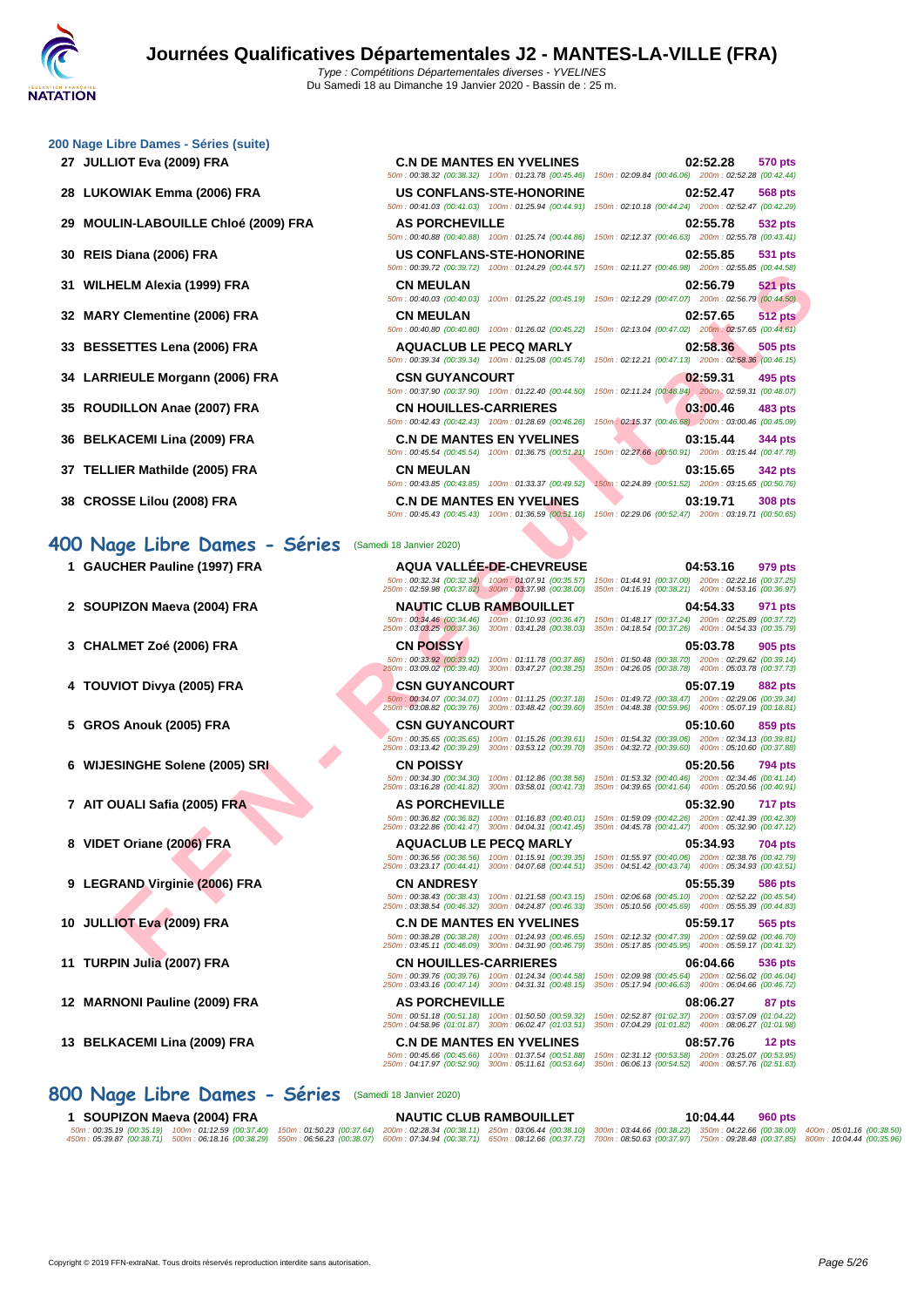### **NATATION**

Du Samedi 18 au Dimanche 19 Janvier 2020 - Bassin de : 25 m.

|                                                              | 800 Nage Libre Dames - Séries (suite)                                                                                                                            |                                                                                                                                                                                                                                     |                                                                                                              |                                                                                                                  |
|--------------------------------------------------------------|------------------------------------------------------------------------------------------------------------------------------------------------------------------|-------------------------------------------------------------------------------------------------------------------------------------------------------------------------------------------------------------------------------------|--------------------------------------------------------------------------------------------------------------|------------------------------------------------------------------------------------------------------------------|
| 2 VIATEUR Perrine (2003) FRA                                 |                                                                                                                                                                  | <b>NAUTIC CLUB RAMBOUILLET</b><br>50m: 00:34.98 (00:34.98) 100m: 01:11.99 (00:37.01) 150m: 01:49.82 (00:37.83) 200m: 02:27.79 (00:37.97) 250m: 03:05.53 (00:37.74)                                                                  | 10:13.80<br>927 pts<br>300m: 03:44.17 (00:38.64) 350m: 04:22.51 (00:38.34)                                   | 400m: 05:00.73 (00:38.22)                                                                                        |
|                                                              | 500m: 06:56076 : (01:16.03)                                                                                                                                      | 600m: 07:84.55 : (04:17.79)                                                                                                                                                                                                         | 700m: 08:53096 : (01:19.41)                                                                                  | 800m: 10:13.80 (01:19.84)                                                                                        |
| 3 FAGES Elsa (2008) FRA                                      |                                                                                                                                                                  | <b>AS PORCHEVILLE</b>                                                                                                                                                                                                               | 11:23.50<br>701 pts                                                                                          |                                                                                                                  |
|                                                              | 50m: 00:37.04 (00:37.04) 100m: 01:18.43 (00:41.39)<br>150m: 02:00.36 (00:41.93)<br>500m: 07:02029 : (01:27.34)                                                   | 200m: 02:42.40 (00:42.04) 250m: 03:25.02 (00:42.62)<br>600m: 08:89.6th : (04:27.32)                                                                                                                                                 | 300m: 04:08.11 (00:43.09) 350m: 04:51.41 (00:43.30)<br>700m: 09:53048 : (01:27.82)                           | 400m: 05:34.95 (00:43.54)<br>800m: 11:23.50 (01:26.07)                                                           |
| 4 ANDRE Alice (2005) FRA                                     |                                                                                                                                                                  | <b>AQUACLUB LE PECQ MARLY</b>                                                                                                                                                                                                       | 11:24.58<br><b>698 pts</b>                                                                                   |                                                                                                                  |
|                                                              | 500m: 07:08018 : (01:27.26)                                                                                                                                      | 50m: 00:37.83 (00:37.83) 100m: 01:19.96 (00:42.13) 150m: 02:03.92 (00:43.96) 200m: 02:46.96 (00:43.04) 250m: 03:30.23 (00:43.27) 300m: 04:13.37 (00:43.14) 350m: 04:56.11 (00:42.74)<br>600m: 08:83/80 : (04:26.62)                 | 700m: 10:05:92 : (01:28.12)                                                                                  | 400m: 05:39.92 (00:43.81)<br>800m: 11:24.58 (01:22.66)                                                           |
|                                                              | 5 BENKHETACHE Shahin (2004) FRA                                                                                                                                  | <b>AQUACLUB LE PECQ MARLY</b>                                                                                                                                                                                                       | 11:28.89<br>685 pts                                                                                          |                                                                                                                  |
|                                                              | 50m: 00:37.34 (00:37.34) 100m: 01:18.01 (00:40.67)<br>500m: 07:03/26 : (04:27.98)                                                                                | 150m: 01:59.73 (00:41.72) 200m: 02:42.34 (00:42.61) 250m: 03:24.90 (00:42.56)<br>600m: 08:83003 : (04:29.77)                                                                                                                        | 300m: 04:07.46 (00:42.56) 350m: 04:51.22 (00:43.76) 400m: 05:35.28 (00:44.06)<br>700m: 10:02076 : (01:29.73) | 800m: 11:28.89 (01:26.13)                                                                                        |
| 6 ROGER Margot (2006) FRA                                    |                                                                                                                                                                  | <b>AQUACLUB LE PECQ MARLY</b>                                                                                                                                                                                                       | 11:36.47<br><b>662 pts</b>                                                                                   |                                                                                                                  |
|                                                              | 50m: 00:37.85 (00:37.85) 100m: 01:19.90 (00:42.05)<br>150m: 02:03.84 (00:43.94)<br>500m: 07:09040 : (01:28.25)                                                   | 200m: 02:47.38 (00:43.54) 250m: 03:30.96 (00:43.58)<br>600m: 08:88097 : (04:29.57)                                                                                                                                                  | 300m: 04:14.68 (00:43.72) 350m: 04:57.56 (00:42.88)<br>700m: 10:090m : (01:30.04)                            | 400m: 05:41.15 (00:43.59)<br>800m: 11:36.47 (01:27.46)                                                           |
| 7 HIRA Naomie (2006) FRA                                     |                                                                                                                                                                  | <b>AS PORCHEVILLE</b>                                                                                                                                                                                                               | 11:40.96<br><b>649 pts</b>                                                                                   |                                                                                                                  |
|                                                              | 500m: 07:56077: (01:30.41)                                                                                                                                       | 50m: 00:37.87 (00:37.87) 100m: 01:19.18 (00:41.31) 150m: 02:01.81 (00:42.63) 200m: 02:44.68 (00:42.87) 250m: 03:28.87 (00:44.19) 300m: 04:13.49 (00:44.62) 350m: 04:58.89 (00:45.40)<br>600m: 08:44047. (04:29.80)                  | 700m: 10:7309m: (01:29.44)                                                                                   | 400m: 05:44.26 (00:45.37)<br>800m: 11:40.96 (01:27.05)                                                           |
|                                                              | 8 MORICI Cassandra (2007) FRA                                                                                                                                    | <b>AS PORCHEVILLE</b>                                                                                                                                                                                                               | 11:53.64<br>613 pts                                                                                          |                                                                                                                  |
|                                                              | 50m: 00:41.92 (00:41.92) 100m: 01:26.15 (00:44.23) 150m: 02:10.13 (00:43.98)                                                                                     | 200m: 02:53.82 (00:43.69) 250m: 03:38.55 (00:44.73)                                                                                                                                                                                 | 300m; 04:24.00 (00:45.45) 350m; 05:08.46 (00:44.46)                                                          | 400m: 05:53.42 (00:44.96)                                                                                        |
| 9 LEMOINE Margot (2008) FRA                                  | 500m: 07:23093 : (04:30.51)                                                                                                                                      | 600m: 08:56034 : (04:30.41)<br><b>CN POISSY</b>                                                                                                                                                                                     | 700m: 10:25018 : (01:30.84)<br>11:56.27<br>606 pts                                                           | 800m: 11:53.64 (01:28.46)                                                                                        |
|                                                              | 50m: 00:39.99 (00:39.99) 100m: 01:24.17 (00:44.18) 150m: 02:09.11 (00:44.94)                                                                                     | 200m: 02:54.38 (00:45.27) 250m: 03:39.24 (00:44.86)                                                                                                                                                                                 | 300m: 04:24.46 (00:45.22) 350m: 05:09.65 (00:45.19)                                                          | 400m: 05:55.93 (00:46.28)                                                                                        |
|                                                              | 500m: 07:26040 : (01:30.47)                                                                                                                                      | 600m: 08:53067 : (04:31.27)                                                                                                                                                                                                         | 700m: 10:28033 : (01:30.66)                                                                                  | 800m: 11:56.27 (01:27.94)                                                                                        |
| 10 ROULET Camille (2008) FRA                                 | 50m: 00:39.22 (00:39.22) 100m: 01:23.61 (00:44.39) 150m: 02:08.81 (00:45.20)                                                                                     | <b>AS PORCHEVILLE</b><br>200m: 02:53.43 (00:44.62)<br>250m: 03:38.53 (00:45.10)                                                                                                                                                     | 11:56.79<br>604 pts<br>300m: 04:23.78 (00:45.25) 350m: 05:08.81 (00:45.03)                                   | 400m: 05:53.98 (00:45.17)                                                                                        |
|                                                              | 500m: 07:24082 : (04:30.64)                                                                                                                                      | 600m: 08:55078 : (04:31.16)                                                                                                                                                                                                         | 700m: 10:28095 : (01:32.17)                                                                                  | 800m: 11:56.79 (01:28.84)                                                                                        |
|                                                              | 11 BOURDEAUX Apolline (2008) FRA<br>50m: 00:40.20 (00:40.20) 100m: 01:25.03 (00:44.83)                                                                           | <b>CN POISSY</b><br>150m: 02:10.56 (00:45.53) 200m: 02:55.87 (00:45.31) 250m: 03:41.31 (00:45.44) 300m: 04:26.60 (00:45.29) 350m: 05:12.38 (00:45.78)                                                                               | 11:58.03<br>601 pts                                                                                          | 400m: 05:57.70 (00:45.32)                                                                                        |
|                                                              |                                                                                                                                                                  | 450m : 06:43.56 (00:45.86) 500m : 07:28.87 (00:45.31) 550m : 08:13.99 (00:45.12) 600m : 08:59.45 (00:45.46) 650m : 09:44.77 (00:45.32) 700m : 10:29.45 (00:44.68) 750m : 11:15.06 (00:45.61)                                        |                                                                                                              | 800m: 11:58.03 (00:42.97)                                                                                        |
| 12 BOHN Clea (2008) FRA                                      |                                                                                                                                                                  | <b>ASSO NATATION DE SARTROUVILLE</b><br>50m : 00:38.69 (00:38.69) 100m : 01:22.50 (00:43.81) 150m : 02:08.08 (00:45.58) 200m : 02:53.48 (00:45.40) 250m : 03:39.95 (00:46.47) 300m : 04:26.60 (00:46.65) 350m : 05:12.99 (00:46.39) | 12:08.12<br>573 pts                                                                                          | 400m: 05:59.53 (00:46.54)                                                                                        |
|                                                              | 500m: 07:33045 : (01:33.92)                                                                                                                                      | 600m: 09:05082 (04:32.37)                                                                                                                                                                                                           | 700m: 10:390mm : (01:33.29)                                                                                  | 800m: 12:08.12 (01:29.01)                                                                                        |
|                                                              | 13 BENTAJAR Malake (2008) FRA<br>50m: 00:40.31 (00:40.31) 100m: 01:25.71 (00:45.40)                                                                              | <b>CN POISSY</b><br>200m: 02:57.89 (00:46.24) 250m: 03:45.28 (00:47.39)                                                                                                                                                             | 12:13.40<br>559 pts<br>300m: 04:33.68 (00:48.40) 350m: 05:22.51 (00:48.83)                                   |                                                                                                                  |
|                                                              | 150m: 02:11.65 (00:45.94)<br>500m: 07:46088 : (04:36.68)                                                                                                         | 600m: 09:83/06 : (01:36.23)                                                                                                                                                                                                         | 700m: 10:59012 : (01:36.06)                                                                                  | 400m: 06:10.15 (00:47.64)<br>800m: 12:13.40 (01:14.28)                                                           |
|                                                              | 14 DUBREUIL Pauline (2006) FRA                                                                                                                                   | <b>AS PORCHEVILLE</b>                                                                                                                                                                                                               | 12:15.19<br>554 pts                                                                                          |                                                                                                                  |
|                                                              |                                                                                                                                                                  |                                                                                                                                                                                                                                     |                                                                                                              |                                                                                                                  |
|                                                              | 50m: 00:39.69 (00:39.69) 100m: 01:24.16 (00:44.47)<br>150m: 02:10.09 (00:45.93)<br>450m: 06:51.37 (00:47.43) 500m: 07:39.22 (00:47.85) 550m: 08:26.44 (00:47.22) | 200m: 02:56.12 (00:46.03) 250m: 03:42.22 (00:46.10)<br>600m: 09:14.34 (00:47.90) 650m: 10:01.26 (00:46.92)                                                                                                                          | 300m: 04:28.79 (00:46.57) 350m: 05:16.37 (00:47.58)<br>700m: 10:48.55 (00:47.29) 750m: 11:34.51 (00:45.96)   |                                                                                                                  |
|                                                              | 15 MOULIN-LABOUILLE Chloé (2009) FRA                                                                                                                             | <b>AS PORCHEVILLE</b>                                                                                                                                                                                                               | 12:48.37<br>468 pts                                                                                          | 400m: 06:03.94 (00:47.57)<br>800m: 12:15.19 (00:40.68)                                                           |
|                                                              | 50m: 00:40.94 (00:40.94) 100m: 01:28.10 (00:47.16)<br>150m: 02:16.73 (00:48.63)<br>500m: 08:00012 : (01:38.16)                                                   | 200m: 03:06.53 (00:49.80) 250m: 03:54.38 (00:47.85)<br>600m: 09:85.6m : (04:35.49)                                                                                                                                                  | 300m: 04:43.36 (00:48.98) 350m: 05:32.78 (00:49.42) 400m: 06:21.96 (00:49.18)<br>700m: 11:73070 : (01:38.09) | 800m: 12:48.37 (01:34.67)                                                                                        |
|                                                              |                                                                                                                                                                  | <b>AQUACLUB LE PECQ MARLY</b>                                                                                                                                                                                                       | 12:48.63<br>468 pts                                                                                          |                                                                                                                  |
|                                                              | 500m: 07:58035 : (04:38.73)                                                                                                                                      | 50m: 00:40.67 (00:40.67) 100m: 01:27.11 (00:46.44) 150m: 02:14.95 (00:47.84) 200m: 03:03.15 (00:48.20) 250m: 03:51.49 (00:48.34)<br>600m: 09:85034 : (04:37.99)                                                                     | 300m: 04:40.24 (00:48.75) 350m: 05:29.48 (00:49.24)<br>700m: 11:726th: (01:37.27)                            |                                                                                                                  |
|                                                              |                                                                                                                                                                  | <b>ASSO NATATION DE SARTROUVILLE</b>                                                                                                                                                                                                | 13:25.32<br><b>382 pts</b>                                                                                   |                                                                                                                  |
|                                                              | 50m: 00:41.62 (00:41.62) 100m: 01:27.28 (00:45.66) 150m: 02:15.15 (00:47.87)<br>500m: 08:53020 : (01:45.87)                                                      | 200m: 03:05.00 (00:49.85) 250m: 03:55.97 (00:50.97)<br>600m: 10:000m4 : (04:42.94)                                                                                                                                                  | 300m: 04:47.51 (00:51.54) 350m: 05:38.49 (00:50.98)<br>700m: 11:43087 : (01:43.73)                           | 400m: 06:18.62 (00:49.14)<br>800m: 12:48.63 (01:36.02)<br>400m: 06:31.33 (00:52.84)<br>800m: 13:25.32 (01:41.45) |
|                                                              |                                                                                                                                                                  | <b>ASSO NATATION DE SARTROUVILLE</b>                                                                                                                                                                                                | 13:25.46<br>381 pts                                                                                          |                                                                                                                  |
|                                                              | 50m: 00:43.37 (00:43.37) 100m: 01:32.14 (00:48.77) 150m: 02:23.40 (00:51.26)                                                                                     | 200m: 03:14.02 (00:50.62) 250m: 04:05.36 (00:51.34) 300m: 04:57.12 (00:51.76) 350m: 05:48.44 (00:51.32)                                                                                                                             |                                                                                                              |                                                                                                                  |
|                                                              | 500m : 08:88018 : (04:42.61)                                                                                                                                     | 600m: 10:08008 : (01:44.90)                                                                                                                                                                                                         | 700m: 11:55012 : (01:44.09)                                                                                  | 400m: 06:39.52 (00:51.08)<br>800m: 13:25.46 (01:34.34)                                                           |
| 50m: 00:42.56 (00:42.56)                                     | 19 CHAMBORD Manon (2002) FRA<br>100m: 01:30.96 (00:48.40)                                                                                                        | <b>AS PORCHEVILLE</b><br>150m: 02:22.28 (00:51.32) 200m: 03:14.35 (00:52.07) 250m: 04:08.52 (00:54.17) 300m: 05:04.30 (00:55.78) 350m: 06:00.56 (00:56.26)                                                                          | 14:02.31<br><b>304 pts</b>                                                                                   |                                                                                                                  |
| 17 HENNERESSE Lily (2007) FRA<br>18 ARNE Solene (2008) FRA   | 500m: 08:43:08 : (01:48.31)<br>1500 Nage Libre Dames - Séries                                                                                                    | 600m: 10:88/54 : (04:49.46)<br>(Dimanche 19 Janvier 2020)                                                                                                                                                                           | 700m: 12:20.64 : (01:48.10)                                                                                  | 400m: 06:54.77 (00:54.21)<br>800m: 14:02.31 (01:41.67)                                                           |
| 16 BESSETTES Lena (2006) FRA<br>1 VIATEUR Perrine (2003) FRA |                                                                                                                                                                  | <b>NAUTIC CLUB RAMBOUILLET</b>                                                                                                                                                                                                      | 19:30.38<br>959 pts                                                                                          |                                                                                                                  |
| 50m: 00:37.09 (00:37.09)                                     | 100m: 01:15.56 (00:38.47) 150m: 01:53.95 (00:38.39)<br>500m: 06:2260: (04:17.07)                                                                                 | 200m: 02:32.11 (00:38.16) 250m: 03:10.28 (00:38.17)<br>600m: 07:46000 : (04:17.40)                                                                                                                                                  | 300m: 03:48.62 (00:38.34) 350m: 04:27.03 (00:38.41)<br>700m: 08:53000 : (01:17.00)                           | 400m: 05:05.53 (00:38.50)<br>800m: 10:14.62 (01:17.62)                                                           |
|                                                              | 900m: 11:93049 : (01:18.87)<br>1300m: 16t55066 : (01:19.55)                                                                                                      | 1000m: 12t53.90 : (04:20.41)<br>1400m: 18t420th: (04:20.55)                                                                                                                                                                         | 1100m: 14t18.65 : (01:18.75)<br>1500m: 19:30.38 (01:18.17)                                                   | 1200m: 15:32.11 (01:19.46)                                                                                       |

### **50 Dos Dames - Séries** (Samedi 18 Janvier 2020)

| 1 BOHN Leane (2005) FRA          | <b>ASSO NATATION DE SARTROUVILLE</b> | 00:32.59 | <b>1046 pts</b> |
|----------------------------------|--------------------------------------|----------|-----------------|
| 2 VIDET Oriane (2006) FRA        | <b>AQUACLUB LE PECQ MARLY</b>        | 00:32.92 | <b>1028 pts</b> |
| 3 GRALL Anaïs (2001) FRA         | <b>CN ANDRESY</b>                    | 00:33.20 | 1013 pts        |
| 4 EKBAL MOHAMED Sarah (2002) FRA | <b>ASSO NATATION DE SARTROUVILLE</b> | 00:33.64 | 991 pts         |
| 5 GROS Anouk (2005) FRA          | <b>CSN GUYANCOURT</b>                | 00:34.21 | 961 pts         |
| 6 BATTEUR Charline (2003) FRA    | <b>CN PLAISIR</b>                    | 00:34.81 | 931 pts         |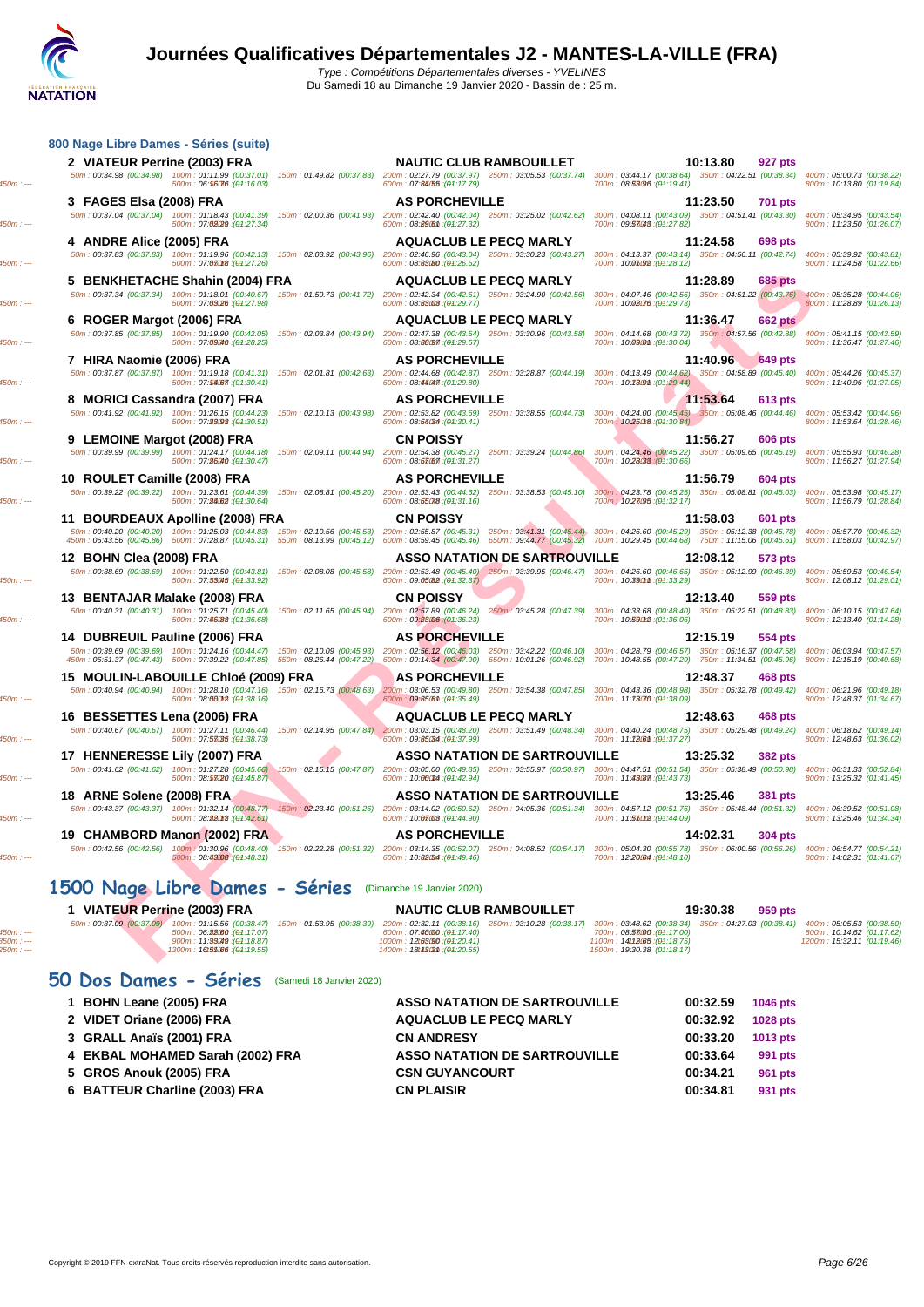

#### **[50 Dos D](http://www.ffnatation.fr/webffn/index.php)ames - Séries (suite)**

| 6 JEZOUIN Sandrine (2007) FRA                       | <b>CN POISSY</b>                                                                           | 00:34.81  | 931 pts         |
|-----------------------------------------------------|--------------------------------------------------------------------------------------------|-----------|-----------------|
| 8 LE MOIGNE Julie (2002) FRA                        | <b>AQUA VALLÉE-DE-CHEVREUSE</b>                                                            | 00:35.44  | <b>900 pts</b>  |
| 9 CHALMET Zoé (2006) FRA                            | <b>CN POISSY</b>                                                                           | 00:35.56  | 894 pts         |
| 10 IVANOV Veronika (2005) FRA                       | AQUA VALLÉE-DE-CHEVREUSE                                                                   | 00:36.08  | 869 pts         |
| 11 BAILLOUX Alexa (2003) FRA                        | <b>AS PORCHEVILLE</b>                                                                      | 00:37.66  | <b>794 pts</b>  |
| 12 GENDRIER Lisa (2004) FRA                         | <b>CSN GUYANCOURT</b>                                                                      | 00:38.15  | 771 pts         |
| 13 ADAM Servane (2001) FRA                          | <b>LE CHESNAY NATATION</b>                                                                 | 00:38.30  | 765 pts         |
| 14 LUKOWIAK Emma (2006) FRA                         | <b>US CONFLANS-STE-HONORINE</b>                                                            | 00:38.36  | <b>762 pts</b>  |
| 15 PELCHAT Lucie (2005) FRA                         | <b>C.N DE MANTES EN YVELINES</b>                                                           | 00:38.41  | <b>760 pts</b>  |
| 16 VICTOR Mila (2006) FRA                           | <b>CN POISSY</b>                                                                           | 00:38.46  | 757 pts         |
| 17 CHOTARD Morine (2006) FRA                        | <b>AQUA VALLÉE-DE-CHEVREUSE</b>                                                            | 00:39.19  | <b>725 pts</b>  |
| 18 RONGCHAMPS Laura (2006) FRA                      | <b>ASSO NATATION DE SARTROUVILLE</b>                                                       | 00:39.21  | <b>724 pts</b>  |
| 19 MARY Alycia (2008) FRA                           | <b>CN POISSY</b>                                                                           | 00:41.43  | <b>629 pts</b>  |
| 20 SANSON Maite (2004) FRA                          | <b>CSN GUYANCOURT</b>                                                                      | 00:41.81  | <b>614 pts</b>  |
| 21 HENNERESSE Capucine (2009) FRA                   | <b>ASSO NATATION DE SARTROUVILLE</b>                                                       | 00:41.95  | <b>608 pts</b>  |
| 22 AIT OUALI Safia (2005) FRA                       | <b>AS PORCHEVILLE</b>                                                                      | 00:42.05  | <b>604 pts</b>  |
| 23 CHARLET Victoire (2006) FRA                      | <b>US CONFLANS-STE-HONORINE</b>                                                            | 00:42.12  | <b>601 pts</b>  |
| 24 QUAINAY Assia (2006) FRA                         | <b>CSN GUYANCOURT</b>                                                                      | 00:42.15  | <b>600 pts</b>  |
| 25 WILHELM Alexia (1999) FRA                        | <b>CN MEULAN</b>                                                                           | 00:42.46  | <b>587 pts</b>  |
| 26 HENNERESSE Lily (2007) FRA                       | <b>ASSO NATATION DE SARTROUVILLE</b>                                                       | 00:42.48  | <b>587 pts</b>  |
| 27 LARRIEULE Morgann (2006) FRA                     | <b>CSN GUYANCOURT</b>                                                                      | 00:42.67  | 579 pts         |
| 28 BESSETTES Lena (2006) FRA                        | <b>AQUACLUB LE PECQ MARLY</b>                                                              | 00:42.87  | <b>571 pts</b>  |
| 29 JABER Nour (2006) FRA                            | <b>US CONFLANS-STE-HONORINE</b>                                                            | 00:42.94  | <b>569 pts</b>  |
| 30 TURPIN Julia (2007) FRA                          | <b>CN HOUILLES-CARRIERES</b>                                                               | 00:43.02  | 565 pts         |
| 31 JALLU Solène (2008) FRA                          | <b>AQUATIC CLUB AUBERGENVILLE</b>                                                          | 00:46.56  | 436 pts         |
| 32 HAMMOUDA Sandra (2006) FRA                       | <b>CN ANDRESY</b>                                                                          | 00:49.55  | 339 pts         |
| 33 LARBI Lyna (2007) FRA                            | <b>AQUATIC CLUB AUBERGENVILLE</b>                                                          | 00:53.97  | <b>219 pts</b>  |
| 34 VANHOENACKERE Mathilde (2008) FRA                | <b>AQUATIC CLUB AUBERGENVILLE</b>                                                          | 01:01.17  | 79 pts          |
| 35 HADJIDJ Leyna (2009) FRA                         | <b>AQUATIC CLUB AUBERGENVILLE</b>                                                          | 01:01.85  | 69 pts          |
| 00 Dos Dames - Séries<br>(Dimanche 19 Janvier 2020) |                                                                                            |           |                 |
| 1 GRALL Anaïs (2001) FRA                            | <b>CN ANDRESY</b><br>50m: 00:34.55 (00:34.55) 100m: 01:10.84 (00:36.29)                    | 01:10.84  | <b>1006 pts</b> |
| 2 BOHN Leane (2005) FRA                             | <b>ASSO NATATION DE SARTROUVILLE</b><br>50m: 00:34.55 (00:34.55) 100m: 01:11.19 (00:36.64) | 01:11.19  | 997 pts         |
| 3 GRAIL Agate (2003) FRA                            | <b>ESPADON VÉLIZY-VILLACOUBLAY</b><br>50m: 00:37.13 (00:37.13) 100m: 01:13.88 (00:36.75)   | 01:13.88  | 930 pts         |
| 4 LE MOIGNE Julie (2002) FRA                        | AQUA VALLÉE-DE-CHEVREUSE<br>50m: 00:37.03 (00:37.03) 100m: 01:16.31 (00:39.28)             | 01:16.31  | 872 pts         |
| 5 BREGERE Pauline (2006) FRA                        | ESPADON VÉLIZY-VILLACOUBLAY<br>50m: 00:37.85 (00:37.85) 100m: 01:16.90 (00:39.05)          | 01:16.90  | 858 pts         |
| 6 FAGES Elsa (2008) FRA                             | <b>AS PORCHEVILLE</b><br>50m: 00:36.71 (00:36.71) 100m: 01:16.95 (00:40.24)                | 01:16.95  | 857 pts         |
| 7 ZEMMOURI Layla (2005) FRA                         | <b>ESPADON VÉLIZY-VILLACOUBLAY</b><br>50m: 00:39.75 (00:39.75) 100m: 01:19.72 (00:39.97)   | 01:19.72  | <b>793 pts</b>  |
| 8 BONO Mathilde (2005) FRA                          | AQUA VALLÉE-DE-CHEVREUSE<br>50m: 00:39.09 (00:39.09) 100m: 01:19.93 (00:40.84)             | 01:19.93  | <b>788 pts</b>  |
| A MOTOR MILL COOCH FRA                              | CHI DOICCV                                                                                 | 0.4.00.00 | フフウ             |

# 100 Dos Dames - Séries (Dimanche 19 Janvier 2020)<br>1 GRALL Anaïs (2001) FRA CN ANDRESY

- 
- **BOHN Leane (2005) FRA ASSOCIATES**
- **GRAIL Agate (2003) FRA DESPADDING VELIX**
- **LE MOIGNE Julie (2002) FRA A**
- **BREGERE Pauline (2006) FRA ESPADON VÉLIX**
- **FAGES Elsa (2008) FRA AS**
- **ZEMMOURI Layla (2005) FRA ESPADON VÉLIX**
- **BONO Mathilde (2005) FRA A**
- **VICTOR Mila (2006) FRA C**
- **CASIER Flavie (2006) FRA A**
- **PARODI Lucie (2003) FRA C**
- **CUDELOU Lou-Ann (2003) FRA A**
- **CHOTARD Morine (2006) FRA A**

| 1 GRALL Anaïs (2001) FRA     | <b>CN ANDRESY</b>                    | 50m: 00:34.55 (00:34.55) 100m: 01:10.84 (00:36.29) | 01:10.84         | <b>1006 pts</b> |
|------------------------------|--------------------------------------|----------------------------------------------------|------------------|-----------------|
| 2 BOHN Leane (2005) FRA      | <b>ASSO NATATION DE SARTROUVILLE</b> | 50m: 00:34.55 (00:34.55) 100m: 01:11.19 (00:36.64) | 01:11.19         | 997 pts         |
| 3 GRAIL Agate (2003) FRA     | ESPADON VÉLIZY-VILLACOUBLAY          | 50m: 00:37.13 (00:37.13) 100m: 01:13.88 (00:36.75) | 01:13.88         | 930 pts         |
| 4 LE MOIGNE Julie (2002) FRA | <b>AQUA VALLÉE-DE-CHEVREUSE</b>      | 50m: 00:37.03 (00:37.03) 100m: 01:16.31 (00:39.28) | 01:16.31         | 872 pts         |
| 5 BREGERE Pauline (2006) FRA | ESPADON VÉLIZY-VILLACOUBLAY          | 50m: 00:37.85 (00:37.85) 100m: 01:16.90 (00:39.05) | 01:16.90         | 858 pts         |
| 6 FAGES Elsa (2008) FRA      | <b>AS PORCHEVILLE</b>                | 50m: 00:36.71 (00:36.71) 100m: 01:16.95 (00:40.24) | 01:16.95 857 pts |                 |
| 7 ZEMMOURI Layla (2005) FRA  | ESPADON VÉLIZY-VILLACOUBLAY 01:19.72 | 50m: 00:39.75 (00:39.75) 100m: 01:19.72 (00:39.97) |                  | <b>793 pts</b>  |
| 8 BONO Mathilde (2005) FRA   | AQUA VALLÉE-DE-CHEVREUSE             | 50m: 00:39.09 (00:39.09) 100m: 01:19.93 (00:40.84) | 01:19.93         | <b>788 pts</b>  |
| 9 VICTOR Mila (2006) FRA     | <b>CN POISSY</b>                     | 50m: 00:39.41 (00:39.41) 100m: 01:20.62 (00:41.21) | 01:20.62         | <b>773 pts</b>  |
| 10 CASIER Flavie (2006) FRA  | <b>AQUA VALLÉE-DE-CHEVREUSE</b>      | 50m: 00:39.91 (00:39.91) 100m: 01:21.39 (00:41.48) | 01:21.39         | <b>756 pts</b>  |
| 11 PARODI Lucie (2003) FRA   | <b>CN PLAISIR</b>                    | 50m: 00:39.33 (00:39.33) 100m: 01:21.54 (00:42.21) | 01:21.54         | <b>752 pts</b>  |
| 2 CUDELOU Lou-Ann (2003) FRA | AQUA VALLÉE-DE-CHEVREUSE             | 50m: 00:40.20 (00:40.20) 100m: 01:23.00 (00:42.80) | 01:23.00         | <b>721 pts</b>  |
| 13 CHOTARD Morine (2006) FRA | <b>AQUA VALLÉE-DE-CHEVREUSE</b>      | 50m: 00:40.91 (00:40.91) 100m: 01:24.02 (00:43.11) | 01:24.02         | 699 pts         |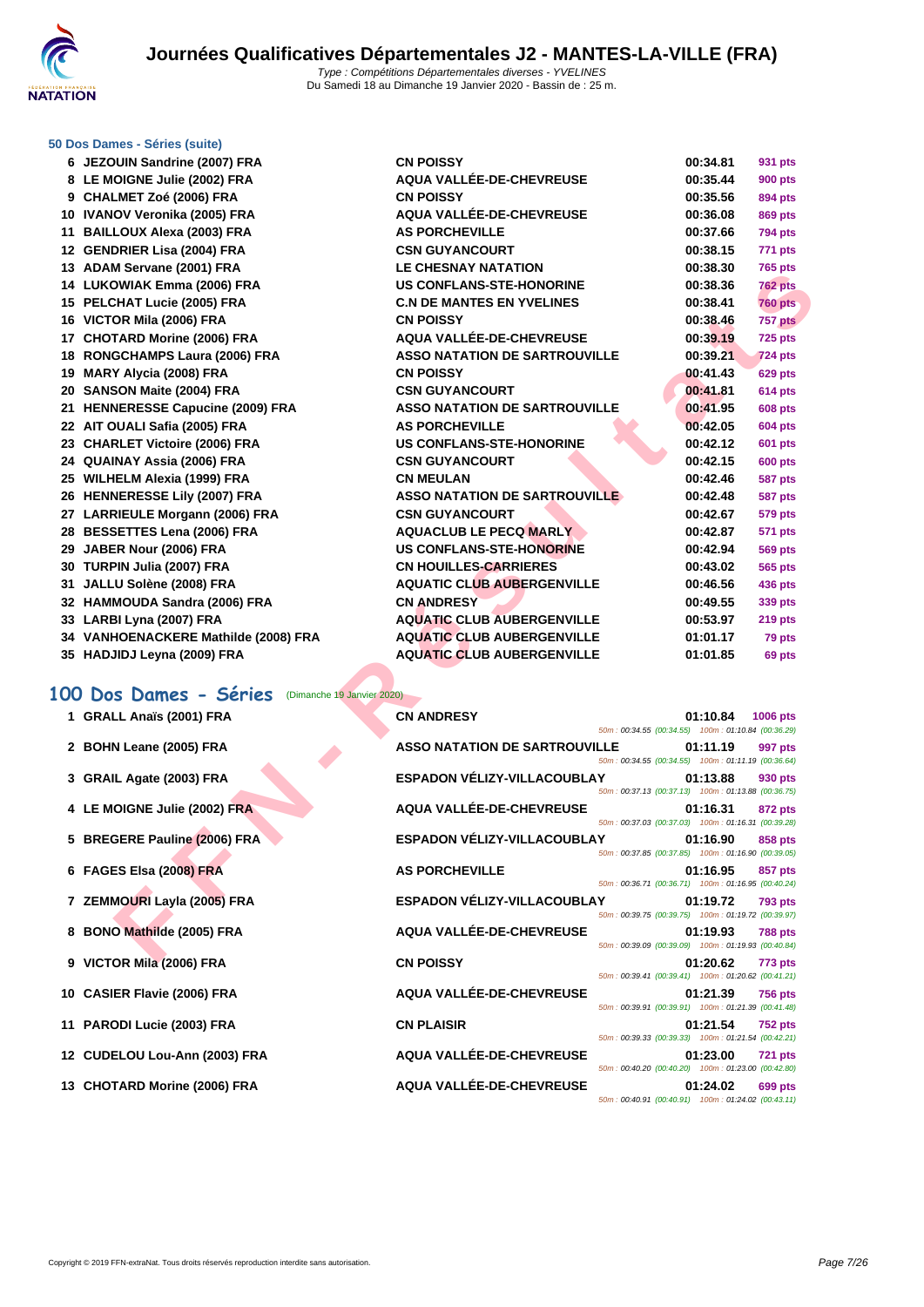

|    | 100 Dos Dames - Séries (suite)                     |                                                                                                                                                    |                                                    |          |                |
|----|----------------------------------------------------|----------------------------------------------------------------------------------------------------------------------------------------------------|----------------------------------------------------|----------|----------------|
|    | 14 MORICI Cassandra (2007) FRA                     | <b>AS PORCHEVILLE</b>                                                                                                                              | 50m: 00:41.42 (00:41.42) 100m: 01:24.13 (00:42.71) | 01:24.13 | 697 pts        |
| 15 | DUBREUIL Pauline (2006) FRA                        | <b>AS PORCHEVILLE</b>                                                                                                                              | 50m: 00:39.93 (00:39.93) 100m: 01:24.23 (00:44.30) | 01:24.23 | 695 pts        |
| 16 | TRINEL Clara (2005) FRA                            | ESPADON VÉLIZY-VILLACOUBLAY                                                                                                                        | 50m: 00:41.40 (00:41.40) 100m: 01:24.54 (00:43.14) | 01:24.54 | <b>688 pts</b> |
| 17 | GOLE Charlotte (2006) FRA                          | ESPADON VÉLIZY-VILLACOUBLAY                                                                                                                        | 50m: 00:40.57 (00:40.57) 100m: 01:24.83 (00:44.26) | 01:24.83 | <b>682 pts</b> |
| 18 | RONGCHAMPS Laura (2006) FRA                        | <b>ASSO NATATION DE SARTROUVILLE</b>                                                                                                               | 50m: 00:41.94 (00:41.94) 100m: 01:25.12 (00:43.18) | 01:25.12 | 676 pts        |
|    | 19 ALFONSI Julie (2006) FRA                        | <b>ASSO NATATION DE SARTROUVILLE</b>                                                                                                               | 50m: 00:42.08 (00:42.08) 100m: 01:26.26 (00:44.18) | 01:26.26 | <b>652 pts</b> |
| 20 | <b>LEGRAND Virginie (2006) FRA</b>                 | <b>CN ANDRESY</b>                                                                                                                                  |                                                    | 01:27.58 | <b>626 pts</b> |
| 21 | WILHELM Alexia (1999) FRA                          | <b>CN MEULAN</b>                                                                                                                                   | 50m: 00:42.41 (00:42.41) 100m: 01:27.58 (00:45.17) | 01:29.96 | 579 pts        |
|    | 22 SAUNIER Emma (2006) FRA                         | <b>ESPADON VÉLIZY-VILLACOUBLAY</b>                                                                                                                 | 50m: 00:44.72 (00:44.72) 100m: 01:29.96 (00:45.24) | 01:30.30 | 572 pts        |
| 23 | <b>HENNERESSE Lily (2007) FRA</b>                  | <b>ASSO NATATION DE SARTROUVILLE</b>                                                                                                               | 50m: 00:44.36 (00:44.36) 100m: 01:30.30 (00:45.94) | 01:31.36 | 552 pts        |
| 24 | <b>HALLEY DES FONTAINES Clémence (2006) FRA</b>    | <b>ESPADON VÉLIZY-VILLACOUBLAY</b>                                                                                                                 | 50m: 00:44.19 (00:44.19) 100m: 01:31.36 (00:47.17) | 01:31.55 | 549 pts        |
|    | 25 ALL TAMBA Roxane (2009) FRA                     | <b>ASSO NATATION DE SARTROUVILLE</b>                                                                                                               | 50m: 00:45.02 (00:45.02) 100m: 01:31.55 (00:46.53) | 01:35.09 | 484 pts        |
| 26 | <b>BEBOULÈNE Manon (2006) FRA</b>                  | <b>AS PORCHEVILLE</b>                                                                                                                              | 50m: 00:45.81 (00:45.81) 100m: 01:35.09 (00:49.28) | 01:40.69 | <b>390 pts</b> |
| 27 | PHILIPPOT Lucie (2006) FRA                         | <b>CN ANDRESY</b>                                                                                                                                  | 50m: 00:48.76 (00:48.76) 100m: 01:40.69 (00:51.93) | 01:43.76 | 343 pts        |
| 28 | <b>HAMMOUDA Sandra (2006) FRA</b>                  | <b>CN ANDRESY</b>                                                                                                                                  | 50m: 00:49.49 (00:49.49) 100m: 01:43.76 (00:54.27) | 01:46.40 | 305 pts        |
|    |                                                    | <b>AQUATIC CLUB AUBERGENVILLE</b>                                                                                                                  | 50m: 00:53.27 (00:53.27) 100m: 01:46.40 (00:53.13) |          |                |
| 29 | JALLU Solène (2008) FRA                            |                                                                                                                                                    | 50m: 00:50.81 (00:50.81) 100m: 01:47.68 (00:56.87) | 01:47.68 | <b>288 pts</b> |
|    | 30 LARBI Lyna (2007) FRA                           | <b>AQUATIC CLUB AUBERGENVILLE</b>                                                                                                                  | 50m: 00:57.34 (00:57.34) 100m: 01:56.48 (00:59.14) | 01:56.48 | <b>180 pts</b> |
|    | 200 Dos Dames - Séries<br>(Samedi 18 Janvier 2020) |                                                                                                                                                    |                                                    |          |                |
|    | 1 TOUVIOT Divya (2005) FRA                         | <b>CSN GUYANCOURT</b><br>50m: 00:37.67 (00:37.67) 100m: 01:17.85 (00:40.18) 150m: 01:59.77 (00:41.92) 200m: 02:41.27 (00:41.50)                    |                                                    | 02:41.27 | 876 pts        |
|    | 2 PINTO Anais (2006) FRA                           | <b>CN POISSY</b>                                                                                                                                   |                                                    | 02:49.72 | <b>778 pts</b> |
|    | 3 HIRA Naomie (2006) FRA                           | 50m : 00:40.42 (00:40.42) 100m : 01:24.22 (00:43.80) 150m : 02:07.66 (00:43.44) 200m : 02:49.72 (00:42.06)<br><b>AS PORCHEVILLE</b>                |                                                    | 02:51.37 | <b>759 pts</b> |
|    | 4 DUBREUIL Pauline (2006) FRA                      | 50m: 00:40.70 (00:40.70) 100m: 01:23.31 (00:42.61) 150m: 02:07.47 (00:44.16) 200m: 02:51.37 (00:43.90)<br><b>AS PORCHEVILLE</b>                    |                                                    | 02:56.96 | 698 pts        |
|    | 5 RONGCHAMPS Laura (2006) FRA                      | 50m: 00:40.53 (00:40.53) 100m: 01:26.10 (00:45.57) 150m: 02:13.43 (00:47.33) 200m: 02:56.96 (00:43.53)<br><b>ASSO NATATION DE SARTROUVILLE</b>     |                                                    | 02:57.24 | 696 pts        |
| 6  | <b>MORICI Cassandra (2007) FRA</b>                 | 50m : 00:41.93 (00:41.93) 100m : 01:26.87 (00:44.94) 150m : 02:21.69 (00:54.82) 200m : 02:57.24 (00:35.55)<br><b>AS PORCHEVILLE</b>                |                                                    | 03:00.48 | 661 pts        |
|    | 7 ALFONSI Julie (2006) FRA                         | 50m : 00:42.71 (00:42.71) 100m : 01:29.28 (00:46.57) 150m : 02:15.96 (00:46.68) 200m : 03:00.48 (00:44.52)<br><b>ASSO NATATION DE SARTROUVILLE</b> |                                                    | 03:03.00 | 636 pts        |
|    | 8 LEMOINE Margot (2008) FRA                        | 50m : 00:43.03 (00:43.03) 100m : 01:29.70 (00:46.67) 150m : 02:17.15 (00:47.45) 200m : 03:03.00 (00:45.85)<br><b>CN POISSY</b>                     |                                                    | 03:13.25 | 536 pts        |
|    |                                                    | 50m: 00:46.18 (00:46.18) 100m: 01:35.71 (00:49.53) 150m: 02:24.93 (00:49.22) 200m: 03:13.25 (00:48.32)                                             |                                                    |          |                |

- **3 HIRA Naomie (2006) FRA AS PORCHEVILLE 02:51.37 759 pts**
- **4 DUBREUIL Pauline (2006) FRA AS PORCHEVILLE 02:56.96 698 pts**
- **5 RONGCHAMPS Laura (2006) FRA ASSO NATATION DE SARTROUVILLE 02:57.24 696 pts**
- **6 MORICI Cassandra (2007) FRA AS PORCHEVILLE 03:00.48 661 pts**
- **7 ALFONSI Julie (2006) FRA ASSO NATATION DE SARTROUVILLE 03:03.00 636 pts**
- **8 LEMOINE Margot (2008) FRA CN POISSY 03:13.25 536 pts**
- **9 BENTAJAR Malake (2008) FRA CN POISSY 03:17.16 500 pts**
- **10 ARNE Solene (2008) FRA ASSO NATATION DE SARTROUVILLE 03:18.76 485 pts**
- **11 GRALL Romane (2006) FRA CN ANDRESY 03:28.09 406 pts**
- **12 VIATOR Shanel (2009) FRA AS PORCHEVILLE 04:13.15 122 pts**

**1 SCOUBART Lea (2002) FRA AQUA VALLÉE-DE-CHEVREUSE 00:38.86 905 pts**

50m : 00:46.34 (00:46.34) 100m : 01:35.92 (00:49.58) 150m : 02:27.32 (00:51.40) 200m : 03:17.16 (00:49.84)

50m : 00:47.66 (00:47.66) 100m : 01:38.19 (00:50.53) 150m : 02:29.91 (00:51.72) 200m : 03:18.76 (00:48.85)

50m : 00:47.63 (00:47.63) 100m : 01:40.10 (00:52.47) 150m : 02:35.41 (00:55.31) 200m : 03:28.09 (00:52.68)

50m : 00:56.41 (00:56.41) 100m : 02:00.51 (01:04.10) 150m : 03:05.44 (01:04.93) 200m : 04:13.15 (01:07.71)

**50 Brasse Dames - Séries** (Dimanche 19 Janvier 2020)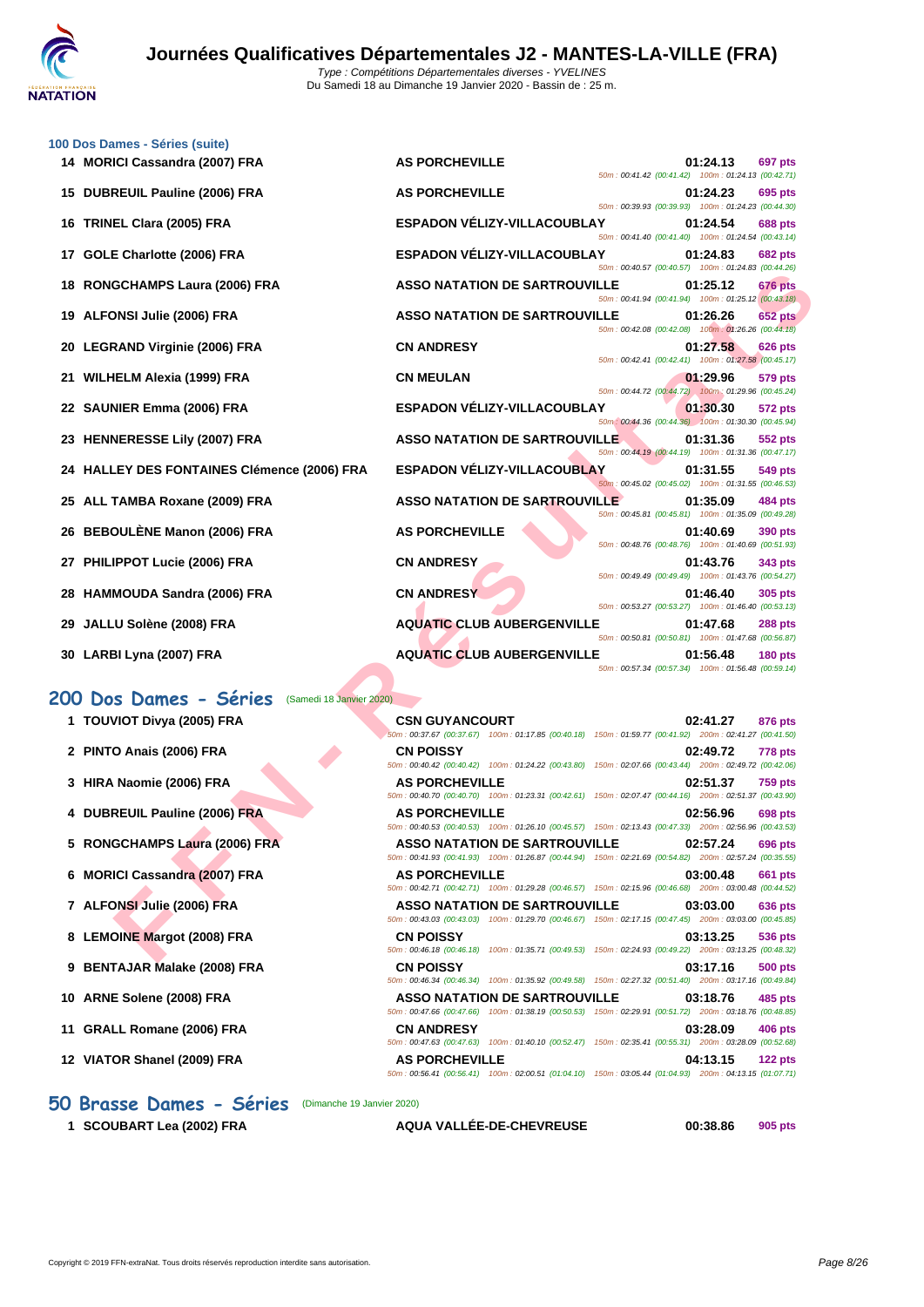

#### **[50 Brasse](http://www.ffnatation.fr/webffn/index.php) Dames - Séries (suite)**

| 2 MARTIN Chloe (2003) FRA                             | <b>AQUACLUB LE PECQ MARLY</b>        |                                                    | 00:39.70 | 865 pts        |
|-------------------------------------------------------|--------------------------------------|----------------------------------------------------|----------|----------------|
| 3 IVANOV Veronika (2005) FRA                          | AQUA VALLÉE-DE-CHEVREUSE             |                                                    | 00:39.98 | 852 pts        |
| 4 VETTORETTO Lucie (2005) FRA                         | <b>US CONFLANS-STE-HONORINE</b>      |                                                    | 00:39.99 | 851 pts        |
| 5 RAMOS Alidora (2003) FRA                            | <b>LE CHESNAY NATATION</b>           |                                                    | 00:41.56 | <b>780 pts</b> |
| 6 COUGOUREUX Lidwine (2006) FRA                       | <b>LE CHESNAY NATATION</b>           |                                                    | 00:41.80 | 770 pts        |
| 7 BONO Mathilde (2005) FRA                            | AQUA VALLÉE-DE-CHEVREUSE             |                                                    | 00:41.87 | <b>767 pts</b> |
| 8 NOVELLI Julia (2004) FRA                            | <b>CN HOUILLES-CARRIERES</b>         |                                                    | 00:41.96 | <b>763 pts</b> |
| 9 LIVIS Aliyah (2006) FRA                             | <b>US CONFLANS-STE-HONORINE</b>      |                                                    | 00:42.00 | <b>761 pts</b> |
| 10 JAILLET Lisa (2006) FRA                            | <b>CSN GUYANCOURT</b>                |                                                    | 00:42.03 | <b>760 pts</b> |
| 11 CASIER Flavie (2006) FRA                           | <b>AQUA VALLÉE-DE-CHEVREUSE</b>      |                                                    | 00:42.92 | 721 pts        |
| 12 VICTOR Mila (2006) FRA                             | <b>CN POISSY</b>                     |                                                    | 00:42.99 | <b>718 pts</b> |
| 13 CHOTARD Morine (2006) FRA                          | AQUA VALLÉE-DE-CHEVREUSE             |                                                    | 00:43.52 | <b>696 pts</b> |
| 14 CASTILLE Céline (1995) FRA                         | <b>AS PORCHEVILLE</b>                |                                                    | 00:44.03 | 675 pts        |
| 15 DANCOT Charlyne (2005) FRA                         | <b>ASSO NATATION DE SARTROUVILLE</b> |                                                    | 00:44.36 | <b>661 pts</b> |
| 16 RONGCHAMPS Laura (2006) FRA                        | <b>ASSO NATATION DE SARTROUVILLE</b> |                                                    | 00:44.71 | 647 pts        |
| 17 FERRADJI Kenza (2005) FRA                          | <b>US CONFLANS-STE-HONORINE</b>      |                                                    | 00:45.06 | 633 pts        |
| 18 CARTER Ellie (2005) GBR                            | <b>US CONFLANS-STE-HONORINE</b>      |                                                    | 00:45.20 | 627 pts        |
| 19 FAGES Elsa (2008) FRA                              | <b>AS PORCHEVILLE</b>                |                                                    | 00:45.58 | <b>612 pts</b> |
| 20 KOLODZIEJ Maria-Luisa (2007) FRA                   | <b>CN POISSY</b>                     |                                                    | 00:45.62 | 611 pts        |
| 21 CALMELS Alexiane (2006) FRA                        | <b>AQUACLUB LE PECQ MARLY</b>        |                                                    | 00:45.86 | <b>601 pts</b> |
| 22 FERRADJI Safa (2005) FRA                           | <b>US CONFLANS-STE-HONORINE</b>      |                                                    | 00:46.05 | <b>594 pts</b> |
| 23 BERTHET Ema (2006) FRA                             | <b>CN HOUILLES-CARRIERES</b>         |                                                    | 00:46.21 | <b>588 pts</b> |
| 24 BENKHETACHE Shahin (2004) FRA                      | <b>AQUACLUB LE PECQ MARLY</b>        |                                                    | 00:46.34 | <b>583 pts</b> |
| 25 REIS Diana (2006) FRA                              | US CONFLANS-STE-HONORINE             |                                                    | 00:46.52 | <b>576 pts</b> |
| 26 GAUDENS Laura (2004) FRA                           | <b>US CONFLANS-STE-HONORINE</b>      |                                                    | 00:47.16 | 552 pts        |
| 27 JALLU Solène (2008) FRA                            | <b>AQUATIC CLUB AUBERGENVILLE</b>    |                                                    | 00:47.97 | <b>522 pts</b> |
| 28 FORTEMPS Mathilde (2003) FRA                       | <b>AS PORCHEVILLE</b>                |                                                    | 00:48.18 | 515 pts        |
| 29 GRALL Romane (2006) FRA                            | <b>CN ANDRESY</b>                    |                                                    | 00:48.65 | <b>498 pts</b> |
| 30 BEBOULÈNE Manon (2006) FRA                         | <b>AS PORCHEVILLE</b>                |                                                    | 00:48.96 | 487 pts        |
| 31 GREMILLET Oriane (2006) FRA                        | <b>CSN GUYANCOURT</b>                |                                                    | 00:49.41 | 471 pts        |
| 32 ALFONSI Julie (2006) FRA                           | <b>ASSO NATATION DE SARTROUVILLE</b> |                                                    | 00:49.43 | 471 pts        |
| 33 CHAMBORD Manon (2002) FRA                          | <b>AS PORCHEVILLE</b>                |                                                    | 00:51.41 | <b>405 pts</b> |
| 34 LARBI Lyna (2007) FRA                              | <b>AQUATIC CLUB AUBERGENVILLE</b>    |                                                    | 00:56.37 | 262 pts        |
| 35 RATHAT Gwenaelle (2006) FRA                        | <b>AS PORCHEVILLE</b>                |                                                    | 00:58.05 | 221 pts        |
|                                                       |                                      |                                                    |          |                |
| 100 Brasse Dames - Séries<br>(Samedi 18 Janvier 2020) |                                      |                                                    |          |                |
| 1 SOUPIZON Maeva (2004) FRA                           | <b>NAUTIC CLUB RAMBOUILLET</b>       | 50m: 00:38.51 (00:38.51) 100m: 01:21.79 (00:43.28) | 01:21.79 | <b>980 pts</b> |
| 2 VIATEUR Perrine (2003) FRA                          | <b>NAUTIC CLUB RAMBOUILLET</b>       | 50m: 00:39.18 (00:39.18) 100m: 01:23.80 (00:44.62) | 01:23.80 | 937 pts        |
| 3 SCOUBART Lea (2002) FRA                             | AQUA VALLÉE-DE-CHEVREUSE             |                                                    | 01:25.09 | <b>909 pts</b> |
| 4 CUREAU Lou (2005) FRA                               | <b>CSN GUYANCOURT</b>                | 50m: 00:40.25 (00:40.25) 100m: 01:25.09 (00:44.84) | 01:25.19 | 907 pts        |
|                                                       |                                      | 50m: 00:40.20 (00:40.20) 100m: 01:25.19 (00:44.99) |          |                |
| 5 MULARD Julie (2007) FRA                             | <b>US CONFLANS-STE-HONORINE</b>      | 50m: 00:41.97 (00:41.97) 100m: 01:27.61 (00:45.64) | 01:27.61 | 857 pts        |
| 6 ROMANENKO Anna (2006) FRA                           | <b>LE CHESNAY NATATION</b>           |                                                    | 01:28.97 | 830 pts        |

### **100 Brasse Dames - Séries** (Samedi 18 Janvier 2020)

| 1 SOUPIZON Maeva (2004) FRA       | <b>NAUTIC CLUB RAMBOUILLET</b>  | 50m: 00:38.51 (00:38.51) 100m: 01:21.79 (00:43.28)                                                       | 01:21.79 | <b>980 pts</b> |
|-----------------------------------|---------------------------------|----------------------------------------------------------------------------------------------------------|----------|----------------|
| 2 VIATEUR Perrine (2003) FRA      | <b>NAUTIC CLUB RAMBOUILLET</b>  | 50m: 00:39.18 (00:39.18) 100m: 01:23.80 (00:44.62)                                                       | 01:23.80 | 937 pts        |
| 3 SCOUBART Lea (2002) FRA         | AQUA VALLÉE-DE-CHEVREUSE        |                                                                                                          | 01:25.09 | 909 pts        |
| 4 CUREAU Lou (2005) FRA           | <b>CSN GUYANCOURT</b>           | 50m: 00:40.25 (00:40.25) 100m: 01:25.09 (00:44.84)<br>50m: 00:40.20 (00:40.20) 100m: 01:25.19 (00:44.99) | 01:25.19 | 907 pts        |
| 5 MULARD Julie (2007) FRA         | <b>US CONFLANS-STE-HONORINE</b> |                                                                                                          | 01:27.61 | 857 pts        |
| 6 ROMANENKO Anna (2006) FRA       | <b>LE CHESNAY NATATION</b>      | 50m: 00:41.97 (00:41.97) 100m: 01:27.61 (00:45.64)<br>50m: 00:41.24 (00:41.24) 100m: 01:28.97 (00:47.73) | 01:28.97 | 830 pts        |
| 7 MARTIN Chloe (2003) FRA         | <b>AQUACLUB LE PECQ MARLY</b>   | 50m: 00:42.44 (00:42.44) 100m: 01:29.67 (00:47.23)                                                       | 01:29.67 | 816 pts        |
| 8 GUILLEUX MASSON Lola (2006) FRA | <b>CSN GUYANCOURT</b>           | 50m: 00:42.63 (00:42.63) 100m: 01:30.07 (00:47.44)                                                       | 01:30.07 | <b>808 pts</b> |
| 9 COUGOUREUX Lidwine (2006) FRA   | <b>LE CHESNAY NATATION</b>      | 50m: 00:43.51 (00:43.51) 100m: 01:30.82 (00:47.31)                                                       | 01:30.82 | <b>793 pts</b> |
| 10 BAILLOUX Alexa (2003) FRA      | <b>AS PORCHEVILLE</b>           | 50m: 00:42.96 (00:42.96) 100m: 01:31.06 (00:48.10)                                                       | 01:31.06 | <b>789 pts</b> |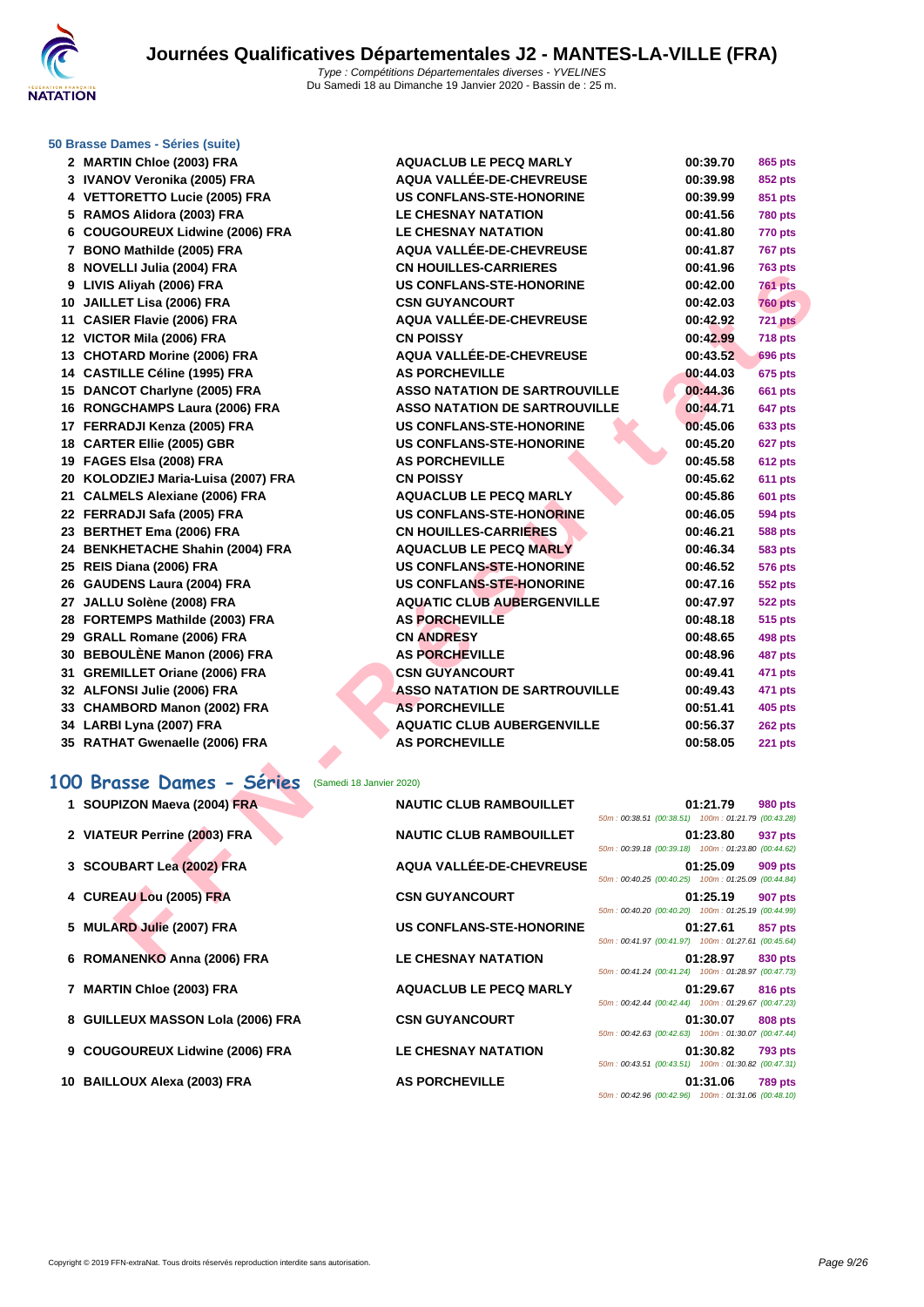

**[100 Brass](http://www.ffnatation.fr/webffn/index.php)e Dames - Séries (suite)**

| 11 RICHARD Liloue (2006) FRA                          | <b>CN HOUILLES-CARRIERES</b>         | 01:32.10<br><b>769 pts</b><br>50m: 00:42.73 (00:42.73) 100m: 01:32.10 (00:49.37)                                                  |
|-------------------------------------------------------|--------------------------------------|-----------------------------------------------------------------------------------------------------------------------------------|
| 12 JAILLET Lisa (2006) FRA                            | <b>CSN GUYANCOURT</b>                | 01:33.18<br><b>748 pts</b><br>50m: 00:43.27 (00:43.27) 100m: 01:33.18 (00:49.91)                                                  |
| VICTOR Mila (2006) FRA<br>13                          | <b>CN POISSY</b>                     | 01:33.56<br>741 pts                                                                                                               |
| FERRADJI Kenza (2005) FRA<br>14.                      | <b>US CONFLANS-STE-HONORINE</b>      | 50m: 00:44.59 (00:44.59) 100m: 01:33.56 (00:48.97)<br>01:37.27<br>672 pts                                                         |
| <b>CALMELS Alexiane (2006) FRA</b><br>15              | <b>AQUACLUB LE PECQ MARLY</b>        | 50m: 00:46.41 (00:46.41) 100m: 01:37.27 (00:50.86)<br>01:38.27<br><b>655 pts</b>                                                  |
| KOLODZIEJ Maria-Luisa (2007) FRA<br>16                | <b>CN POISSY</b>                     | 50m: 00:44.40 (00:44.40) 100m: 01:38.27 (00:53.87)<br>01:38.85<br><b>644 pts</b>                                                  |
| <b>BENKHETACHE Shahin (2004) FRA</b><br>17            | <b>AQUACLUB LE PECQ MARLY</b>        | 50m: 00:46.07 (00:46.07) 100m: 01:38.85 (00:52.78)<br>01:40.45<br><b>616 pts</b>                                                  |
| 18 BERTHET Ema (2006) FRA                             | <b>CN HOUILLES-CARRIERES</b>         | 50m: 00:47.18 (00:47.18) 100m: 01:40.45 (00:53.27)<br>01:40.65<br><b>613 pts</b>                                                  |
| 19 LACOUR Helene (2003) FRA                           | <b>CN MEULAN</b>                     | 50m: 00:47.20 (00:47.20) 100m: 01:40.65 (00:53.45)<br>01:42.14<br>588 pts                                                         |
| <b>HATTON Margaux (2005) FRA</b><br>20                | <b>CN MEULAN</b>                     | 50m : 00:48.96 (00:48.96) 100m : 01:42.14 (00:53.18)<br>01:42.85<br><b>576 pts</b>                                                |
| <b>GREMILLET Oriane (2006) FRA</b><br>21              | <b>CSN GUYANCOURT</b>                | 50m: 00:49.10 (00:49.10) 100m: 01:42.85 (00:53.75)<br>01:44.43<br>550 pts                                                         |
|                                                       |                                      | 50m: 00:49.53 (00:49.53) 100m: 01:44.43 (00:54.90)                                                                                |
| GAUDENS Laura (2004) FRA<br>22                        | <b>US CONFLANS-STE-HONORINE</b>      | 01:45.01<br>540 pts<br>50m: 00:48.04 (00:48.04) 100m: 01:45.01 (00:56.97)                                                         |
| <b>MORICI Cassandra (2007) FRA</b><br>23              | <b>AS PORCHEVILLE</b>                | 01:45.76<br><b>528 pts</b><br>50m: 00:50.01 (00:50.01) 100m: 01:45.76 (00:55.75)                                                  |
| DUYCK Oriane (2002) FRA<br>24                         | <b>CSN GUYANCOURT</b>                | 01:45.88<br><b>526 pts</b><br>50m: 00:49.74 (00:49.74) 100m: 01:45.88 (00:56.14)                                                  |
| ALL TAMBA Roxane (2009) FRA<br>25                     | <b>ASSO NATATION DE SARTROUVILLE</b> | 01:46.69<br>514 pts<br>50m : 00:49.89 (00:49.89) 100m : 01:46.69 (00:56.80)                                                       |
| <b>SANSON Maite (2004) FRA</b><br>26                  | <b>CSN GUYANCOURT</b>                | 01:46.78<br>512 pts<br>50m: 00:49.94 (00:49.94) 100m: 01:46.78 (00:56.84)                                                         |
| ENGEL Jade (2005) FRA<br>27                           | <b>A.O. TRAPPES NATATION</b>         | 01:48.37<br>488 pts<br>50m: 00:50.28 (00:50.28) 100m: 01:48.37 (00:58.09)                                                         |
| JALLU Solène (2008) FRA<br>28                         | <b>AQUATIC CLUB AUBERGENVILLE</b>    | 01:48.61<br>484 pts<br>50m: 00:47.91 (00:47.91) 100m: 01:48.61 (01:00.70)                                                         |
| REIS Diana (2006) FRA<br>29                           | <b>US CONFLANS-STE-HONORINE</b>      | 01:53.99<br>405 pts<br>50m: 00:47.40 (00:47.40) 100m: 01:53.99 (01:06.59)                                                         |
| <b>VANHOENACKERE Mathilde (2008) FRA</b><br>30        | <b>AQUATIC CLUB AUBERGENVILLE</b>    | 01:56.25<br>374 pts                                                                                                               |
| <b>TELLIER Mathilde (2005) FRA</b><br>31              | <b>CN MEULAN</b>                     | 50m: 00:54.83 (00:54.83) 100m: 01:56.25 (01:01.42)<br>01:58.83<br>340 pts                                                         |
| 32 MARNONI Pauline (2009) FRA                         | <b>AS PORCHEVILLE</b>                | 50m: 00:56.08 (00:56.08) 100m: 01:58.83 (01:02.75)<br>02:18.29<br>137 pts                                                         |
|                                                       |                                      | 50m: 01:04.99 (01:04.99) 100m: 02:18.29 (01:13.30)                                                                                |
| 200 Brasse Dames - Séries<br>(Samedi 18 Janvier 2020) |                                      |                                                                                                                                   |
| 1 VIATEUR Perrine (2003) FRA                          | <b>NAUTIC CLUB RAMBOUILLET</b>       | 02:57.90<br>932 pts<br>50m: 00:39.90 (00:39.90) 100m: 01:24.15 (00:44.25) 150m: 02:10.97 (00:46.82) 200m: 02:57.90 (00:46.93)     |
| 2 CHALMET Manon (2003) FRA                            | <b>CN POISSY</b>                     | 03:04.21<br>865 pts<br>50m : 00:40.23 (00:40.23) 100m : 01:26.36 (00:46.13) 150m : 02:15.02 (00:48.66) 200m : 03:04.21 (00:49.19) |
| 3 GUILLEUX MASSON Lola (2006) FRA                     | <b>CSN GUYANCOURT</b>                | 03:06.79<br>839 pts                                                                                                               |
|                                                       |                                      | 50m : 00:43.56 (00:43.56) 100m : 01:30.59 (00:47.03) 150m : 02:18.65 (00:48.06) 200m : 03:06.79 (00:48.14)                        |

### **200 Brasse Dames - Séries** (Samedi 18 Janvier 2020)

| 1 VIATEUR Perrine (2003) FRA |
|------------------------------|
|------------------------------|

- **2 CHALMET Manon (2003) FRA**
- **3 GUILLEUX MASSON Lola (2006) FRA**
- **4 ANDRE Alice (2005) FRA**
- **5** ROMANENKO Anna (2006) FRA
- **6** LUKOWIAK Emma (2006) FRA
- **7 JABER Nour (2006) FRA**
- **8 ROGER Margot (2006) FRA**

| 1 VIATEUR Perrine (2003) FRA      | <b>NAUTIC CLUB RAMBOUILLET</b><br>50m: 00:39.90 (00:39.90) 100m: 01:24.15 (00:44.25) 150m: 02:10.97 (00:46.82) 200m: 02:57.90 (00:46.93                                                                                                     | 02:57.90 | 932 pts        |
|-----------------------------------|---------------------------------------------------------------------------------------------------------------------------------------------------------------------------------------------------------------------------------------------|----------|----------------|
| 2 CHALMET Manon (2003) FRA        | <b>CN POISSY</b><br>50m : 00:40.23 (00:40.23) 100m : 01:26.36 (00:46.13) 150m : 02:15.02 (00:48.66) 200m : 03:04.21 (00:49.19)                                                                                                              | 03:04.21 | 865 pts        |
| 3 GUILLEUX MASSON Lola (2006) FRA | <b>CSN GUYANCOURT</b><br>50m: 00:43.56 (00:43.56) 100m: 01:30.59 (00:47.03) 150m: 02:18.65 (00:48.06) 200m: 03:06.79 (00:48.14                                                                                                              | 03:06.79 | 839 pts        |
| 4 ANDRE Alice (2005) FRA          | <b>AQUACLUB LE PECQ MARLY</b><br>50m: 00:43.45 (00:43.45) 100m: 01:33.38 (00:49.93) 150m: 02:24.60 (00:51.22) 200m: 03:14.84 (00:50.24                                                                                                      | 03:14.84 | <b>759 pts</b> |
| 5 ROMANENKO Anna (2006) FRA       | <b>LE CHESNAY NATATION</b>                                                                                                                                                                                                                  | 03:16.73 | <b>741 pts</b> |
| 6 LUKOWIAK Emma (2006) FRA        | 50m: 00:42.53 (00:42.53) 100m: 01:32.53 (00:50.00) 150m: 02:24.58 (00:52.05) 200m: 03:16.73 (00:52.15<br>US CONFLANS-STE-HONORINE<br>50m: 00:44.19 (00:44.19) 100m: 01:34.47 (00:50.28) 150m: 02:25.91 (00:51.44) 200m: 03:17.45 (00:51.54) | 03:17.45 | 734 pts        |
| 7 JABER Nour (2006) FRA           | US CONFLANS-STE-HONORINE                                                                                                                                                                                                                    | 03:18.67 | <b>723 pts</b> |
| 8 ROGER Margot (2006) FRA         | 50m: 00:45.24 (00:45.24) 100m: 01:35.18 (00:49.94) 150m: 02:26.53 (00:51.35) 200m: 03:18.67 (00:52.14)<br><b>AQUACLUB LE PECQ MARLY</b>                                                                                                     | 03:19.72 | <b>713 pts</b> |
|                                   | 50m; 00:45.83 (00:45.83) 100m; 01:37.24 (00:51.41) 150m; 02:29.13 (00:51.89) 200m; 03:19.72 (00:50.59                                                                                                                                       |          |                |

|  | บ∠.งก.งบ งง∡ pเจ                                    |  |
|--|-----------------------------------------------------|--|
|  | 150m: 02:10.97 (00:46.82) 200m: 02:57.90 (00:46.93) |  |
|  | 03:04.21 865 pts                                    |  |
|  | 150m: 02:15.02 (00:48.66) 200m: 03:04.21 (00:49.19) |  |
|  | 03:06.79 839 pts                                    |  |
|  | 150m: 02:18.65 (00:48.06) 200m: 03:06.79 (00:48.14) |  |
|  | 03:14.84 759 pts                                    |  |
|  | 150m: 02:24.60 (00:51.22) 200m: 03:14.84 (00:50.24) |  |
|  | 03:16.73 741 pts                                    |  |
|  | 150m: 02:24.58 (00:52.05) 200m: 03:16.73 (00:52.15) |  |
|  | 03:17.45 734 pts                                    |  |
|  | 150m: 02:25.91 (00:51.44) 200m: 03:17.45 (00:51.54) |  |
|  | 03:18.67 723 pts                                    |  |
|  | 150m: 02:26.53 (00:51.35) 200m: 03:18.67 (00:52.14) |  |
|  | 03:19.72 713 pts                                    |  |
|  | 150m: 02:29.13 (00:51.89) 200m: 03:19.72 (00:50.59) |  |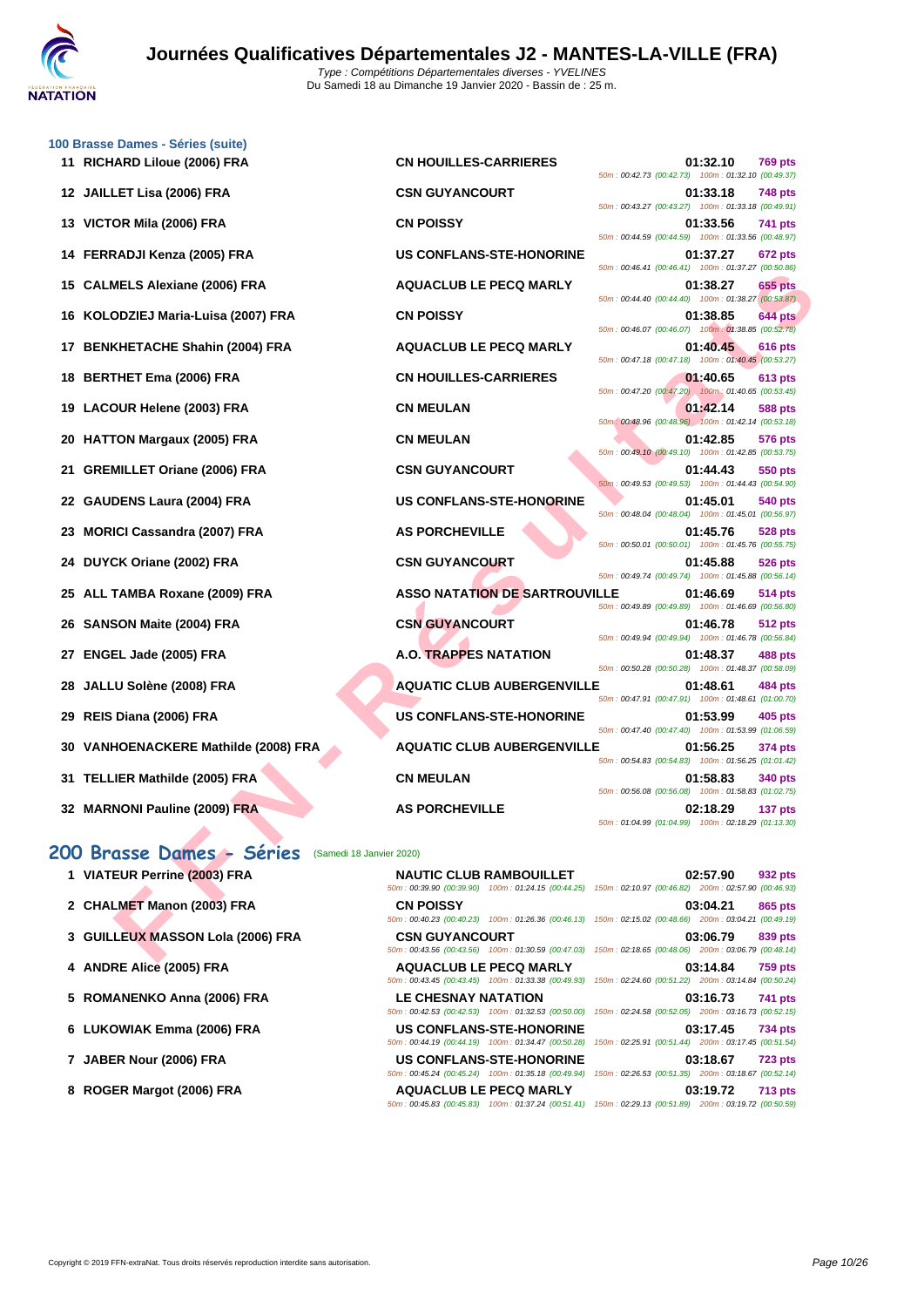50m : 00:45.33 (00:45.33) 100m : 01:36.48 (00:51.15) 150m : 02:28.37 (00:51.89) 200m : 03:21.21 (00:52.84)

50m : 00:45.71 (00:45.71) 100m : 01:37.99 (00:52.28) 150m : 02:32.12 (00:54.13) 200m : 03:22.64 (00:50.52)

50m : 00:47.21 (00:47.21) 100m : 01:38.74 (00:51.53) 150m : 02:31.34 (00:52.60) 200m : 03:23.46 (00:52.12)

50m : 00:46.83 (00:46.83) 100m : 01:37.65 (00:50.82) 150m : 02:31.82 (00:54.17) 200m : 03:25.31 (00:53.49)

#### **[200 Brass](http://www.ffnatation.fr/webffn/index.php)e Dames - Séries (suite)**

- **RAMSEIER Maissam (2005) FRA CN ANDRESY 03:21.21 699 pts**
- **MARTIN Chloe (2003) FRA AQUACLUB LE PECQ MARLY 03:22.64 686 pts**
- **KOLODZIEJ Maria-Luisa (2007) FRA CN POISSY 03:23.46 678 pts**
- **FERRADJI Kenza (2005) FRA US CONFLANS-STE-HONORINE 03:25.31 661 pts**
- **CHARLET Victoire (2006) FRA US CONFLANS-STE-HONORINE 03:25.57 659 pts**
- **BOURDEAUX Apolline (2008) FRA CN POISSY 03:30.75 613 pts**
- **CALMELS Alexiane (2006) FRA AQUACLUB LE PECQ MARLY 03:31.26 609 pts**
- **MARY Clementine (2006) FRA CN MEULAN 03:34.63 580 pts**
- **LEMOINE Margot (2008) FRA CN POISSY 03:36.59 564 pts**
- **BESSETTES Lena (2006) FRA AQUACLUB LE PECQ MARLY 03:37.02 560 pts**
- **TELLIER Mathilde (2005) FRA CN MEULAN 04:05.18 351 pts**
- **AIT MOKHTAR Léna (2008) FRA US CONFLANS-STE-HONORINE 04:13.59 298 pts**

### **50 Papillon Dames - Séries** (Samedi 18 Janvier 2020)

| 13 CHARLET Victoire (2006) FRA                                | <b>US CONFLANS-STE-HONORINE</b><br>50m: 00:45.82 (00:45.82) 100m: 01:37.47 (00:51.65) 150m: 02:31.25 (00:53.78) 200m: 03:25.57 (00:54.32) | 03:25.57<br>659 pts                                                        |
|---------------------------------------------------------------|-------------------------------------------------------------------------------------------------------------------------------------------|----------------------------------------------------------------------------|
| 14 BOURDEAUX Apolline (2008) FRA                              | <b>CN POISSY</b>                                                                                                                          | 03:30.75<br><b>613 pts</b>                                                 |
| 15 CALMELS Alexiane (2006) FRA                                | 50m: 00:48.11 (00:48.11) 100m: 01:42.18 (00:54.07) 150m: 02:37.00 (00:54.82) 200m: 03:30.75 (00:53.75)<br><b>AQUACLUB LE PECQ MARLY</b>   | 03:31.26<br>609 pts                                                        |
|                                                               | 50m : 00:46.32 (00:46.32) 100m : 01:41.36 (00:55.04) 150m : 02:36.62 (00:55.26) 200m : 03:31.26 (00:54.64)                                |                                                                            |
| 16 MARY Clementine (2006) FRA                                 | CN MEULAN<br>50m: 00:47.98 (00:47.98) 100m: 01:40.04 (00:52.06)                                                                           | 03:34.63<br>580 pts<br>150m: 02:36.64 (00:56.60) 200m: 03:34.63 (00:57.99) |
| 17 LEMOINE Margot (2008) FRA                                  | <b>CN POISSY</b>                                                                                                                          | 03:36.59<br>564 pts                                                        |
|                                                               | 50m : 00:49.44 (00:49.44) 100m : 01:44.64 (00:55.20) 150m : 02:41.06 (00:56.42) 200m : 03:36.59 (00:55.53)                                |                                                                            |
| 18 BESSETTES Lena (2006) FRA                                  | <b>AQUACLUB LE PECQ MARLY</b><br>50m: 00:49.10 (00:49.10) 100m: 01:45.83 (00:56.73)                                                       | 03:37.02<br>560 pts<br>150m: 02:42.69 (00:56.86) 200m: 03:37.02 (00:54.33) |
| 19 TELLIER Mathilde (2005) FRA                                | CN MEULAN                                                                                                                                 | 04:05.18<br>351 pts                                                        |
|                                                               | 50m: 00:55.40 (00:55.40) 100m: 01:55.93 (01:00.53)                                                                                        | 150m: 03:00.34 (01:04.41) 200m: 04:05.18 (01:04.84)                        |
| 20 AIT MOKHTAR Léna (2008) FRA                                | <b>US CONFLANS-STE-HONORINE</b>                                                                                                           | 04:13.59<br>298 pts                                                        |
|                                                               | 50m: 00:57.48 (00:57.48) 100m: 01:59.98 (01:02.50) 150m: 03:07.26 (01:07.28) 200m: 04:13.59 (01:06.33)                                    |                                                                            |
| 50 Papillon Dames - Séries                                    | (Samedi 18 Janvier 2020)                                                                                                                  |                                                                            |
| 1 CUREAU Lou (2005) FRA                                       | <b>CSN GUYANCOURT</b>                                                                                                                     | 00:31.40<br>998 pts                                                        |
| 2 GAUCHER Pauline (1997) FRA                                  | AQUA VALLÉE-DE-CHEVREUSE                                                                                                                  | 00:31.55<br>989 pts                                                        |
| 3 PARODI Lucie (2003) FRA                                     | <b>CN PLAISIR</b>                                                                                                                         | 00:31.81<br>973 pts                                                        |
| 4 WIJESINGHE Solene (2005) SRI                                | <b>CN POISSY</b>                                                                                                                          | 00:32.62<br><b>926 pts</b>                                                 |
| 5 EKBAL MOHAMED Sarah (2002) FRA                              | <b>ASSO NATATION DE SARTROUVILLE</b>                                                                                                      | 00:32.96<br>907 pts                                                        |
| 6 CHALMET Manon (2003) FRA                                    | <b>CN POISSY</b>                                                                                                                          | 00:33.33<br>886 pts                                                        |
| 7 SCOUBART Lea (2002) FRA                                     | <b>AQUA VALLÉE-DE-CHEVREUSE</b>                                                                                                           | 00:33.68<br>866 pts                                                        |
| 8 BONO Mathilde (2005) FRA                                    | AQUA VALLÉE-DE-CHEVREUSE                                                                                                                  | 00:33.86<br>856 pts                                                        |
| 9 LIVIS Aliyah (2006) FRA                                     | <b>US CONFLANS-STE-HONORINE</b>                                                                                                           | 00:33.87<br>855 pts                                                        |
| 10 JAILLET Lisa (2006) FRA                                    | <b>CSN GUYANCOURT</b>                                                                                                                     | 00:34.04<br>846 pts                                                        |
| 11 RAMOS Alidora (2003) FRA                                   | <b>LE CHESNAY NATATION</b>                                                                                                                | 00:34.22<br>836 pts                                                        |
| 12 HIRA Naomie (2006) FRA                                     | <b>AS PORCHEVILLE</b><br><b>CN POISSY</b>                                                                                                 | 00:34.27<br>833 pts<br>00:34.32                                            |
| 13 JEZOUIN Sandrine (2007) FRA<br>14 COMBES Dorine (2004) FRA | <b>US MAISONS-LAFFITTE</b>                                                                                                                | 831 pts                                                                    |
|                                                               | AQUA VALLÉE-DE-CHEVREUSE                                                                                                                  | 00:35.19<br><b>784 pts</b><br>00:35.20                                     |
| 15 LE MOIGNE Julie (2002) FRA<br>16 FAGES Elsa (2008) FRA     | <b>AS PORCHEVILLE</b>                                                                                                                     | 783 pts<br>00:35.28<br>779 pts                                             |
| 17 BAUDE Aurélie (1997) FRA                                   | <b>CN HOUILLES-CARRIERES</b>                                                                                                              | 00:35.59<br>763 pts                                                        |
| 18 IVANOV Veronika (2005) FRA                                 | AQUA VALLÉE-DE-CHEVREUSE                                                                                                                  | 00:35.73<br>755 pts                                                        |
| 19 BATTEUR Charline (2003) FRA                                | <b>CN PLAISIR</b>                                                                                                                         | 00:35.86<br>749 pts                                                        |
| 20 BOHN Leane (2005) FRA                                      | <b>ASSO NATATION DE SARTROUVILLE</b>                                                                                                      | 00:36.24<br>729 pts                                                        |
| 21 AIT OUALI Safia (2005) FRA                                 | <b>AS PORCHEVILLE</b>                                                                                                                     | 00:36.65<br><b>708 pts</b>                                                 |
| 22 DUINAT Mayphone (2005) FRA                                 | <b>LE CHESNAY NATATION</b>                                                                                                                | 00:36.71<br><b>705 pts</b>                                                 |
| 23 CHOTARD Morine (2006) FRA                                  | <b>AQUA VALLÉE-DE-CHEVREUSE</b>                                                                                                           | 00:36.75<br><b>703 pts</b>                                                 |
| 24 LUKOWIAK Emma (2006) FRA                                   | US CONFLANS-STE-HONORINE                                                                                                                  | 00:37.15<br><b>683 pts</b>                                                 |
| 25 CASIER Flavie (2006) FRA                                   | AQUA VALLÉE-DE-CHEVREUSE                                                                                                                  | 00:37.53<br>665 pts                                                        |
| 26 DADSI Nawel (2004) FRA                                     | <b>C.N DE MANTES EN YVELINES</b>                                                                                                          | 00:38.19<br>633 pts                                                        |
| 27 CARTER Ellie (2005) GBR                                    | <b>US CONFLANS-STE-HONORINE</b>                                                                                                           | 00:38.31<br>627 pts                                                        |
| 28 HATTON Margaux (2005) FRA                                  | <b>CN MEULAN</b>                                                                                                                          | 00:38.35<br>625 pts                                                        |
| 29 ROGER Margot (2006) FRA                                    | <b>AQUACLUB LE PECQ MARLY</b>                                                                                                             | 00:38.72<br>608 pts                                                        |
| 30 MARY Alycia (2008) FRA                                     | <b>CN POISSY</b>                                                                                                                          | 00:38.80<br><b>604 pts</b>                                                 |
| 31 VETTORETTO Lucie (2005) FRA                                | US CONFLANS-STE-HONORINE                                                                                                                  | 00:39.09<br><b>591 pts</b>                                                 |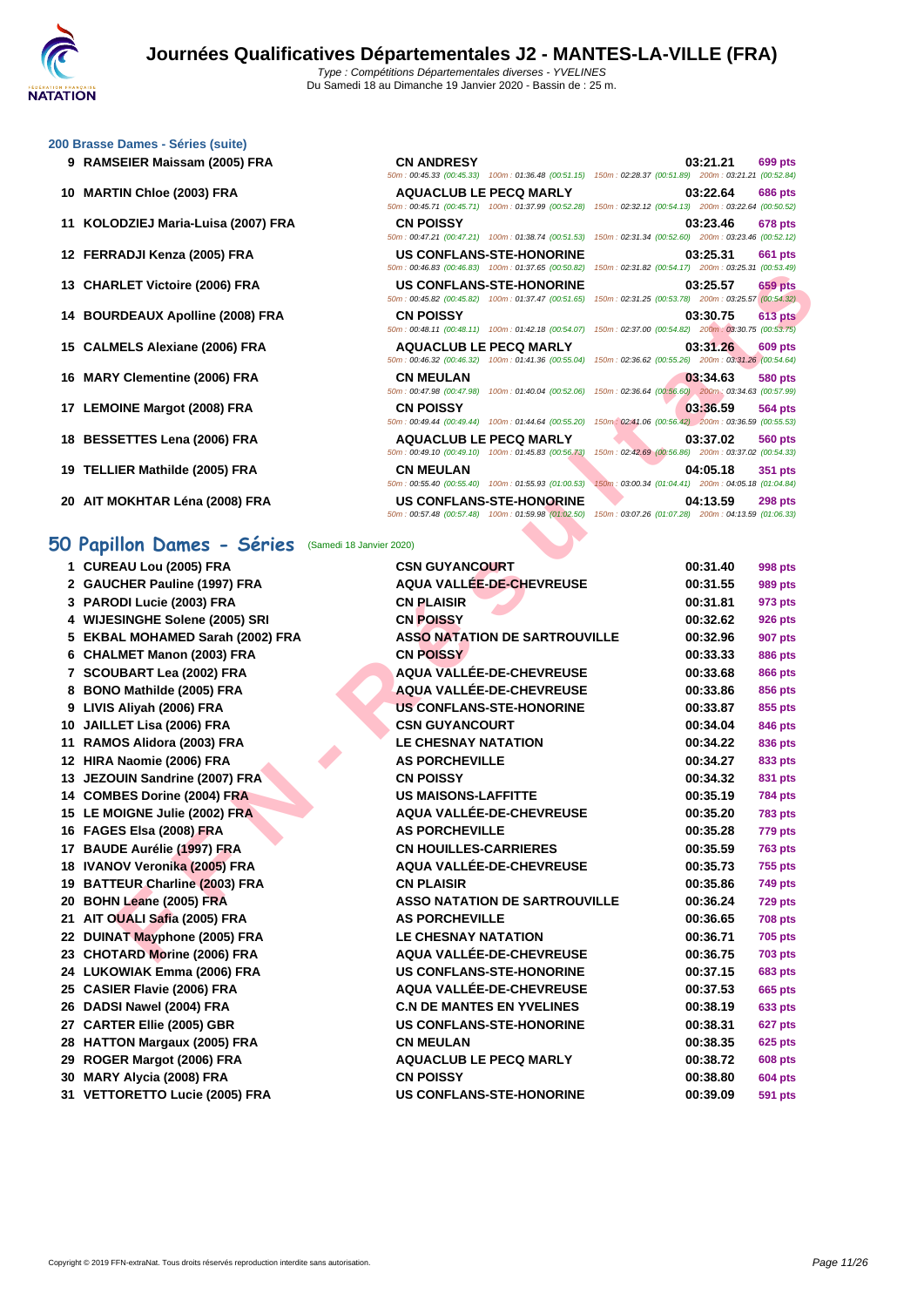

#### **[50 Papillo](http://www.ffnatation.fr/webffn/index.php)n Dames - Séries (suite)**

| 32 BOURDEAUX Apolline (2008) FRA     | <b>CN POISSY</b>                     | 00:39.47 | 573 pts        |
|--------------------------------------|--------------------------------------|----------|----------------|
| 33 ROULET Camille (2008) FRA         | <b>AS PORCHEVILLE</b>                | 00:40.40 | 532 pts        |
| 34 JABER Nour (2006) FRA             | US CONFLANS-STE-HONORINE             | 00:40.59 | <b>524 pts</b> |
| 35 RANNOU Inés (2004) FRA            | <b>CN PLAISIR</b>                    | 00:40.81 | <b>514 pts</b> |
| 36 LACOUR Helene (2003) FRA          | <b>CN MEULAN</b>                     | 00:42.73 | 435 pts        |
| 37 WILHELM Alexia (1999) FRA         | <b>CN MEULAN</b>                     | 00:43.11 | 420 pts        |
| 38 MOULIN-LABOUILLE Chloé (2009) FRA | <b>AS PORCHEVILLE</b>                | 00:43.83 | 393 pts        |
| 39 FERRADJI Safa (2005) FRA          | <b>US CONFLANS-STE-HONORINE</b>      | 00:45.41 | <b>336 pts</b> |
| 40 HENNERESSE Lily (2007) FRA        | <b>ASSO NATATION DE SARTROUVILLE</b> | 00:45.82 | <b>322 pts</b> |
| 41 GAUDENS Laura (2004) FRA          | US CONFLANS-STE-HONORINE             | 00:46.12 | <b>311 pts</b> |
| 42 RAMOS Lilou (2006) FRA            | <b>LE CHESNAY NATATION</b>           | 00:46.89 | <b>286 pts</b> |
| 43 ENGEL Jade (2005) FRA             | A.O. TRAPPES NATATION                | 00:47.53 | <b>266 pts</b> |
| 44 AIT MOKHTAR Léna (2008) FRA       | <b>US CONFLANS-STE-HONORINE</b>      | 00:50.87 | $173$ pts      |
| 45 LARBI Lyna (2007) FRA             | <b>AQUATIC CLUB AUBERGENVILLE</b>    | 00:53.85 | <b>107 pts</b> |
| 46 AIT OUALI Fervel (2008) FRA       | <b>AS PORCHEVILLE</b>                | 00:58.40 | 36 pts         |

### **100 Papillon Dames - Séries** (Dimanche 19 Janvier 2020)

|   | 30 MOULIN-LADOUILLE UNIUS (2003) I IVA                    |                                      |                                                    | vv. <del>+</del> v.vv | ວອວ µເຣ        |
|---|-----------------------------------------------------------|--------------------------------------|----------------------------------------------------|-----------------------|----------------|
|   | 39 FERRADJI Safa (2005) FRA                               | <b>US CONFLANS-STE-HONORINE</b>      |                                                    | 00:45.41              | 336 pts        |
|   | 40 HENNERESSE Lily (2007) FRA                             | <b>ASSO NATATION DE SARTROUVILLE</b> |                                                    | 00:45.82              | <b>322 pts</b> |
|   | 41 GAUDENS Laura (2004) FRA                               | <b>US CONFLANS-STE-HONORINE</b>      |                                                    | 00:46.12              | <b>311 pts</b> |
|   | 42 RAMOS Lilou (2006) FRA                                 | <b>LE CHESNAY NATATION</b>           |                                                    | 00:46.89              | <b>286 pts</b> |
|   | 43 ENGEL Jade (2005) FRA                                  | A.O. TRAPPES NATATION                |                                                    | 00:47.53              | <b>266 pts</b> |
|   | 44 AIT MOKHTAR Léna (2008) FRA                            | <b>US CONFLANS-STE-HONORINE</b>      |                                                    | 00:50.87              | 173 pts        |
|   | 45 LARBI Lyna (2007) FRA                                  | <b>AQUATIC CLUB AUBERGENVILLE</b>    |                                                    | 00:53.85              | <b>107 pts</b> |
|   | 46 AÏT OUALI Feryel (2008) FRA                            | <b>AS PORCHEVILLE</b>                |                                                    | 00:58.40              | 36 pts         |
|   |                                                           |                                      |                                                    |                       |                |
|   | 100 Papillon Dames - Séries<br>(Dimanche 19 Janvier 2020) |                                      |                                                    |                       |                |
|   | 1 GAUCHER Pauline (1997) FRA                              | AQUA VALLÉE-DE-CHEVREUSE             |                                                    | 01:11.47              | 965 pts        |
|   |                                                           |                                      | 50m: 00:33.16 (00:33.16) 100m: 01:11.47 (00:38.31) |                       |                |
|   | 2 WIJESINGHE Solene (2005) SRI                            | <b>CN POISSY</b>                     |                                                    | 01:14.45              | 890 pts        |
|   |                                                           |                                      | 50m: 00:34.48 (00:34.48) 100m: 01:14.45 (00:39.97) |                       |                |
|   | 3 HOUDART Camille (2002) FRA                              | <b>ASSO NATATION DE SARTROUVILLE</b> |                                                    | 01:16.53              | 839 pts        |
|   |                                                           |                                      | 50m: 00:35.18 (00:35.18) 100m: 01:16.53 (00:41.35) |                       |                |
|   | 4 VIDET Oriane (2006) FRA                                 | <b>AQUACLUB LE PECQ MARLY</b>        | 50m: 00:33.68 (00:33.68) 100m: 01:17.30 (00:43.62) | 01:17.30              | 820 pts        |
|   | 5 GUILLEUX MASSON Lola (2006) FRA                         | <b>CSN GUYANCOURT</b>                |                                                    | 01:17.41              | 818 pts        |
|   |                                                           |                                      | 50m: 00:35.21 (00:35.21) 100m: 01:17.41 (00:42.20) |                       |                |
|   | 6 LIVIS Aliyah (2006) FRA                                 | <b>US CONFLANS-STE-HONORINE</b>      |                                                    | 01:18.54              | 791 pts        |
|   |                                                           |                                      | 50m: 00:35.15 (00:35.15) 100m: 01:18.54 (00:43.39) |                       |                |
|   | 7 BAUDE Aurélie (1997) FRA                                | <b>CN HOUILLES-CARRIERES</b>         | 50m: 00:37.27 (00:37.27) 100m: 01:24.28 (00:47.01) | 01:24.28              | <b>662 pts</b> |
| 8 | ROUDILLON Anae (2007) FRA                                 | <b>CN HOUILLES-CARRIERES</b>         |                                                    | 01:25.21              | 642 pts        |
|   |                                                           |                                      | 50m: 00:39.05 (00:39.05) 100m: 01:25.21 (00:46.16) |                       |                |
|   | PINTO Anais (2006) FRA                                    | <b>CN POISSY</b>                     |                                                    | 01:27.12              | 603 pts        |
|   |                                                           |                                      | 50m: 00:39.65 (00:39.65) 100m: 01:27.12 (00:47.47) |                       |                |
|   | 10 ANDRE Alice (2005) FRA                                 | <b>AQUACLUB LE PECQ MARLY</b>        | 50m: 00:39.36 (00:39.36) 100m: 01:28.00 (00:48.64) | 01:28.00              | 585 pts        |
|   | 11 ROGER Margot (2006) FRA                                | <b>AQUACLUB LE PECQ MARLY</b>        |                                                    | 01:29.04              | 564 pts        |
|   |                                                           |                                      | 50m: 00:39.65 (00:39.65) 100m: 01:29.04 (00:49.39) |                       |                |
|   | 12 FORTEMPS Mathilde (2003) FRA                           | <b>AS PORCHEVILLE</b>                |                                                    | 01:31.84              | 510 pts        |
|   |                                                           |                                      | 50m: 00:42.25 (00:42.25) 100m: 01:31.84 (00:49.59) |                       |                |
|   | 13 JABER Nour (2006) FRA                                  | <b>US CONFLANS-STE-HONORINE</b>      |                                                    | 01:32.31              | <b>501 pts</b> |
|   |                                                           |                                      | 50m: 00:41.85 (00:41.85) 100m: 01:32.31 (00:50.46) |                       |                |
|   | 14 LUKOWIAK Emma (2006) FRA                               | <b>US CONFLANS-STE-HONORINE</b>      | 50m: 00:41.19 (00:41.19) 100m: 01:32.37 (00:51.18) | 01:32.37              | 500 pts        |
|   | 15 ROULET Camille (2008) FRA                              | <b>AS PORCHEVILLE</b>                |                                                    | 01:32.61              | 495 pts        |
|   |                                                           |                                      | 50m: 00:42.14 (00:42.14) 100m: 01:32.61 (00:50.47) |                       |                |
|   | 16 CASTILLE Céline (1995) FRA                             | <b>AS PORCHEVILLE</b>                |                                                    | 01:33.91              | 472 pts        |
|   |                                                           |                                      | 50m: 00:40.72 (00:40.72) 100m: 01:33.91 (00:53.19) |                       |                |
|   | 17 MARY Clementine (2006) FRA                             | <b>CN MEULAN</b>                     | 50m: 00:43.14 (00:43.14) 100m: 01:34.81 (00:51.67) | 01:34.81              | 455 pts        |
|   | 18 BESSETTES Lena (2006) FRA                              | <b>AQUACLUB LE PECQ MARLY</b>        |                                                    | 01:39.95              | <b>369 pts</b> |
|   |                                                           |                                      | 50m: 00:43.08 (00:43.08) 100m: 01:39.95 (00:56.87) |                       |                |
|   | 19 ALL TAMBA Roxane (2009) FRA                            | <b>ASSO NATATION DE SARTROUVILLE</b> |                                                    | 01:40.04              | <b>367 pts</b> |
|   |                                                           |                                      | 50m: 00:45.06 (00:45.06) 100m: 01:40.04 (00:54.98) |                       |                |
|   | 20 CHAMBORD Manon (2002) FRA                              | <b>AS PORCHEVILLE</b>                | 50m: 00:42.91 (00:42.91) 100m: 01:44.44 (01:01.53) | 01:44.44              | <b>300 pts</b> |
|   | 21 LARRIEULE Morgann (2006) FRA                           | <b>CSN GUYANCOURT</b>                |                                                    | 01:44.47              | <b>300 pts</b> |
|   |                                                           |                                      | 50m: 00:44.34 (00:44.34) 100m: 01:44.47 (01:00.13) |                       |                |
|   |                                                           |                                      |                                                    |                       |                |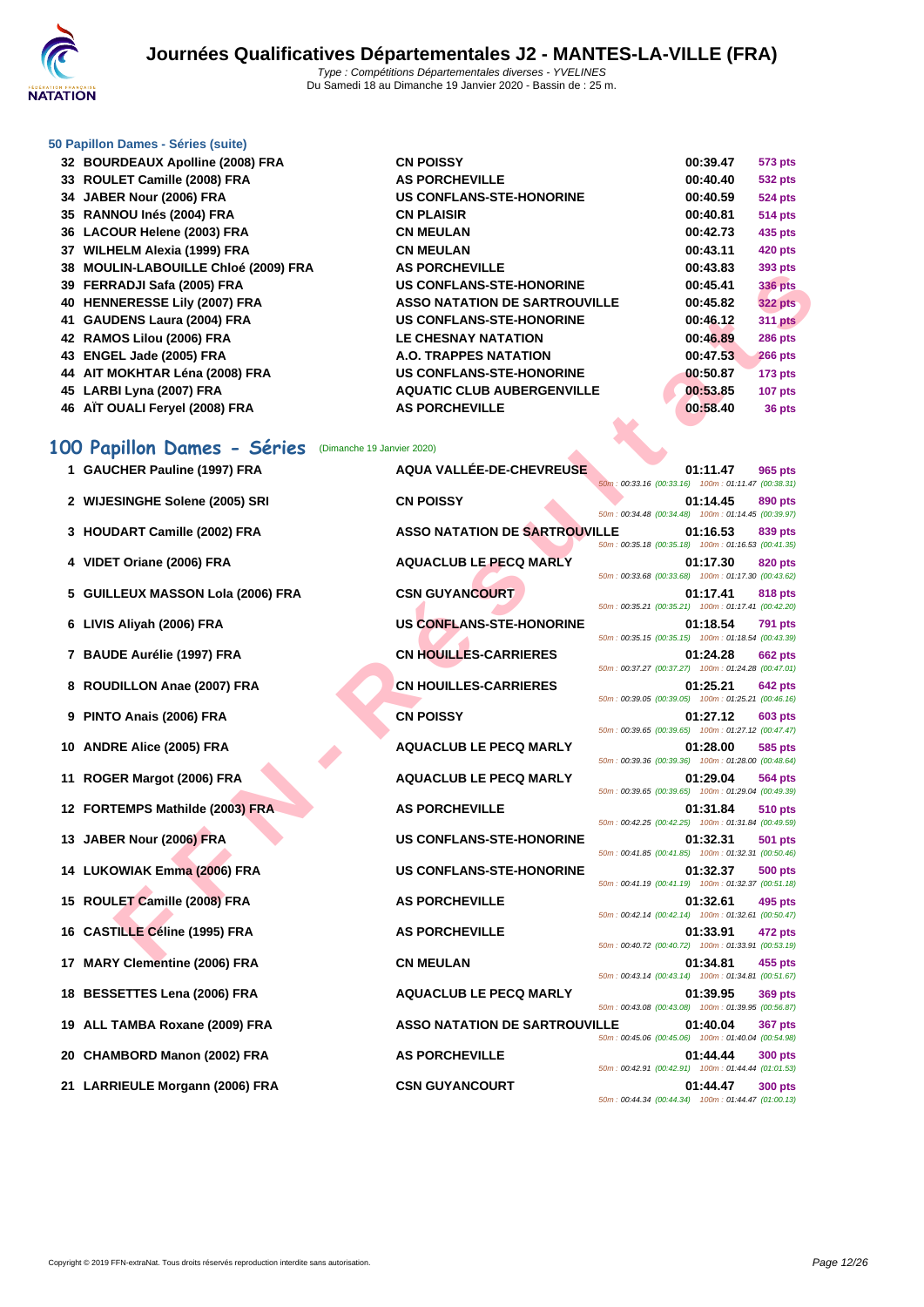| 100 Papillon Dames - Séries (suite) |                                                                                                              |  |
|-------------------------------------|--------------------------------------------------------------------------------------------------------------|--|
| 22 SMITH Anaïs (2004) FRA           | <b>AS PORCHEVILLE</b><br>01:44.74<br><b>296 pts</b><br>100m: 01:44.74 (00:57.12)<br>50m: 00:47.62 (00:47.62) |  |
| 23 BOHN Clea (2008) FRA             | <b>ASSO NATATION DE SARTROUVILLE</b><br>01:45.10<br><b>291 pts</b>                                           |  |
|                                     | 100m: 01:45.10 (00:57.70)<br>50m: 00:47.40 (00:47.40)                                                        |  |
| 24 FERRADJI Safa (2005) FRA         | <b>US CONFLANS-STE-HONORINE</b><br>01:45.20<br><b>289 pts</b>                                                |  |
|                                     | 100m: 01:45.20 (01:00.20)<br>50m: 00:45.00 (00:45.00)                                                        |  |
| 25 GREMILLET Oriane (2006) FRA      | <b>CSN GUYANCOURT</b><br>01:46.74<br><b>268 pts</b>                                                          |  |
|                                     | 50m: 00:46.67 (00:46.67)<br>100m: 01:46.74 (01:00.07)                                                        |  |
|                                     |                                                                                                              |  |

### **200 Papillon Dames - Séries** (Dimanche 19 Janvier 2020)

| PARODI Lucie (2003) FRA      | <b>CN PLAISIR</b>                  | 03:08.71<br>560 pts                                                                                    |
|------------------------------|------------------------------------|--------------------------------------------------------------------------------------------------------|
|                              |                                    | 50m: 00:38.56 (00:38.56) 100m: 01:26.68 (00:48.12) 150m: 02:16.53 (00:49.85) 200m: 03:08.71 (00:52.18) |
| 2 FIALEYRE Cerise (2006) FRA | <b>ESPADON VÉLIZY-VILLACOUBLAY</b> | 03:15.13<br>$-497$ pts                                                                                 |
|                              |                                    | 50m: 00:42.06 (00:42.06) 100m: 01:31.17 (00:49.11) 150m: 02:23.21 (00:52.04) 200m: 03:15.13 (00:51.92) |

### **100 4 Nages Dames - Séries** (Samedi 18 Janvier 2020)

|                                                              |                                                                                                                                              | $5000 \cdot 100.4000 \cdot 100.4000 \cdot 10000 \cdot 100.4000 + 10000000$ |                |
|--------------------------------------------------------------|----------------------------------------------------------------------------------------------------------------------------------------------|----------------------------------------------------------------------------|----------------|
| <b>00 Papillon Dames - Séries</b> (Dimanche 19 Janvier 2020) |                                                                                                                                              |                                                                            |                |
| 1 PARODI Lucie (2003) FRA                                    | <b>CN PLAISIR</b><br>50m: 00:38.56 (00:38.56) 100m: 01:26.68 (00:48.12) 150m: 02:16.53 (00:49.85) 200m: 03:08.71 (00:52.18)                  | 03:08.71                                                                   | <b>560 pts</b> |
| 2 FIALEYRE Cerise (2006) FRA                                 | <b>ESPADON VELIZY-VILLACOUBLAY</b><br>50m: 00:42.06 (00:42.06) 100m: 01:31.17 (00:49.11) 150m: 02:23.21 (00:52.04) 200m: 03:15.13 (00:51.92) | 03:15.13                                                                   | 497 pts        |
| 00 4 Nages Dames - Séries                                    | (Samedi 18 Janvier 2020)                                                                                                                     |                                                                            |                |
| 1 CHALMET Manon (2003) FRA                                   | <b>CN POISSY</b>                                                                                                                             | 01:15.69                                                                   | 919 pts        |
| 2 EKBAL MOHAMED Sarah (2002) FRA                             | <b>ASSO NATATION DE SARTROUVILLE</b>                                                                                                         | 01:17.37                                                                   | 877 pts        |
| 3 BATTEUR Charline (2003) FRA                                | <b>CN PLAISIR</b>                                                                                                                            | 01:17.54                                                                   | 873 pts        |
| 4 IVANOV Veronika (2005) FRA                                 | <b>AQUA VALLÉE-DE-CHEVREUSE</b>                                                                                                              | 01:18.82                                                                   | 842 pts        |
| 5 LE MOIGNE Julie (2002) FRA                                 | AQUA VALLÉE-DE-CHEVREUSE                                                                                                                     | 01:18.87                                                                   | 840 pts        |
| 6 BONO Mathilde (2005) FRA                                   | <b>AQUA VALLÉE-DE-CHEVREUSE</b>                                                                                                              | 01:19.00                                                                   | 837 pts        |
| 7 LIVIS Aliyah (2006) FRA                                    | <b>US CONFLANS-STE-HONORINE</b>                                                                                                              | 01:19.76                                                                   | 819 pts        |
| 8 BAILLOUX Alexa (2003) FRA                                  | <b>AS PORCHEVILLE</b>                                                                                                                        | 01:20.62                                                                   | <b>798 pts</b> |
| 9 VIDET Oriane (2006) FRA                                    | <b>AQUACLUB LE PECQ MARLY</b>                                                                                                                | 01:20.80                                                                   | <b>794 pts</b> |
| 10 CASIER Flavie (2006) FRA                                  | AQUA VALLÉE-DE-CHEVREUSE                                                                                                                     | 01:21.64                                                                   | 774 pts        |
| 11 CHOTARD Morine (2006) FRA                                 | <b>AQUA VALLÉE-DE-CHEVREUSE</b>                                                                                                              | 01:23.01                                                                   | <b>743 pts</b> |
| 12 PINTO Anais (2006) FRA                                    | <b>CN POISSY</b>                                                                                                                             | 01:23.21                                                                   | <b>738 pts</b> |
| 13 RAMSEIER Maissam (2005) FRA                               | <b>CN ANDRESY</b>                                                                                                                            | 01:23.29                                                                   | <b>736 pts</b> |
| 14 VETTORETTO Lucie (2005) FRA                               | <b>US CONFLANS-STE-HONORINE</b>                                                                                                              | 01:24.51                                                                   | <b>709 pts</b> |
| 15 CARTER Ellie (2005) GBR                                   | <b>US CONFLANS-STE-HONORINE</b>                                                                                                              | 01:27.37                                                                   | <b>646 pts</b> |
| 16 RONGCHAMPS Laura (2006) FRA                               | <b>ASSO NATATION DE SARTROUVILLE</b>                                                                                                         | 01:27.81                                                                   | 637 pts        |
| 17 GENDRIER Lisa (2004) FRA                                  | <b>CSN GUYANCOURT</b>                                                                                                                        | 01:27.99                                                                   | 633 pts        |
| 18 DANCOT Charlyne (2005) FRA                                | <b>ASSO NATATION DE SARTROUVILLE</b>                                                                                                         | 01:28.88                                                                   | <b>615 pts</b> |
| 19 MARY Clementine (2006) FRA                                | <b>CN MEULAN</b>                                                                                                                             | 01:29.19                                                                   | <b>608 pts</b> |
| 20 DUBREUIL Pauline (2006) FRA                               | <b>AS PORCHEVILLE</b>                                                                                                                        | 01:29.23                                                                   | 607 pts        |
| 21 RANNOU Inés (2004) FRA                                    | <b>CN PLAISIR</b>                                                                                                                            | 01:29.31                                                                   | <b>606 pts</b> |
| 22 HATTON Margaux (2005) FRA                                 | <b>CN MEULAN</b>                                                                                                                             | 01:29.53                                                                   | 601 pts        |
| 23 KOLODZIEJ Maria-Luisa (2007) FRA                          | <b>CN POISSY</b>                                                                                                                             | 01:29.99                                                                   | <b>592 pts</b> |
| 24 CHARLET Victoire (2006) FRA                               | <b>US CONFLANS-STE-HONORINE</b>                                                                                                              | 01:30.67                                                                   | <b>578 pts</b> |
| 25 ALFONSI Julie (2006) FRA                                  | <b>ASSO NATATION DE SARTROUVILLE</b>                                                                                                         | 01:31.38                                                                   | 564 pts        |
| 26 LEGRAND Virginie (2006) FRA                               | <b>CN ANDRESY</b>                                                                                                                            | 01:31.55                                                                   | 560 pts        |
| 27 BOHN Clea (2008) FRA                                      | <b>ASSO NATATION DE SARTROUVILLE</b>                                                                                                         | 01:33.53                                                                   | <b>522 pts</b> |
| 28 LACOUR Helene (2003) FRA                                  | <b>CN MEULAN</b>                                                                                                                             | 01:33.96                                                                   | <b>514 pts</b> |
| 29 ALL TAMBA Roxane (2009) FRA                               | <b>ASSO NATATION DE SARTROUVILLE</b>                                                                                                         | 01:34.15                                                                   | <b>510 pts</b> |
| 30 GREMILLET Oriane (2006) FRA                               | <b>CSN GUYANCOURT</b>                                                                                                                        | 01:34.67                                                                   | <b>500 pts</b> |
| 31 MOULIN-LABOUILLE Chloé (2009) FRA                         | <b>AS PORCHEVILLE</b>                                                                                                                        | 01:35.03                                                                   | 493 pts        |
| 32 GRALL Romane (2006) FRA                                   | <b>CN ANDRESY</b>                                                                                                                            | 01:36.10                                                                   | 474 pts        |
| 33 RAMOS Lilou (2006) FRA                                    | <b>LE CHESNAY NATATION</b>                                                                                                                   | 01:36.40                                                                   | 468 pts        |
| 34 JALLU Solène (2008) FRA                                   | <b>AQUATIC CLUB AUBERGENVILLE</b>                                                                                                            | 01:41.96                                                                   | 373 pts        |
| 35 PHILIPPOT Lucie (2006) FRA                                | <b>CN ANDRESY</b>                                                                                                                            | 01:42.30                                                                   | <b>367 pts</b> |
| 36 HENNERESSE Capucine (2009) FRA                            | <b>ASSO NATATION DE SARTROUVILLE</b>                                                                                                         | 01:44.60                                                                   | 331 pts        |
| 37 TELLIER Mathilde (2005) FRA                               | <b>CN MEULAN</b>                                                                                                                             | 01:52.87                                                                   | 217 pts        |
| 38 LARBI Lyna (2007) FRA                                     | <b>AQUATIC CLUB AUBERGENVILLE</b>                                                                                                            | 01:56.13                                                                   | <b>179 pts</b> |
| 39 VIATOR Shanel (2009) FRA                                  | <b>AS PORCHEVILLE</b>                                                                                                                        | 01:56.77                                                                   | 172 pts        |
| 40 MARNONI Pauline (2009) FRA                                | <b>AS PORCHEVILLE</b>                                                                                                                        | 02:06.32                                                                   | 83 pts         |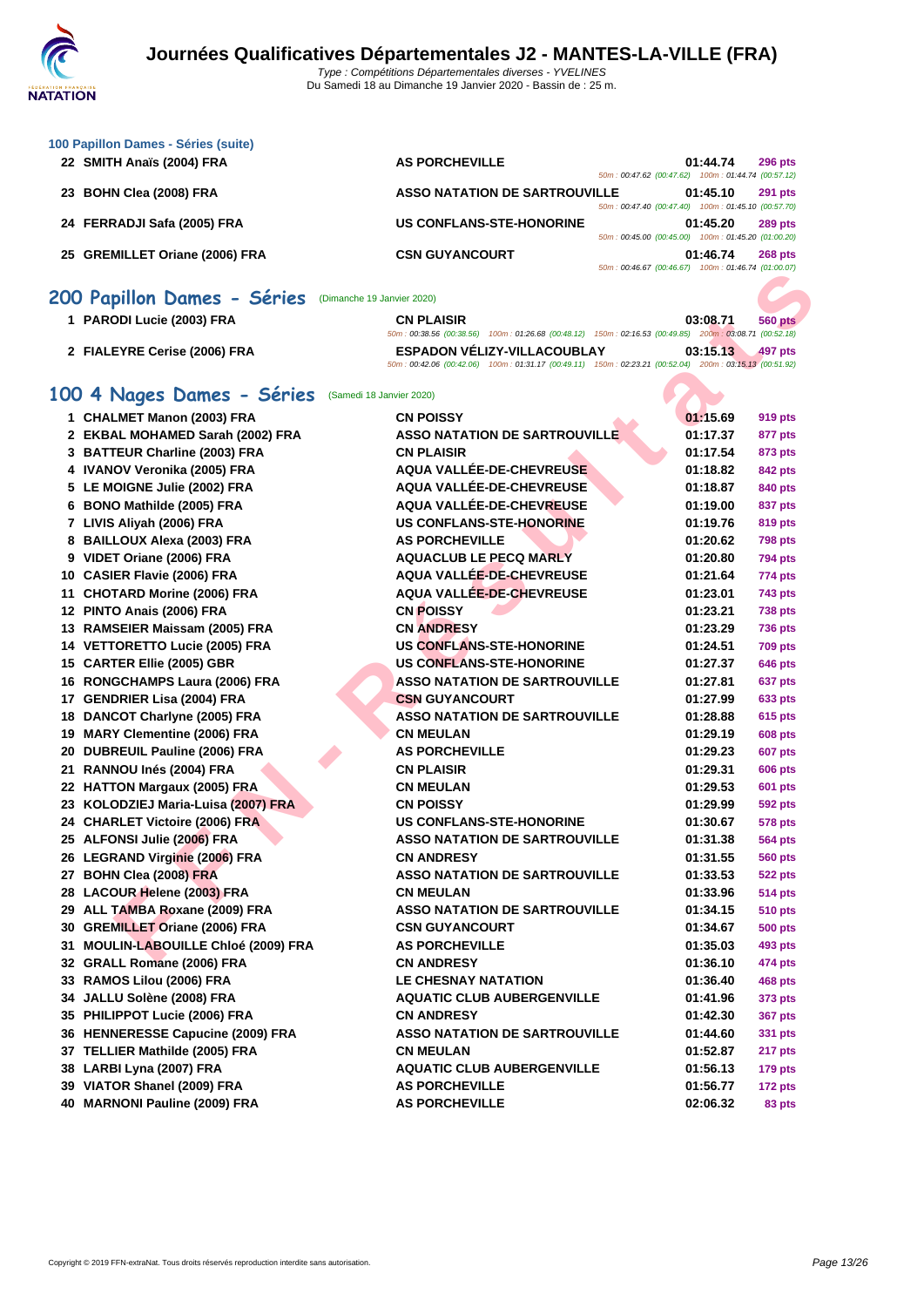| (Dimanche 19 Janvier 2020)                                   |                                                                                                                                                                                                                                                                                                                                                                                                                                                                                                                                                                                                                                                                                                                                                                                                                                                                                                                                                                                                                                                                                                                                                                                                                                                                                                                                                                                                                                                                                                                                                                                                                                                                                                                                                                                                                                                                                                                                                                                                                                                                                                                                                                                                                                                                                                                                                                                                                                                                                                                                             |
|--------------------------------------------------------------|---------------------------------------------------------------------------------------------------------------------------------------------------------------------------------------------------------------------------------------------------------------------------------------------------------------------------------------------------------------------------------------------------------------------------------------------------------------------------------------------------------------------------------------------------------------------------------------------------------------------------------------------------------------------------------------------------------------------------------------------------------------------------------------------------------------------------------------------------------------------------------------------------------------------------------------------------------------------------------------------------------------------------------------------------------------------------------------------------------------------------------------------------------------------------------------------------------------------------------------------------------------------------------------------------------------------------------------------------------------------------------------------------------------------------------------------------------------------------------------------------------------------------------------------------------------------------------------------------------------------------------------------------------------------------------------------------------------------------------------------------------------------------------------------------------------------------------------------------------------------------------------------------------------------------------------------------------------------------------------------------------------------------------------------------------------------------------------------------------------------------------------------------------------------------------------------------------------------------------------------------------------------------------------------------------------------------------------------------------------------------------------------------------------------------------------------------------------------------------------------------------------------------------------------|
| <b>ESPADON VELIZY-VILLACOUBLAY</b>                           | 02:39.22<br>921 pts                                                                                                                                                                                                                                                                                                                                                                                                                                                                                                                                                                                                                                                                                                                                                                                                                                                                                                                                                                                                                                                                                                                                                                                                                                                                                                                                                                                                                                                                                                                                                                                                                                                                                                                                                                                                                                                                                                                                                                                                                                                                                                                                                                                                                                                                                                                                                                                                                                                                                                                         |
| <b>NAUTIC CLUB RAMBOUILLET</b>                               | 02:43.28<br>870 pts                                                                                                                                                                                                                                                                                                                                                                                                                                                                                                                                                                                                                                                                                                                                                                                                                                                                                                                                                                                                                                                                                                                                                                                                                                                                                                                                                                                                                                                                                                                                                                                                                                                                                                                                                                                                                                                                                                                                                                                                                                                                                                                                                                                                                                                                                                                                                                                                                                                                                                                         |
| <b>CN POISSY</b>                                             | 02:45.99<br>837 pts                                                                                                                                                                                                                                                                                                                                                                                                                                                                                                                                                                                                                                                                                                                                                                                                                                                                                                                                                                                                                                                                                                                                                                                                                                                                                                                                                                                                                                                                                                                                                                                                                                                                                                                                                                                                                                                                                                                                                                                                                                                                                                                                                                                                                                                                                                                                                                                                                                                                                                                         |
| <b>CSN GUYANCOURT</b>                                        | 02:49.90<br>790 pts                                                                                                                                                                                                                                                                                                                                                                                                                                                                                                                                                                                                                                                                                                                                                                                                                                                                                                                                                                                                                                                                                                                                                                                                                                                                                                                                                                                                                                                                                                                                                                                                                                                                                                                                                                                                                                                                                                                                                                                                                                                                                                                                                                                                                                                                                                                                                                                                                                                                                                                         |
| <b>CN HOUILLES-CARRIERES</b>                                 | 02:56.78<br><b>711 pts</b>                                                                                                                                                                                                                                                                                                                                                                                                                                                                                                                                                                                                                                                                                                                                                                                                                                                                                                                                                                                                                                                                                                                                                                                                                                                                                                                                                                                                                                                                                                                                                                                                                                                                                                                                                                                                                                                                                                                                                                                                                                                                                                                                                                                                                                                                                                                                                                                                                                                                                                                  |
| <b>CN POISSY</b>                                             | 02:58.13<br>696 pts                                                                                                                                                                                                                                                                                                                                                                                                                                                                                                                                                                                                                                                                                                                                                                                                                                                                                                                                                                                                                                                                                                                                                                                                                                                                                                                                                                                                                                                                                                                                                                                                                                                                                                                                                                                                                                                                                                                                                                                                                                                                                                                                                                                                                                                                                                                                                                                                                                                                                                                         |
| <b>CN HOUILLES-CARRIERES</b>                                 | 02:58.94<br>687 pts                                                                                                                                                                                                                                                                                                                                                                                                                                                                                                                                                                                                                                                                                                                                                                                                                                                                                                                                                                                                                                                                                                                                                                                                                                                                                                                                                                                                                                                                                                                                                                                                                                                                                                                                                                                                                                                                                                                                                                                                                                                                                                                                                                                                                                                                                                                                                                                                                                                                                                                         |
| <b>CN ANDRESY</b>                                            | 02:59.69<br>679 pts                                                                                                                                                                                                                                                                                                                                                                                                                                                                                                                                                                                                                                                                                                                                                                                                                                                                                                                                                                                                                                                                                                                                                                                                                                                                                                                                                                                                                                                                                                                                                                                                                                                                                                                                                                                                                                                                                                                                                                                                                                                                                                                                                                                                                                                                                                                                                                                                                                                                                                                         |
| <b>US CONFLANS-STE-HONORINE</b>                              | 03:02.99<br>644 pts                                                                                                                                                                                                                                                                                                                                                                                                                                                                                                                                                                                                                                                                                                                                                                                                                                                                                                                                                                                                                                                                                                                                                                                                                                                                                                                                                                                                                                                                                                                                                                                                                                                                                                                                                                                                                                                                                                                                                                                                                                                                                                                                                                                                                                                                                                                                                                                                                                                                                                                         |
| <b>ASSO NATATION DE SARTROUVILLE</b>                         | 03:03.85<br>635 pts                                                                                                                                                                                                                                                                                                                                                                                                                                                                                                                                                                                                                                                                                                                                                                                                                                                                                                                                                                                                                                                                                                                                                                                                                                                                                                                                                                                                                                                                                                                                                                                                                                                                                                                                                                                                                                                                                                                                                                                                                                                                                                                                                                                                                                                                                                                                                                                                                                                                                                                         |
| <b>US CONFLANS-STE-HONORINE</b>                              | 03:07.59<br>596 pts                                                                                                                                                                                                                                                                                                                                                                                                                                                                                                                                                                                                                                                                                                                                                                                                                                                                                                                                                                                                                                                                                                                                                                                                                                                                                                                                                                                                                                                                                                                                                                                                                                                                                                                                                                                                                                                                                                                                                                                                                                                                                                                                                                                                                                                                                                                                                                                                                                                                                                                         |
| <b>US CONFLANS-STE-HONORINE</b>                              | 150m : 02:23.59 (00:54.86) 200m : 03:07.59 (00:44.00)<br>03:08.43<br>587 pts                                                                                                                                                                                                                                                                                                                                                                                                                                                                                                                                                                                                                                                                                                                                                                                                                                                                                                                                                                                                                                                                                                                                                                                                                                                                                                                                                                                                                                                                                                                                                                                                                                                                                                                                                                                                                                                                                                                                                                                                                                                                                                                                                                                                                                                                                                                                                                                                                                                                |
| <b>ASSO NATATION DE SARTROUVILLE</b>                         | 03:14.85<br>524 pts                                                                                                                                                                                                                                                                                                                                                                                                                                                                                                                                                                                                                                                                                                                                                                                                                                                                                                                                                                                                                                                                                                                                                                                                                                                                                                                                                                                                                                                                                                                                                                                                                                                                                                                                                                                                                                                                                                                                                                                                                                                                                                                                                                                                                                                                                                                                                                                                                                                                                                                         |
| <b>CN MEULAN</b>                                             | 03:16.36<br>509 pts                                                                                                                                                                                                                                                                                                                                                                                                                                                                                                                                                                                                                                                                                                                                                                                                                                                                                                                                                                                                                                                                                                                                                                                                                                                                                                                                                                                                                                                                                                                                                                                                                                                                                                                                                                                                                                                                                                                                                                                                                                                                                                                                                                                                                                                                                                                                                                                                                                                                                                                         |
| <b>AS PORCHEVILLE</b>                                        | 03:17.17<br>502 pts                                                                                                                                                                                                                                                                                                                                                                                                                                                                                                                                                                                                                                                                                                                                                                                                                                                                                                                                                                                                                                                                                                                                                                                                                                                                                                                                                                                                                                                                                                                                                                                                                                                                                                                                                                                                                                                                                                                                                                                                                                                                                                                                                                                                                                                                                                                                                                                                                                                                                                                         |
| <b>ASSO NATATION DE SARTROUVILLE</b>                         | 03:21.79<br>459 pts                                                                                                                                                                                                                                                                                                                                                                                                                                                                                                                                                                                                                                                                                                                                                                                                                                                                                                                                                                                                                                                                                                                                                                                                                                                                                                                                                                                                                                                                                                                                                                                                                                                                                                                                                                                                                                                                                                                                                                                                                                                                                                                                                                                                                                                                                                                                                                                                                                                                                                                         |
| <b>CN ANDRESY</b>                                            | 03:26.78<br>415 pts                                                                                                                                                                                                                                                                                                                                                                                                                                                                                                                                                                                                                                                                                                                                                                                                                                                                                                                                                                                                                                                                                                                                                                                                                                                                                                                                                                                                                                                                                                                                                                                                                                                                                                                                                                                                                                                                                                                                                                                                                                                                                                                                                                                                                                                                                                                                                                                                                                                                                                                         |
| <b>ASSO NATATION DE SARTROUVILLE</b>                         | 03:27.93<br><b>406 pts</b>                                                                                                                                                                                                                                                                                                                                                                                                                                                                                                                                                                                                                                                                                                                                                                                                                                                                                                                                                                                                                                                                                                                                                                                                                                                                                                                                                                                                                                                                                                                                                                                                                                                                                                                                                                                                                                                                                                                                                                                                                                                                                                                                                                                                                                                                                                                                                                                                                                                                                                                  |
| <b>AS PORCHEVILLE</b>                                        | 04:17.17<br>96 pts                                                                                                                                                                                                                                                                                                                                                                                                                                                                                                                                                                                                                                                                                                                                                                                                                                                                                                                                                                                                                                                                                                                                                                                                                                                                                                                                                                                                                                                                                                                                                                                                                                                                                                                                                                                                                                                                                                                                                                                                                                                                                                                                                                                                                                                                                                                                                                                                                                                                                                                          |
| <b>AS PORCHEVILLE</b>                                        | <b>DSQ</b>                                                                                                                                                                                                                                                                                                                                                                                                                                                                                                                                                                                                                                                                                                                                                                                                                                                                                                                                                                                                                                                                                                                                                                                                                                                                                                                                                                                                                                                                                                                                                                                                                                                                                                                                                                                                                                                                                                                                                                                                                                                                                                                                                                                                                                                                                                                                                                                                                                                                                                                                  |
|                                                              |                                                                                                                                                                                                                                                                                                                                                                                                                                                                                                                                                                                                                                                                                                                                                                                                                                                                                                                                                                                                                                                                                                                                                                                                                                                                                                                                                                                                                                                                                                                                                                                                                                                                                                                                                                                                                                                                                                                                                                                                                                                                                                                                                                                                                                                                                                                                                                                                                                                                                                                                             |
|                                                              |                                                                                                                                                                                                                                                                                                                                                                                                                                                                                                                                                                                                                                                                                                                                                                                                                                                                                                                                                                                                                                                                                                                                                                                                                                                                                                                                                                                                                                                                                                                                                                                                                                                                                                                                                                                                                                                                                                                                                                                                                                                                                                                                                                                                                                                                                                                                                                                                                                                                                                                                             |
|                                                              | 06:07.14<br><b>718 pts</b>                                                                                                                                                                                                                                                                                                                                                                                                                                                                                                                                                                                                                                                                                                                                                                                                                                                                                                                                                                                                                                                                                                                                                                                                                                                                                                                                                                                                                                                                                                                                                                                                                                                                                                                                                                                                                                                                                                                                                                                                                                                                                                                                                                                                                                                                                                                                                                                                                                                                                                                  |
| <b>AS PORCHEVILLE</b>                                        | 06:08.45<br>711 pts                                                                                                                                                                                                                                                                                                                                                                                                                                                                                                                                                                                                                                                                                                                                                                                                                                                                                                                                                                                                                                                                                                                                                                                                                                                                                                                                                                                                                                                                                                                                                                                                                                                                                                                                                                                                                                                                                                                                                                                                                                                                                                                                                                                                                                                                                                                                                                                                                                                                                                                         |
|                                                              | 150m: 02:15.63 (00:49.75) 200m: 03:03.88 (00:48.25)                                                                                                                                                                                                                                                                                                                                                                                                                                                                                                                                                                                                                                                                                                                                                                                                                                                                                                                                                                                                                                                                                                                                                                                                                                                                                                                                                                                                                                                                                                                                                                                                                                                                                                                                                                                                                                                                                                                                                                                                                                                                                                                                                                                                                                                                                                                                                                                                                                                                                         |
| 50 Nage Libre Messieurs - Séries<br>(Samedi 18 Janvier 2020) |                                                                                                                                                                                                                                                                                                                                                                                                                                                                                                                                                                                                                                                                                                                                                                                                                                                                                                                                                                                                                                                                                                                                                                                                                                                                                                                                                                                                                                                                                                                                                                                                                                                                                                                                                                                                                                                                                                                                                                                                                                                                                                                                                                                                                                                                                                                                                                                                                                                                                                                                             |
| <b>LE CHESNAY NATATION</b>                                   | 00:26.27<br><b>1017 pts</b>                                                                                                                                                                                                                                                                                                                                                                                                                                                                                                                                                                                                                                                                                                                                                                                                                                                                                                                                                                                                                                                                                                                                                                                                                                                                                                                                                                                                                                                                                                                                                                                                                                                                                                                                                                                                                                                                                                                                                                                                                                                                                                                                                                                                                                                                                                                                                                                                                                                                                                                 |
| <b>AS PORCHEVILLE</b>                                        | 00:26.38<br>1010 pts                                                                                                                                                                                                                                                                                                                                                                                                                                                                                                                                                                                                                                                                                                                                                                                                                                                                                                                                                                                                                                                                                                                                                                                                                                                                                                                                                                                                                                                                                                                                                                                                                                                                                                                                                                                                                                                                                                                                                                                                                                                                                                                                                                                                                                                                                                                                                                                                                                                                                                                        |
|                                                              | 50m: 00:34.71 (00:34.71) 100m: 01:14.93 (00:40.22) 150m: 02:03.43 (00:48.50) 200m: 02:39.22 (00:35.79)<br>50m : 00:34.83 (00:34.83) 100m : 01:18.65 (00:43.82) 150m : 02:05.15 (00:46.50) 200m : 02:43.28 (00:38.13)<br>50m : 00:35.92 (00:35.92) 100m : 01:17.87 (00:41.95) 150m : 02:08.23 (00:50.36) 200m : 02:45.99 (00:37.76)<br>50m : 00:36.80 (00:36.80) 100m : 01:20.12 (00:43.32) 150m : 02:09.56 (00:49.44) 200m : 02:49.90 (00:40.34)<br>50m : 00:40.46 (00:40.46) 100m : 01:24.48 (00:44.02) 150m : 02:16.62 (00:52.14) 200m : 02:56.78 (00:40.16)<br>50m : 00:40.14 (00:40.14) 100m : 01:24.82 (00:44.68) 150m : 02:18.59 (00:53.77) 200m : 02:58.13 (00:39.54)<br>50m : 00:40.35 (00:40.35) 100m : 01:27.36 (00:47.01) 150m : 02:17.06 (00:49.70) 200m : 02:58.94 (00:41.88)<br>50m : 00:42.12 (00:42.12) 100m : 01:28.12 (00:46.00) 150m : 02:18.97 (00:50.85) 200m : 02:59.69 (00:40.72)<br>50m: 00:40.87 (00:40.87) 100m: 01:29.64 (00:48.77) 150m: 02:20.51 (00:50.87) 200m: 03:02.99 (00:42.48)<br>50m: 00:43.03 (00:43.03) 100m: 01:29.03 (00:46.00) 150m: 02:22.78 (00:53.75) 200m: 03:03.85 (00:41.07)<br>50m: 00:39.68 (00:39.68) 100m: 01:28.73 (00:49.05)<br>50m : 00:42.43 (00:42.43) 100m : 01:32.89 (00:50.46) 150m : 02:24.36 (00:51.47) 200m : 03:08.43 (00:44.07)<br>50m : 00:41.43 (00:41.43) 100m : 01:31.62 (00:50.19) 150m : 02:30.03 (00:58.41) 200m : 03:14.85 (00:44.82)<br>50m : 00:44.07 (00:44.07) 100m : 01:35.06 (00:50.99) 150m : 02:31.16 (00:56.10) 200m : 03:16.36 (00:45.20)<br>50m: 00:42.17 (00:42.17) 100m: 01:31.41 (00:49.24) 150m: 02:29.98 (00:58.57) 200m: 03:17.17 (00:47.19)<br>50m : 00:46.65 (00:46.65) 100m : 01:36.05 (00:49.40) 150m : 02:39.05 (01:03.00) 200m : 03:21.79 (00:42.74)<br>50m : 00:48.18 (00:48.18) 100m : 01:41.74 (00:53.56) 150m : 02:41.43 (00:59.69) 200m : 03:26.78 (00:45.35)<br>50m : 00:46.65 (00:46.65) 100m : 01:37.40 (00:50.75) 150m : 02:41.69 (01:04.29) 200m : 03:27.93 (00:46.24)<br>50m: 00:57.07 (00:57.07) 100m: 02:01.81 (01:04.74) 150m: 03:17.17 (01:15.36) 200m: 04:17.17 (01:00.00)<br>(Dimanche 19 Janvier 2020)<br><b>AS PORCHEVILLE</b><br>50m: 00:37.47 (00:37.47) 100m: 01:22.08 (00:44.61) 150m: 02:08.84 (00:46.76) 200m: 02:54.55 (00:45.71)<br>250m : 03:48.59 (00:54.04) 300m : 04:43.96 (00:55.37) 350m : 05:27.06 (00:43.10) 400m : 06:07.14 (00:40.08)<br>50m: 00:38.03 (00:38.03) 100m: 01:25.88 (00:47.85)<br>250m: 03:52.63 (00:48.75) 300m: 04:43.59 (00:50.96) 350m: 05:28.20 (00:44.61) 400m: 06:08.45 (00:40.25) |

## **400 4 Nages Dames - Séries** (Dimanche 19 Janvier 2020)

| HIRA Naomie (2006) FRA       | <b>AS PORCHEVILLE</b> | 06:07.14<br><b>718 pts</b>                                                                                                                                                                                        |
|------------------------------|-----------------------|-------------------------------------------------------------------------------------------------------------------------------------------------------------------------------------------------------------------|
|                              |                       | 50m: 00:37.47 (00:37.47) 100m: 01:22.08 (00:44.61) 150m: 02:08.84 (00:46.76) 200m: 02:54.55 (00:45.71)<br>250m: 03:48.59 (00:54.04) 300m: 04:43.96 (00:55.37) 350m: 05:27.06 (00:43.10) 400m: 06:07.14 (00:40.08) |
| 2 AIT OUALI Safia (2005) FRA | <b>AS PORCHEVILLE</b> | 06:08.45<br><b>711 pts</b>                                                                                                                                                                                        |
|                              |                       | 50m: 00:38.03 (00:38.03) 100m: 01:25.88 (00:47.85) 150m: 02:15.63 (00:49.75) 200m: 03:03.88 (00:48.25)<br>250m: 03:52.63 (00:48.75) 300m: 04:43.59 (00:50.96) 350m: 05:28.20 (00:44.61) 400m: 06:08.45 (00:40.25) |

### **50 Nage Libre Messieurs - Séries** (Samedi 18 Janvier 2020)

| 1 NAVARRE Hugo (2002) FRA          | <b>LE CHESNAY NATATION</b>       | 00:26.27 | <b>1017 pts</b> |
|------------------------------------|----------------------------------|----------|-----------------|
| 2 HENRY Theo (2003) FRA            | <b>AS PORCHEVILLE</b>            | 00:26.38 | <b>1010 pts</b> |
| 3 FAVIER Theo (2004) FRA           | <b>CN PLAISIR</b>                | 00:26.62 | 994 pts         |
| 4 DELOUSTAL Théo (2006) FRA        | <b>AS PORCHEVILLE</b>            | 00:26.68 | 990 pts         |
| 5 VIMONT Tom (2004) FRA            | <b>C.N DE MANTES EN YVELINES</b> | 00:26.77 | 984 pts         |
| 6 DE BASTOS Arthur (2003) FRA      | <b>CN PLAISIR</b>                | 00:26.86 | 978 pts         |
| 7 GOLIATH Gabriel (2004) FRA       | A.O. TRAPPES NATATION            | 00:26.96 | 972 pts         |
| 8 MARELE Marc (2004) FRA           | <b>LE CHESNAY NATATION</b>       | 00:27.08 | 964 pts         |
| 9 FERRAZ SANT'ANA Diego (2001) FRA | <b>CN PLAISIR</b>                | 00:27.09 | 964 pts         |
| 10 DAS NEVES Enzo (2003) FRA       | <b>C.N DE MANTES EN YVELINES</b> | 00:27.10 | 963 pts         |
|                                    |                                  |          |                 |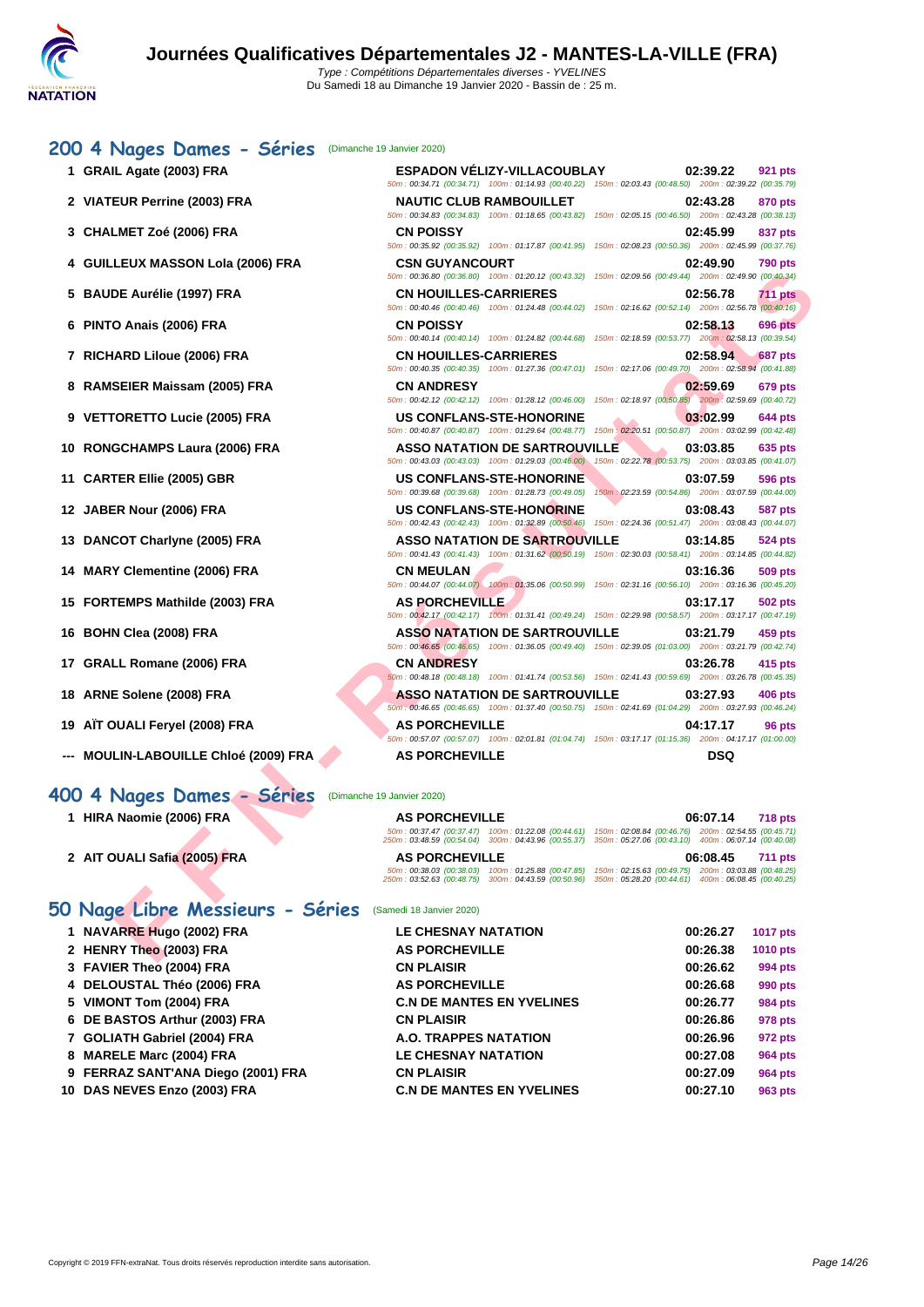

**[50 Nage L](http://www.ffnatation.fr/webffn/index.php)ibre Messieurs - Séries (suite)**

| 12       | CAILLAULT Matthieu (2002) FRA                         |
|----------|-------------------------------------------------------|
|          | <b>HUON-MERCEUR Nils (2005) FRA</b>                   |
|          | 13 VIAIN Lucas (2001) FRA                             |
|          | 14 ODRIOSOLO Alexandre (2004) FRA                     |
|          | 15 USANNAZ-JORIS Cedric (2005) FRA                    |
|          | 16 DESCHAMP Jeremy (2004) FRA                         |
|          | 17 TOUR Mylan (2006) FRA                              |
| 18       | <b>BERTRAND Maxime (2002) FRA</b>                     |
|          | 19 HUET Damien (2005) FRA                             |
|          | 20 TCHOULEV Alexis (2003) FRA                         |
|          | 21 ZITTEL Matthieu (1995) FRA                         |
|          | 22 ANOUA Adam (2003) FRA                              |
|          | 23 ASSELIN Mathis (2002) FRA                          |
|          | 24 RENAULT Constant (2001) FRA                        |
|          | 25 SHARAF EL DEIN Yassine (2003) FRA                  |
|          | 26 PETIT Calvin (2002) FRA                            |
|          | 27 TRABELSI Nour (2007) FRA                           |
|          | 27 MARGUERAT-TRICHARD Timo (2002) FRA                 |
|          | 29 VARIN Thomas (2005) FRA                            |
|          | 30 BOULEZ Ylan (2004) FRA                             |
| 31       | DEJOS Matthieu (2004) FRA                             |
|          | 32 BOUANANE Samy (2005) FRA                           |
|          | 33 GAUTHIER Maxime (2004) FRA                         |
|          | 34 LE SCIELLOUR Maxime (2004) FRA                     |
|          | 35 ESCURE-HERPIN Léonard (2005) FRA                   |
|          | 36 BELKACEMI Rayane (2004) FRA                        |
| 36       | <b>BAILLY Achille (2005) FRA</b>                      |
|          |                                                       |
|          |                                                       |
|          | 38 SLIVA Axel (1997) FRA                              |
| 39       | SIMON Raphael (2005) FRA                              |
| 40       | TABEI Mehdi (2006) FRA                                |
| 41       | <b>GOURMELON Paul (2004) FRA</b>                      |
|          | 42 MVELLE-FOTSO Augustin (2006) FRA                   |
|          | 43 PALLANCA Lucas (2004) FRA                          |
| 44       | DU LAURENS Louis (2008) FRA                           |
|          | 45 CALMET Pierre (2004) FRA                           |
|          | 46 TABEI Ismaël (2004) FRA                            |
|          | 47 ADAM Matthias (2005) FRA                           |
|          | 48 PLANQUAIS Roman (2003) FRA                         |
|          | 49 ARHAB Alister (2006) FRA                           |
| 50       | <b>BORDIER Ethan (2007) FRA</b>                       |
| 51       | <b>MAURISSET Côme (2005) FRA</b>                      |
| 52       | <b>GALMARD Mathieu (2006) FRA</b>                     |
| 53       | <b>BRETEAU Mikolaj (2006) FRA</b>                     |
| 54       | <b>ULRICH Yanis (2007) FRA</b>                        |
| 55       | DEAU BERTEIL Ethan (2008) FRA                         |
| 56       | <b>BRULON Tom (2008) FRA</b>                          |
|          | 57 PINTO Estéban (2008) FRA                           |
| 58       | RADOVANOVIC Nemanja (2006) SRB                        |
| 59       | DAYDOU Victor (2006) FRA                              |
|          | 60 ESSAKHI Imrane (2008) FRA                          |
| 61<br>62 | DELHOMME Maëlan (2008) FRA<br>HADJIDJ Naël (2007) FRA |

| 11 CAILLAULT Matthieu (2002) FRA      | <b>LE CHESNAY NATATION</b>           | 00:27.12 | <b>962 pts</b> |
|---------------------------------------|--------------------------------------|----------|----------------|
| 12 HUON-MERCEUR Nils (2005) FRA       | <b>LE CHESNAY NATATION</b>           | 00:27.15 | 960 pts        |
| 13 VIAIN Lucas (2001) FRA             | <b>CN ANDRESY</b>                    | 00:27.50 | 937 pts        |
| 14 ODRIOSOLO Alexandre (2004) FRA     | <b>LE CHESNAY NATATION</b>           | 00:27.53 | 935 pts        |
| 15 USANNAZ-JORIS Cedric (2005) FRA    | <b>C.N DE MANTES EN YVELINES</b>     | 00:27.64 | 928 pts        |
| 16 DESCHAMP Jeremy (2004) FRA         | <b>NAUTIC CLUB RAMBOUILLET</b>       | 00:27.77 | 920 pts        |
| 17 TOUR Mylan (2006) FRA              | <b>CN POISSY</b>                     | 00:27.86 | 915 pts        |
| 18 BERTRAND Maxime (2002) FRA         | <b>LE CHESNAY NATATION</b>           | 00:27.93 | <b>910 pts</b> |
| 19 HUET Damien (2005) FRA             | <b>ASSO NATATION DE SARTROUVILLE</b> | 00:28.00 | <b>906 pts</b> |
| 20 TCHOULEV Alexis (2003) FRA         | <b>CN POISSY</b>                     | 00:28.18 | <b>895 pts</b> |
| 21 ZITTEL Matthieu (1995) FRA         | <b>LE CHESNAY NATATION</b>           | 00:28.41 | <b>880 pts</b> |
| 22 ANOUA Adam (2003) FRA              | <b>C.N DE MANTES EN YVELINES</b>     | 00:28.45 | <b>878 pts</b> |
| 23 ASSELIN Mathis (2002) FRA          | <b>C.N DE MANTES EN YVELINES</b>     | 00:28.52 | 874 pts        |
| 24 RENAULT Constant (2001) FRA        | <b>C.N DE MANTES EN YVELINES</b>     | 00:28.66 | 865 pts        |
| 25 SHARAF EL DEIN Yassine (2003) FRA  | <b>LE CHESNAY NATATION</b>           | 00:28.93 | 849 pts        |
| 26 PETIT Calvin (2002) FRA            | <b>CN MEULAN</b>                     | 00:28.98 | 846 pts        |
| 27 TRABELSI Nour (2007) FRA           | <b>ASSO NATATION DE SARTROUVILLE</b> | 00:29.06 | 841 pts        |
| 27 MARGUERAT-TRICHARD Timo (2002) FRA | <b>LE CHESNAY NATATION</b>           | 00:29.06 | 841 pts        |
| 29 VARIN Thomas (2005) FRA            | <b>C.N DE MANTES EN YVELINES</b>     | 00:29.25 | 829 pts        |
| 30 BOULEZ Ylan (2004) FRA             | AQUA VALLÉE-DE-CHEVREUSE             | 00:29.41 | <b>820 pts</b> |
| 31 DEJOS Matthieu (2004) FRA          | <b>LE CHESNAY NATATION</b>           | 00:29.50 | 815 pts        |
| 32 BOUANANE Samy (2005) FRA           | <b>C.N DE MANTES EN YVELINES</b>     | 00:29.72 | 802 pts        |
| 33 GAUTHIER Maxime (2004) FRA         | <b>CN ANDRESY</b>                    | 00:30.62 | <b>750 pts</b> |
| 34 LE SCIELLOUR Maxime (2004) FRA     | <b>ASSO NATATION DE SARTROUVILLE</b> | 00:30.72 | 744 pts        |
| 35 ESCURE-HERPIN Léonard (2005) FRA   | US CONFLANS-STE-HONORINE             | 00:30.73 | 743 pts        |
| 36 BELKACEMI Rayane (2004) FRA        | <b>C.N DE MANTES EN YVELINES</b>     | 00:30.81 | <b>739 pts</b> |
| 36 BAILLY Achille (2005) FRA          | <b>AQUATIC CLUB AUBERGENVILLE</b>    | 00:30.81 | <b>739 pts</b> |
| 38 SLIVA Axel (1997) FRA              | <b>AQUA VALLEE-DE-CHEVREUSE</b>      | 00:30.82 | <b>738 pts</b> |
| 39 SIMON Raphael (2005) FRA           | <b>AQUATIC CLUB AUBERGENVILLE</b>    | 00:31.22 | <b>716 pts</b> |
| 40 TABEI Mehdi (2006) FRA             | <b>C.N DE MANTES EN YVELINES</b>     | 00:31.48 | <b>702 pts</b> |
| 41 GOURMELON Paul (2004) FRA          | <b>CN ANDRESY</b>                    | 00:32.41 | 651 pts        |
| 42 MVELLE-FOTSO Augustin (2006) FRA   | <b>ASSO NATATION DE SARTROUVILLE</b> | 00:32.82 | 630 pts        |
| 43 PALLANCA Lucas (2004) FRA          | <b>CN HOUILLES-CARRIERES</b>         | 00:32.90 | <b>626 pts</b> |
| 44 DU LAURENS Louis (2008) FRA        | <b>ASSO NATATION DE SARTROUVILLE</b> | 00:32.99 | <b>621 pts</b> |
| 45 CALMET Pierre (2004) FRA           | <b>CN HOUILLES-CARRIERES</b>         | 00:33.13 | <b>614 pts</b> |
| 46 TABEI Ismaël (2004) FRA            | <b>C.N DE MANTES EN YVELINES</b>     | 00:33.14 | <b>613 pts</b> |
| 47 ADAM Matthias (2005) FRA           | <b>LE CHESNAY NATATION</b>           | 00:33.50 | 595 pts        |
| 48 PLANQUAIS Roman (2003) FRA         | <b>C.N DE MANTES EN YVELINES</b>     | 00:34.19 | <b>561 pts</b> |
| 49 ARHAB Alister (2006) FRA           | <b>ASSO NATATION DE SARTROUVILLE</b> | 00:34.26 | 557 pts        |
| 50 BORDIER Ethan (2007) FRA           | <b>ASSO NATATION DE SARTROUVILLE</b> | 00:34.76 | <b>533 pts</b> |
| 51 MAURISSET Côme (2005) FRA          | <b>LE CHESNAY NATATION</b>           | 00:35.19 | <b>512 pts</b> |
| 52 GALMARD Mathieu (2006) FRA         | US CONFLANS-STE-HONORINE             | 00:35.23 | <b>511 pts</b> |
| 53   BRETEAU Mikolaj (2006) FRA       | <b>C.N DE MANTES EN YVELINES</b>     | 00:36.75 | 442 pts        |
| 54 ULRICH Yanis (2007) FRA            | <b>CN POISSY</b>                     | 00:37.19 | 423 pts        |
| 55 DEAU BERTEIL Ethan (2008) FRA      | <b>AQUATIC CLUB AUBERGENVILLE</b>    | 00:37.46 | 411 pts        |
| 56 BRULON Tom (2008) FRA              | <b>CN HOUILLES-CARRIERES</b>         | 00:39.08 | 346 pts        |
| 57 PINTO Estéban (2008) FRA           | <b>CN POISSY</b>                     | 00:39.68 | 323 pts        |
| 58 RADOVANOVIC Nemanja (2006) SRB     | <b>AQUATIC CLUB AUBERGENVILLE</b>    | 00:40.31 | <b>300 pts</b> |
| 59 DAYDOU Victor (2006) FRA           | <b>CN POISSY</b>                     | 00:42.34 | <b>232 pts</b> |
| 60 ESSAKHI Imrane (2008) FRA          | <b>C.N DE MANTES EN YVELINES</b>     | 00:42.68 | <b>221 pts</b> |
| 61 DELHOMME Maëlan (2008) FRA         | <b>AQUATIC CLUB AUBERGENVILLE</b>    | 00:43.10 | <b>208 pts</b> |
| 62 HADJIDJ Naël (2007) FRA            | <b>AQUATIC CLUB AUBERGENVILLE</b>    | 00:48.91 | 71 pts         |
|                                       |                                      |          |                |

### **100 Nage Libre Messieurs - Séries** (Dimanche 19 Janvier 2020)

**CAUSSE Adam (2003) FRA ESPADON VÉLIZY-VILLACOUBLAY 00:57.95 993 pts**

50m : 00:28.10 (00:28.10) 100m : 00:57.95 (00:29.85)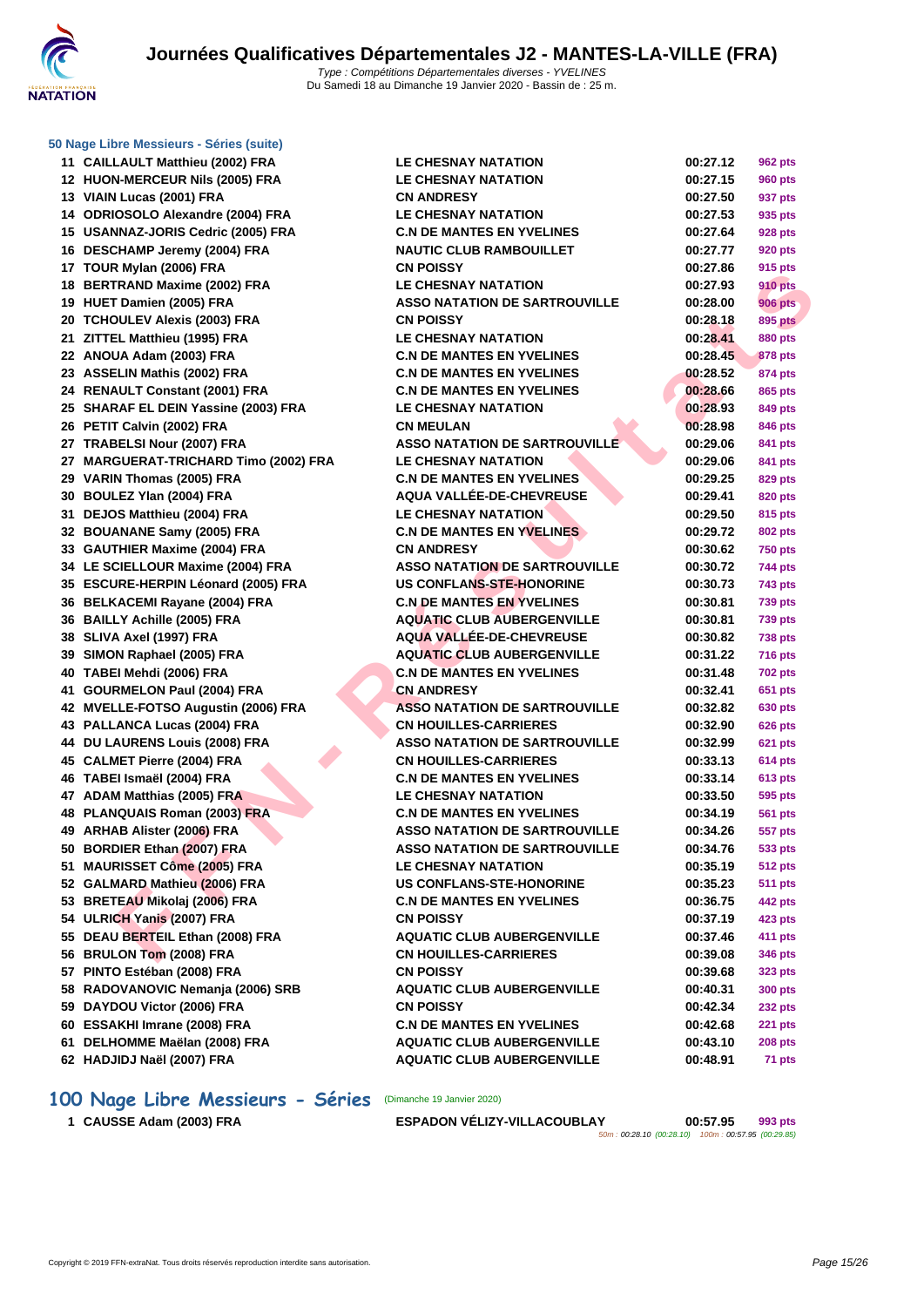

| 100 Nage Libre Messieurs - Séries (suite)<br>2 VIMONT Tom (2004) FRA | <b>C.N DE MANTES EN YVELINES</b>     | 00:58.85<br>965 pts                                                                                                             |
|----------------------------------------------------------------------|--------------------------------------|---------------------------------------------------------------------------------------------------------------------------------|
| 3 DAS NEVES Enzo (2003) FRA                                          | <b>C.N DE MANTES EN YVELINES</b>     | 50m: 00:28.23 (00:28.23) 100m: 00:58.85 (00:30.62)<br>00:59.35<br>950 pts                                                       |
| 4 CAILLAULT Matthieu (2002) FRA                                      | <b>LE CHESNAY NATATION</b>           | 50m: 00:28.52 (00:28.52) 100m: 00:59.35 (00:30.83)<br>00:59.43<br>947 pts<br>50m: 00:28.09 (00:28.09) 100m: 00:59.43 (00:31.34) |
| DE BASTOS Arthur (2003) FRA<br>5                                     | <b>CN PLAISIR</b>                    | 00:59.76<br>937 pts<br>50m: 00:28.37 (00:28.37) 100m: 00:59.76 (00:31.39)                                                       |
| 6 DESCHAMP Jeremy (2004) FRA                                         | <b>NAUTIC CLUB RAMBOUILLET</b>       | 935 pts<br>00:59.83<br>50m: 00:29.15 (00:29.15) 100m: 00:59.83 (00:30.68)                                                       |
| 7 HUON-MERCEUR Nils (2005) FRA                                       | <b>LE CHESNAY NATATION</b>           | 01:00.01<br>929 pts<br>50m: 00:28.50 (00:28.50) 100m: 01:00.01 (00:31.51)                                                       |
| 8 FERRAZ SANT'ANA Diego (2001) FRA                                   | <b>CN PLAISIR</b>                    | 01:00.05<br>928 pts<br>50m: 00:28.40 (00:28.40) 100m: 01:00.05 (00:31.65)                                                       |
| 9 DELOUSTAL Théo (2006) FRA                                          | <b>AS PORCHEVILLE</b>                | 01:00.12<br><b>926 pts</b><br>50m: 00:28.68 (00:28.68) 100m: 01:00.12 (00:31.44)                                                |
| 10 GUYARD Philomin (2005) FRA                                        | <b>LE CHESNAY NATATION</b>           | 01:00.78<br>906 pts<br>50m: 00:29.43 (00:29.43) 100m: 01:00.78 (00:31.35)                                                       |
| <b>DEJOS Matthieu (2004) FRA</b><br>11                               | <b>LE CHESNAY NATATION</b>           | 01:00.96<br>901 pts<br>50m: 00:29.93 (00:29.93) 100m: 01:00.96 (00:31.03)                                                       |
| VIAIN Lucas (2001) FRA<br>12                                         | <b>CN ANDRESY</b>                    | 01:01.31<br>890 pts<br>50m: 00:28.81 (00:28.81) 100m: 01:01.31 (00:32.50)                                                       |
| 13 HUET Damien (2005) FRA                                            | <b>ASSO NATATION DE SARTROUVILLE</b> | 01:02.15<br>865 pts<br>50m: 00:29.58 (00:29.58) 100m: 01:02.15 (00:32.57)                                                       |
| GAOUDITZ Yann (2003) FRA<br>14                                       | <b>CN PLAISIR</b>                    | 01:02.18<br>864 pts<br>50m: 00:30.14 (00:30.14) 100m: 01:02.18 (00:32.04)                                                       |
| <b>ROUDILLON Nils (2005) FRA</b><br>15.                              | <b>CN HOUILLES-CARRIERES</b>         | 01:02.65<br>851 pts<br>50m: 00:30.07 (00:30.07) 100m: 01:02.65 (00:32.58)                                                       |
| <b>ODRIOSOLO Alexandre (2004) FRA</b><br>16                          | <b>LE CHESNAY NATATION</b>           | 01:03.21<br>834 pts<br>50m: 00:30.06 (00:30.06) 100m: 01:03.21 (00:33.15)                                                       |
| BERTRAND Maxime (2002) FRA<br>17                                     | LE CHESNAY NATATION                  | 01:03.54<br>825 pts<br>50m: 00:30.13 (00:30.13) 100m: 01:03.54 (00:33.41)                                                       |
| <b>BRULON Mael (2004) FRA</b><br>18                                  | <b>CN HOUILLES-CARRIERES</b>         | 01:03.97<br>813 pts<br>50m: 00:30.05 (00:30.05) 100m: 01:03.97 (00:33.92)                                                       |
| <b>TRABELSI Nour (2007) FRA</b><br>19                                | <b>ASSO NATATION DE SARTROUVILLE</b> | 01:04.03<br>811 pts<br>50m: 00:30.72 (00:30.72) 100m: 01:04.03 (00:33.31)                                                       |
| <b>BOULEZ Ylan (2004) FRA</b><br>20                                  | AQUA VALLÉE-DE-CHEVREUSE             | 01:04.45<br><b>799 pts</b><br>50m: 00:30.13 (00:30.13) 100m: 01:04.45 (00:34.32)                                                |
| PETIT Calvin (2002) FRA<br>21                                        | <b>CN MEULAN</b>                     | 01:04.89<br><b>787 pts</b><br>50m: 00:31.59 (00:31.59) 100m: 01:04.89 (00:33.30)                                                |
| 22 SHARAF EL DEIN Yassine (2003) FRA                                 | LE CHESNAY NATATION                  | 01:05.97<br><b>757 pts</b><br>50m: 00:31.26 (00:31.26) 100m: 01:05.97 (00:34.71)                                                |
| 23 KERDREUX Pierre-Yves (2005) FRA                                   | <b>SN VERSAILLES</b>                 | 01:06.55<br>741 pts<br>50m: 00:32.14 (00:32.14) 100m: 01:06.55 (00:34.41)                                                       |
| 24 BESSETTES Adam (2004) FRA                                         | <b>AQUACLUB LE PECQ MARLY</b>        | 01:06.90<br><b>731 pts</b><br>50m: 00:31.61 (00:31.61) 100m: 01:06.90 (00:35.29)                                                |
| 25 SAMAIN Leandre (2003) FRA                                         | <b>CN HOUILLES-CARRIERES</b>         | 01:08.90<br>678 pts<br>50m: 00:32.48 (00:32.48) 100m: 01:08.90 (00:36.42)                                                       |
| 26 BAILLY Achille (2005) FRA                                         | <b>AQUATIC CLUB AUBERGENVILLE</b>    | 01:09.34<br>667 pts<br>50m: 00:32.99 (00:32.99) 100m: 01:09.34 (00:36.35)                                                       |
| HUET Mathis (2007) FRA<br>27                                         | <b>ASSO NATATION DE SARTROUVILLE</b> | 01:10.22<br>644 pts<br>50m: 00:34.16 (00:34.16) 100m: 01:10.22 (00:36.06)                                                       |
| <b>GOURMELON Paul (2004) FRA</b><br>28                               | <b>CN ANDRESY</b>                    | 01:10.67<br>633 pts<br>50m: 00:33.61 (00:33.61) 100m: 01:10.67 (00:37.06)                                                       |
| <b>MARQUETTE Hugo (2006) FRA</b><br>29                               | <b>AS PORCHEVILLE</b>                | 01:10.68<br>633 pts<br>50m: 00:33.39 (00:33.39) 100m: 01:10.68 (00:37.29)                                                       |
| NICOLAS Adrien (2001) FRA<br>30                                      | <b>CN MEULAN</b>                     | 01:10.75<br>631 pts<br>50m: 00:34.18 (00:34.18) 100m: 01:10.75 (00:36.57)                                                       |
| SLIVA Axel (1997) FRA<br>31                                          | <b>AQUA VALLEE-DE-CHEVREUSE</b>      | 01:10.79<br>630 pts<br>50m: 00:34.12 (00:34.12) 100m: 01:10.79 (00:36.67)                                                       |
| 32 ARBLADE Arthur (2002) FRA                                         | <b>AS PORCHEVILLE</b>                | 01:10.81<br>629 pts<br>50m: 00:33.64 (00:33.64) 100m: 01:10.81 (00:37.17)                                                       |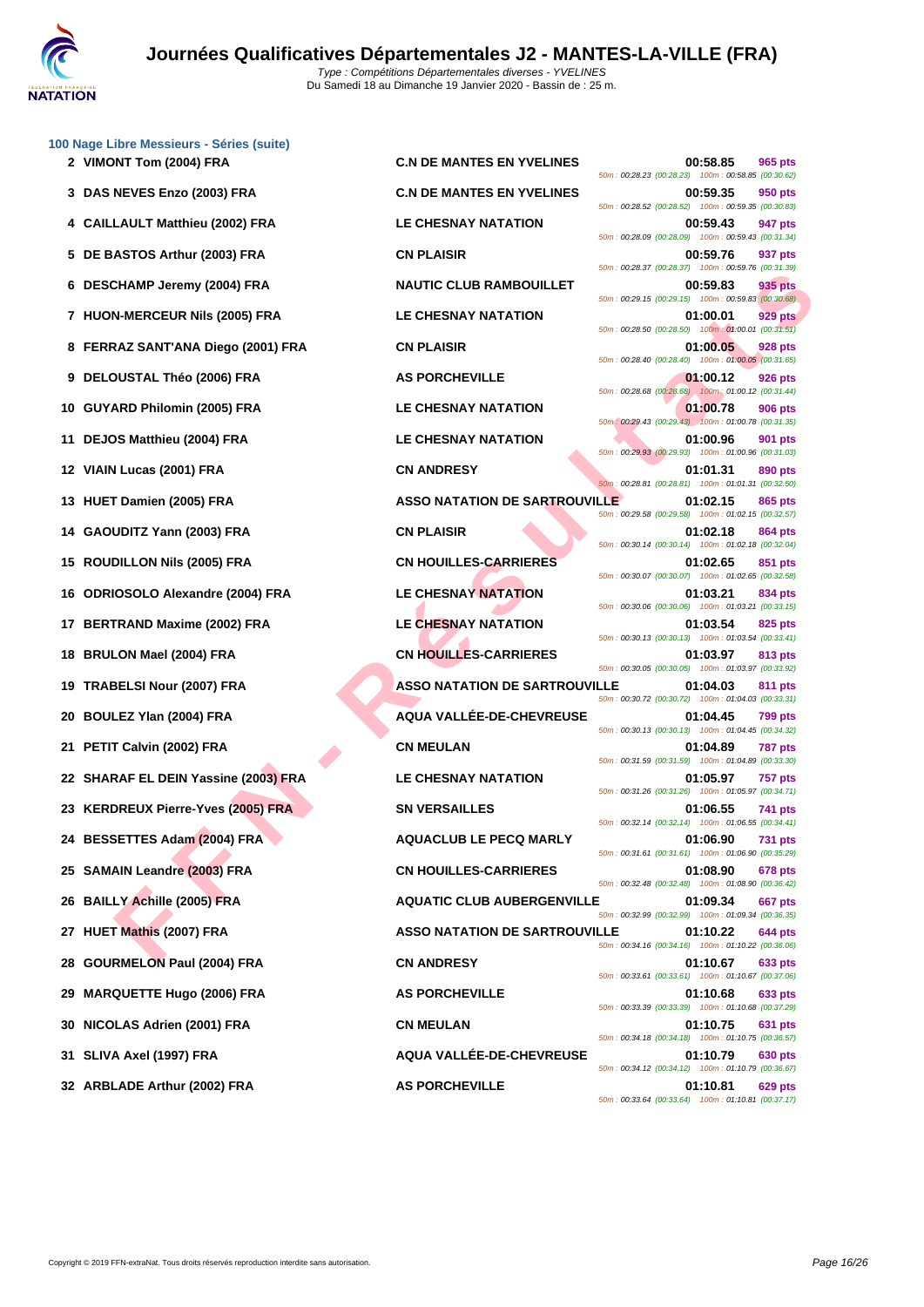

|    | 100 Nage Libre Messieurs - Séries (suite) |                                      |                                                                                                                                   |
|----|-------------------------------------------|--------------------------------------|-----------------------------------------------------------------------------------------------------------------------------------|
|    | 33 GAUTHIER Maxime (2004) FRA             | <b>CN ANDRESY</b>                    | 01:10.93<br><b>626 pts</b><br>50m: 00:34.16 (00:34.16) 100m: 01:10.93 (00:36.77)                                                  |
|    | 34 RATEL Nathan (2006) FRA                | <b>US CONFLANS-STE-HONORINE</b>      | 01:11.80<br>605 pts<br>50m: 00:33.77 (00:33.77) 100m: 01:11.80 (00:38.03)                                                         |
| 35 | <b>CALMET Pierre (2004) FRA</b>           | <b>CN HOUILLES-CARRIERES</b>         | 01:12.57<br><b>586 pts</b><br>50m: 00:33.99 (00:33.99) 100m: 01:12.57 (00:38.58)                                                  |
|    | 36 PETEAUX Amaury (2004) FRA              | <b>CN MEULAN</b>                     | 01:14.70<br>536 pts                                                                                                               |
| 37 | <b>ESCUDERO-LOPEZ Adrian (2007) FRA</b>   | <b>ASSO NATATION DE SARTROUVILLE</b> | 50m: 00:35.99 (00:35.99) 100m: 01:14.70 (00:38.71)<br>01:14.81<br>533 pts                                                         |
| 38 | <b>ARHAB Alister (2006) FRA</b>           | <b>ASSO NATATION DE SARTROUVILLE</b> | 50m: 00:36.44 (00:36.44) 100m: 01:14.81 (00:38.37)<br>01:15.11<br>526 pts                                                         |
|    | 39 LEGRAVEREND Titouan (2004) FRA         | <b>LE CHESNAY NATATION</b>           | 50m: 00:35.61 (00:35.61) 100m: 01:15.11 (00:39.50)<br>01:15.87<br>509 pts                                                         |
|    | 40 PALLANCA Lucas (2004) FRA              | <b>CN HOUILLES-CARRIERES</b>         | 50m: 00:36.78 (00:36.78) 100m: 01:15.87 (00:39.09)<br>01:16.27<br>500 pts                                                         |
| 41 | <b>OULDCHIKH Aylan (2006) FRA</b>         | <b>US CONFLANS-STE-HONORINE</b>      | 50m: 00:34.86 (00:34.86) 100m: 01:16.27 (00:41.41)<br>01:16.48<br>495 pts                                                         |
|    | 42 ADAM Matthias (2005) FRA               | LE CHESNAY NATATION                  | 50m: 00:35.90 (00:35.90) 100m: 01:16.48 (00:40.58)<br>01:16.50<br>495 pts                                                         |
|    | 43 SEILLIER Samuel (2003) FRA             | <b>AS PORCHEVILLE</b>                | 50m: 00:36.92 (00:36.92) 100m: 01:16.50 (00:39.58)<br>01:16.56<br>493 pts                                                         |
|    | 44 MARGUERAT-TRICHARD Elio (2005) FRA     | <b>LE CHESNAY NATATION</b>           | 50m: 00:35.73 (00:35.73) 100m: 01:16.56 (00:40.83)<br>01:17.53<br>472 pts                                                         |
| 45 | GAMAS Timo (2004) FRA                     | <b>AS PORCHEVILLE</b>                | 50m: 00:34.76 (00:34.76) 100m: 01:17.53 (00:42.77)<br>01:19.03<br>440 pts                                                         |
|    | 46 TAUPIN-DESBOIS Raphaël (2007) FRA      | <b>CN POISSY</b>                     | 50m: 00:36.61 (00:36.61) 100m: 01:19.03 (00:42.42)<br>01:20.66<br>407 pts                                                         |
| 47 | ULRICH Yanis (2007) FRA                   | <b>CN POISSY</b>                     | 50m: 00:38.56 (00:38.56) 100m: 01:20.66 (00:42.10)<br>01:24.93<br><b>325 pts</b>                                                  |
| 48 | DEAU BERTEIL Ethan (2008) FRA             | <b>AQUATIC CLUB AUBERGENVILLE</b>    | 50m: 00:40.00 (00:40.00) 100m: 01:24.93 (00:44.93)<br>01:25.91<br>308 pts                                                         |
| 49 | ADIN Thomas (2003) FRA                    | <b>AS PORCHEVILLE</b>                | 50m: 00:40.75 (00:40.75) 100m: 01:25.91 (00:45.16)<br>01:28.69                                                                    |
|    |                                           |                                      | 261 pts<br>50m: 00:41.84 (00:41.84) 100m: 01:28.69 (00:46.85)                                                                     |
| 50 | LE SCIELLOUR Nicolas (2008) FRA           | <b>ASSO NATATION DE SARTROUVILLE</b> | 01:28.74<br>260 pts<br>50m: 00:42.92 (00:42.92) 100m: 01:28.74 (00:45.82)                                                         |
| 51 | PINTO Estéban (2008) FRA                  | <b>CN POISSY</b>                     | 01:30.06<br><b>239 pts</b><br>50m: 00:45.15 (00:45.15) 100m: 01:30.06 (00:44.91)                                                  |
| 52 | <b>BRULON Tom (2008) FRA</b>              | <b>CN HOUILLES-CARRIERES</b>         | 01:32.17<br><b>208 pts</b><br>50m: 00:42.34 (00:42.34) 100m: 01:32.17 (00:49.83)                                                  |
| 53 | DAYDOU Victor (2006) FRA                  | <b>CN POISSY</b>                     | 01:38.26<br>$129$ pts<br>50m: 00:47.08 (00:47.08) 100m: 01:38.26 (00:51.18)                                                       |
|    | 54 DELHOMME Maëlan (2008) FRA             | <b>AQUATIC CLUB AUBERGENVILLE</b>    | 01:42.87<br>82 pts                                                                                                                |
|    | 55 SANGUIN Lucas (2008) FRA               | <b>AS PORCHEVILLE</b>                | 50m: 00:46.33 (00:46.33) 100m: 01:42.87 (00:56.54)<br>01:50.65<br>27 pts                                                          |
|    | 56 HERNANZ Julian (2007) FRA              | <b>AS PORCHEVILLE</b>                | 50m: 00:49.18 (00:49.18) 100m: 01:50.65 (01:01.47)<br>01:54.90<br>9 pts                                                           |
|    |                                           |                                      | 50m: 00:51.46 (00:51.46) 100m: 01:54.90 (01:03.44)                                                                                |
|    | 200 Nage Libre Messieurs - Séries         | (Dimanche 19 Janvier 2020)           |                                                                                                                                   |
|    | 1 HUGONI Alan (2005) FRA                  | <b>ESPADON VELIZY-VILLACOUBLAY</b>   | 02:07.55<br>966 pts<br>50m : 00:30.05 (00:30.05) 100m : 01:02.12 (00:32.07) 150m : 01:35.41 (00:33.29) 200m : 02:07.55 (00:32.14) |
|    |                                           |                                      |                                                                                                                                   |

### **200 Nage Libre Messieurs - Séries** (Dimanche 19 Janvier 2020)

| 1 HUGONI Alan (2005) FRA     | <b>ESPADON VELIZY-VILLACOUBLAY</b>                                                                     | 02:07.55 | <b>966 pts</b> |
|------------------------------|--------------------------------------------------------------------------------------------------------|----------|----------------|
|                              | 50m: 00:30.05 (00:30.05) 100m: 01:02.12 (00:32.07) 150m: 01:35.41 (00:33.29) 200m: 02:07.55 (00:32.14  |          |                |
| 2 DESCHAMP Jeremy (2004) FRA | <b>NAUTIC CLUB RAMBOUILLET</b>                                                                         | 02:08.53 | 951 pts        |
|                              | 50m: 00:29.37 (00:29.37) 100m: 01:01.74 (00:32.37) 150m: 01:35.60 (00:33.86) 200m: 02:08.53 (00:32.93) |          |                |
| 3 LE BARS Arthur (2005) FRA  | ESPADON VÉLIZY-VILLACOUBLAY                                                                            | 02:13.21 | 881 pts        |
|                              | 50m: 00:30.62 (00:30.62) 100m: 01:04.21 (00:33.59) 150m: 01:38.88 (00:34.67) 200m: 02:13.21 (00:34.33  |          |                |
| 4 HUET Damien (2005) FRA     | <b>ASSO NATATION DE SARTROUVILLE</b>                                                                   | 02:14.02 | <b>869 pts</b> |
|                              | 50m: 00:30.04 (00:30.04) 100m: 01:03.24 (00:33.20) 150m: 01:39.10 (00:35.86) 200m: 02:14.02 (00:34.92) |          |                |
| 5 LEMOINE Jérémy (2003) FRA  | AQUA VALLÉE-DE-CHEVREUSE                                                                               | 02:19.81 | <b>785 pts</b> |
|                              | 50m: 00:29.87 (00:29.87) 100m: 01:03.84 (00:33.97) 150m: 01:41.56 (00:37.72) 200m: 02:19.81 (00:38.25) |          |                |
| 6 ROUDILLON Nils (2005) FRA  | <b>CN HOUILLES-CARRIERES</b>                                                                           | 02:22.08 | <b>754 pts</b> |
|                              | 50m: 00:32.05 (00:32.05) 100m: 01:08.02 (00:35.97) 150m: 01:45.35 (00:37.33) 200m: 02:22.08 (00:36.73  |          |                |
|                              |                                                                                                        |          |                |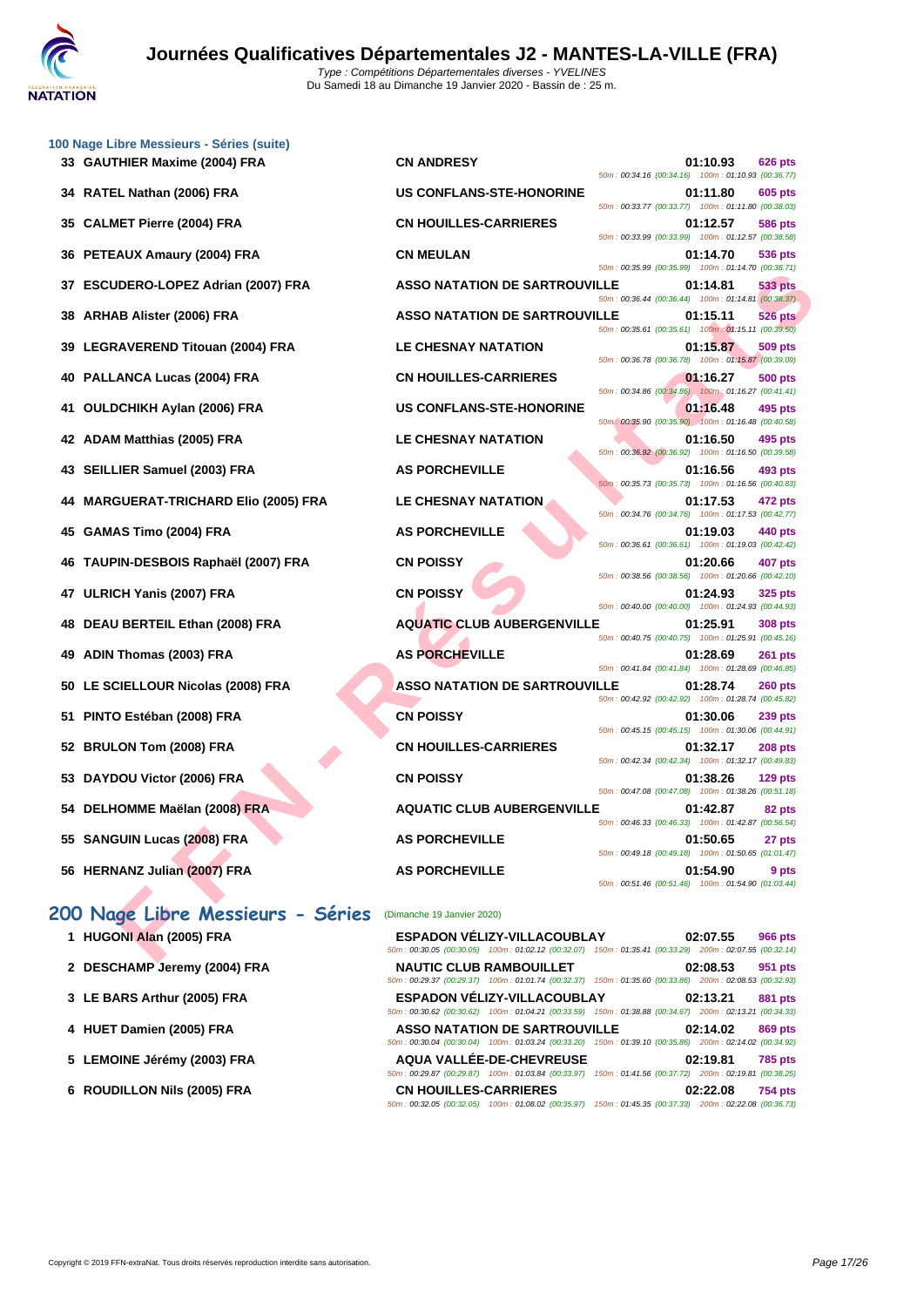#### **[200 Nage](http://www.ffnatation.fr/webffn/index.php) Libre Messieurs - Séries (suite)**

- **7 TRABELSI Nour (2007) FRA**
- **8 YOUSRI Jad (2004) FRA**
- **9 GAMEIRO DOS SANTOS Andre (2005) POR**
- **10 HUET Mathis (2007) FRA**
- **11 PETIT Calvin (2002) FRA**
- **12 NICOLAS Adrien (2001) FRA**
- **13 BAILLY Achille (2005) FRA**
- **14 SIMON Raphael (2005) FRA**
- **15 PETEAUX Amaury (2004) FRA**
- **16 NEJJARI Amayas (2006) FRA**
- **17 GALMARD Mathieu (2006) FRA**
- **18 BRULON Tom (2008) FRA**
- **19 ESSAKHI Imrane (2008) FRA C.N DE MANTES EN YVELINES 03:36.04 81 pts**

### **400 Nage Libre Messieurs - Séries** (Samedi 18 Janvier 2020)

- 
- 
- 
- 
- 
- 
- 
- 
- 
- 
- 
- 

|                                  |                                                                                                             | 745 pts                                                                                                                                                                                                                                                                                                                                                                                                                                                                                                                                                                                                                                                                                                                                                                                                                                                                                                                                                                                                                                                                                                                                                                                                                                                                                                                                                                                                                                                                                                                                                                                                                                                                                                                                               |
|----------------------------------|-------------------------------------------------------------------------------------------------------------|-------------------------------------------------------------------------------------------------------------------------------------------------------------------------------------------------------------------------------------------------------------------------------------------------------------------------------------------------------------------------------------------------------------------------------------------------------------------------------------------------------------------------------------------------------------------------------------------------------------------------------------------------------------------------------------------------------------------------------------------------------------------------------------------------------------------------------------------------------------------------------------------------------------------------------------------------------------------------------------------------------------------------------------------------------------------------------------------------------------------------------------------------------------------------------------------------------------------------------------------------------------------------------------------------------------------------------------------------------------------------------------------------------------------------------------------------------------------------------------------------------------------------------------------------------------------------------------------------------------------------------------------------------------------------------------------------------------------------------------------------------|
|                                  |                                                                                                             |                                                                                                                                                                                                                                                                                                                                                                                                                                                                                                                                                                                                                                                                                                                                                                                                                                                                                                                                                                                                                                                                                                                                                                                                                                                                                                                                                                                                                                                                                                                                                                                                                                                                                                                                                       |
| <b>AQUACLUB LE PECQ MARLY</b>    |                                                                                                             |                                                                                                                                                                                                                                                                                                                                                                                                                                                                                                                                                                                                                                                                                                                                                                                                                                                                                                                                                                                                                                                                                                                                                                                                                                                                                                                                                                                                                                                                                                                                                                                                                                                                                                                                                       |
|                                  |                                                                                                             |                                                                                                                                                                                                                                                                                                                                                                                                                                                                                                                                                                                                                                                                                                                                                                                                                                                                                                                                                                                                                                                                                                                                                                                                                                                                                                                                                                                                                                                                                                                                                                                                                                                                                                                                                       |
| <b>AQUACLUB LE PECQ MARLY</b>    |                                                                                                             |                                                                                                                                                                                                                                                                                                                                                                                                                                                                                                                                                                                                                                                                                                                                                                                                                                                                                                                                                                                                                                                                                                                                                                                                                                                                                                                                                                                                                                                                                                                                                                                                                                                                                                                                                       |
|                                  |                                                                                                             |                                                                                                                                                                                                                                                                                                                                                                                                                                                                                                                                                                                                                                                                                                                                                                                                                                                                                                                                                                                                                                                                                                                                                                                                                                                                                                                                                                                                                                                                                                                                                                                                                                                                                                                                                       |
|                                  |                                                                                                             |                                                                                                                                                                                                                                                                                                                                                                                                                                                                                                                                                                                                                                                                                                                                                                                                                                                                                                                                                                                                                                                                                                                                                                                                                                                                                                                                                                                                                                                                                                                                                                                                                                                                                                                                                       |
|                                  |                                                                                                             |                                                                                                                                                                                                                                                                                                                                                                                                                                                                                                                                                                                                                                                                                                                                                                                                                                                                                                                                                                                                                                                                                                                                                                                                                                                                                                                                                                                                                                                                                                                                                                                                                                                                                                                                                       |
|                                  |                                                                                                             |                                                                                                                                                                                                                                                                                                                                                                                                                                                                                                                                                                                                                                                                                                                                                                                                                                                                                                                                                                                                                                                                                                                                                                                                                                                                                                                                                                                                                                                                                                                                                                                                                                                                                                                                                       |
|                                  |                                                                                                             |                                                                                                                                                                                                                                                                                                                                                                                                                                                                                                                                                                                                                                                                                                                                                                                                                                                                                                                                                                                                                                                                                                                                                                                                                                                                                                                                                                                                                                                                                                                                                                                                                                                                                                                                                       |
|                                  |                                                                                                             |                                                                                                                                                                                                                                                                                                                                                                                                                                                                                                                                                                                                                                                                                                                                                                                                                                                                                                                                                                                                                                                                                                                                                                                                                                                                                                                                                                                                                                                                                                                                                                                                                                                                                                                                                       |
|                                  |                                                                                                             |                                                                                                                                                                                                                                                                                                                                                                                                                                                                                                                                                                                                                                                                                                                                                                                                                                                                                                                                                                                                                                                                                                                                                                                                                                                                                                                                                                                                                                                                                                                                                                                                                                                                                                                                                       |
|                                  |                                                                                                             |                                                                                                                                                                                                                                                                                                                                                                                                                                                                                                                                                                                                                                                                                                                                                                                                                                                                                                                                                                                                                                                                                                                                                                                                                                                                                                                                                                                                                                                                                                                                                                                                                                                                                                                                                       |
|                                  |                                                                                                             |                                                                                                                                                                                                                                                                                                                                                                                                                                                                                                                                                                                                                                                                                                                                                                                                                                                                                                                                                                                                                                                                                                                                                                                                                                                                                                                                                                                                                                                                                                                                                                                                                                                                                                                                                       |
|                                  |                                                                                                             |                                                                                                                                                                                                                                                                                                                                                                                                                                                                                                                                                                                                                                                                                                                                                                                                                                                                                                                                                                                                                                                                                                                                                                                                                                                                                                                                                                                                                                                                                                                                                                                                                                                                                                                                                       |
|                                  |                                                                                                             |                                                                                                                                                                                                                                                                                                                                                                                                                                                                                                                                                                                                                                                                                                                                                                                                                                                                                                                                                                                                                                                                                                                                                                                                                                                                                                                                                                                                                                                                                                                                                                                                                                                                                                                                                       |
|                                  |                                                                                                             |                                                                                                                                                                                                                                                                                                                                                                                                                                                                                                                                                                                                                                                                                                                                                                                                                                                                                                                                                                                                                                                                                                                                                                                                                                                                                                                                                                                                                                                                                                                                                                                                                                                                                                                                                       |
|                                  |                                                                                                             |                                                                                                                                                                                                                                                                                                                                                                                                                                                                                                                                                                                                                                                                                                                                                                                                                                                                                                                                                                                                                                                                                                                                                                                                                                                                                                                                                                                                                                                                                                                                                                                                                                                                                                                                                       |
|                                  |                                                                                                             |                                                                                                                                                                                                                                                                                                                                                                                                                                                                                                                                                                                                                                                                                                                                                                                                                                                                                                                                                                                                                                                                                                                                                                                                                                                                                                                                                                                                                                                                                                                                                                                                                                                                                                                                                       |
|                                  |                                                                                                             |                                                                                                                                                                                                                                                                                                                                                                                                                                                                                                                                                                                                                                                                                                                                                                                                                                                                                                                                                                                                                                                                                                                                                                                                                                                                                                                                                                                                                                                                                                                                                                                                                                                                                                                                                       |
| US CONFLANS-STE-HONORINE         |                                                                                                             |                                                                                                                                                                                                                                                                                                                                                                                                                                                                                                                                                                                                                                                                                                                                                                                                                                                                                                                                                                                                                                                                                                                                                                                                                                                                                                                                                                                                                                                                                                                                                                                                                                                                                                                                                       |
|                                  |                                                                                                             |                                                                                                                                                                                                                                                                                                                                                                                                                                                                                                                                                                                                                                                                                                                                                                                                                                                                                                                                                                                                                                                                                                                                                                                                                                                                                                                                                                                                                                                                                                                                                                                                                                                                                                                                                       |
| <b>CN HOUILLES-CARRIERES</b>     |                                                                                                             |                                                                                                                                                                                                                                                                                                                                                                                                                                                                                                                                                                                                                                                                                                                                                                                                                                                                                                                                                                                                                                                                                                                                                                                                                                                                                                                                                                                                                                                                                                                                                                                                                                                                                                                                                       |
|                                  |                                                                                                             |                                                                                                                                                                                                                                                                                                                                                                                                                                                                                                                                                                                                                                                                                                                                                                                                                                                                                                                                                                                                                                                                                                                                                                                                                                                                                                                                                                                                                                                                                                                                                                                                                                                                                                                                                       |
| <b>C.N DE MANTES EN YVELINES</b> |                                                                                                             |                                                                                                                                                                                                                                                                                                                                                                                                                                                                                                                                                                                                                                                                                                                                                                                                                                                                                                                                                                                                                                                                                                                                                                                                                                                                                                                                                                                                                                                                                                                                                                                                                                                                                                                                                       |
|                                  |                                                                                                             |                                                                                                                                                                                                                                                                                                                                                                                                                                                                                                                                                                                                                                                                                                                                                                                                                                                                                                                                                                                                                                                                                                                                                                                                                                                                                                                                                                                                                                                                                                                                                                                                                                                                                                                                                       |
|                                  | <b>AQUATIC CLUB AUBERGENVILLE</b><br><b>AQUATIC CLUB AUBERGENVILLE</b><br><b>AQUATIC CLUB AUBERGENVILLE</b> | ASSO NATATION DE SARTROUVILLE 02:22.77<br>50m: 00:32.14 (00:32.14) 100m: 01:09.06 (00:36.92) 150m: 01:46.84 (00:37.78) 200m: 02:22.77 (00:35.93)<br>02:26.26 698 pts<br>50m: 00:34.11 (00:34.11) 100m: 01:12.69 (00:38.58) 150m: 01:49.87 (00:37.18) 200m: 02:26.26 (00:36.39)<br>02:30.81 639 pts<br>50m: 00:34.00 (00:34.00) 100m: 01:13.97 (00:39.97) 150m: 01:53.67 (00:39.70) 200m: 02:30.81 (00:37.14)<br>ASSO NATATION DE SARTROUVILLE 02:31.92 625 pts<br>50m: 00:35.13 (00:35.13) 100m: 01:14.09 (00:38.96) 150m: 01:54.21 (00:40.12) 200m: 02:31.92 (00:37.71)<br>02:32.66 616 pts<br>50m: 00:34.78 (00:34.78) 100m: 01:13.73 (00:38.95) 150m: 01:54.66 (00:40.93) 200m: 02:32.66 (00:38.00)<br>02:35.08 586 pts<br>50m: 00:35.69 (00:35.69) 100m: 01:15.47 (00:39.78) 150m: 01:56.33 (00:40.86) 200m: 02:35.08 (00:38.75)<br>02:37.12 562 pts<br>50m: 00:34.62 (00:34.62) 100m: 01:14.15 (00:39.53) 150m: 01:56.47 (00:42.32) 200m: 02:37.12 (00:40.65)<br>02:43.08 493 pts<br>50m: 00:35.45 (00:35.45) 100m: 01:18.07 (00:42.62) 150m: 02:02.55 (00:44.48) 200m: 02:43.08 (00:40.53)<br>02:47.24 448 pts<br>50m: 00:37.47 (00:37.47) 100m: 01:19.27 (00:41.80) 150m: 02:04.51 (00:45.24) 200m: 02:47.24 (00:42.73)<br>02:48.97 430 pts<br>50m: 00:37.33 (00:37.33) 100m: 01:20.16 (00:42.83) 150m: 02:06.37 (00:46.21) 200m: 02:48.97 (00:42.60)<br>03:01.27 312 pts<br>50m: 00:39.81 (00:39.81) 100m: 01:26.91 (00:47.10) 150m: 02:15.68 (00:48.77) 200m: 03:01.27 (00:45.59)<br>03:28.46 118 pts<br>50m: 00:44.80 (00:44.80) 100m: 01:37.47 (00:52.67) 150m: 02:34.07 (00:56.60) 200m: 03:28.46 (00:54.39)<br>03:36.04 81 pts<br>50m: 00:44.85 (00:44.85) 100m: 01:41.56 (00:56.71) 150m: 02:39.23 (00:57.67) 200m: 03:36.04 (00:56.81) |

**F CAUSE (2003) F[R](http://www.ffnatation.fr/webffn/resultats.php?idact=nat&go=epr&idcpt=64971&idepr=54)A**<br> **FAUSE ADVENUE DE CAUSE CONTINUE AND CAUSE CONTINUE AREAS (2006) FRA**<br> **FAUSE ADVENUE AND CAUSE CONTINUE AND CAUSE CONTINUE AND CAUSE CONTINUE AREAS (2006) FRA**<br> **FAUSE ADVENUE AND CAUSE CONTINUE AND 1 BONGERS Tolia (2004) FRA AQUACLUB LE PECQ MARLY 04:29.22 966 pts** 50m : 00:30.50 (00:30.50) 100m : 01:02.78 (00:32.28) 150m : 01:36.25 (00:33.47) 200m : 02:10.25 (00:34.00) 250m : 02:44.50 (00:34.25) 300m : 03:19.40 (00:34.90) 350m : 03:54.61 (00:35.21) 400m : 04:29.22 (00:34.61) **2 GIRAULT Nils (2004) FRA NAUTIC CLUB RAMBOUILLET 04:39.82 886 pts** 50m : 00:31.46 (00:31.46) 100m : 01:06.23 (00:34.77) 150m : 01:42.15 (00:35.92) 200m : 02:17.84 (00:35.69) 250m : 02:53.78 (00:35.94) 300m : 03:29.11 (00:35.33) 350m : 04:04.88 (00:35.77) 400m : 04:39.82 (00:34.94) **3 DELOUSTAL Théo (2006) FRA AS PORCHEVILLE 04:44.11 854 pts** 50m : 00:31.91 (00:31.91) 100m : 01:07.19 (00:35.28) 150m : 01:43.19 (00:36.00) 200m : 02:19.04 (00:35.85) 250m : 02:55.34 (00:36.30) 300m : 03:31.32 (00:35.98) 350m : 04:08.26 (00:36.94) 400m : 04:44.11 (00:35.85) **4 DEJOS Matthieu (2004) FRA LE CHESNAY NATATION 04:45.65 843 pts** 50m : 00:31.36 (00:31.36) 100m : 01:05.74 (00:34.38) 150m : 01:40.78 (00:35.04) 200m : 02:16.94 (00:36.16) 250m : 02:53.65 (00:36.71) 300m : 03:31.12 (00:37.47) 350m : 04:08.84 (00:37.72) 400m : 04:45.65 (00:36.81) **5 TRUFFAUT Swan (2003) FRA C.N DE MANTES EN YVELINES 04:50.14 811 pts** 50m : 00:33.29 (00:33.29) 100m : 01:08.83 (00:35.54) 150m : 01:45.57 (00:36.74) 200m : 02:22.44 (00:36.87) 250m : 03:00.02 (00:37.58) 300m : 03:38.13 (00:38.11) 350m : 04:16.00 (00:37.87) 400m : 04:50.14 (00:34.14) **6 ANOUA Adam (2003) FRA C.N DE MANTES EN YVELINES 04:51.09 804 pts** 50m : 00:32.09 (00:32.09) 100m : 01:06.88 (00:34.79) 150m : 01:43.13 (00:36.25) 200m : 02:20.58 (00:37.45) 250m : 02:58.38 (00:37.80) 300m : 03:36.11 (00:37.73) 350m : 04:13.97 (00:37.86) 400m : 04:51.09 (00:37.12) **7 BRULON Mael (2004) FRA CN HOUILLES-CARRIERES 05:20.12 613 pts** 50m : 00:32.44 (00:32.44) 100m : 01:09.78 (00:37.34) 150m : 01:50.03 (00:40.25) 200m : 02:32.97 (00:42.94) 250m : 03:15.90 (00:42.93) 300m : 03:57.80 (00:41.90) 350m : 04:39.55 (00:41.75) 400m : 05:20.12 (00:40.57) **8 ARHAB Alister (2006) FRA ASSO NATATION DE SARTROUVILLE 06:01.62 385 pts** 50m : 00:39.62 (00:39.62) 100m : 01:23.59 (00:43.97) 150m : 02:08.76 (00:45.17) 200m : 02:54.91 (00:46.15) 250m : 03:42.19 (00:47.28) 300m : 04:30.19 (00:48.00) 350m : 05:17.37 (00:47.18) 400m : 06:01.62 (00:44.25) **9 TABEI Mehdi (2006) FRA C.N DE MANTES EN YVELINES 06:02.00 383 pts** 50m : 00:36.40 (00:36.40) 100m : 01:20.95 (00:44.55) 150m : 02:05.96 (00:45.01) 200m : 02:54.56 (00:48.60) 250m : 03:41.93 (00:47.37) 300m : 04:31.76 (00:49.83) 350m : 05:18.16 (00:46.40) 400m : 06:02.00 (00:43.84) **10 DU LAURENS Louis (2008) FRA ASSO NATATION DE SARTROUVILLE 06:03.30 377 pts** 50m : 00:36.83 (00:36.83) 100m : 01:20.90 (00:44.07) 150m : 02:07.40 (00:46.50) 200m : 02:55.34 (00:47.94) 250m : 03:43.11 (00:47.77) 300m : 04:31.80 (00:48.69) 350m : 05:19.42 (00:47.62) 400m : 06:03.30 (00:43.88) **11 NEJJARI Amayas (2006) FRA AQUATIC CLUB AUBERGENVILLE 06:03.43 376 pts** 50m : 00:36.66 (00:36.66) 100m : 01:21.03 (00:44.37) 150m : 02:08.40 (00:47.37) 200m : 02:55.77 (00:47.37) 250m : 03:43.81 (00:48.04) 300m : 04:30.93 (00:47.12) 350m : 05:14.93 (00:44.00) 400m : 06:03.43 (00:48.50) **12 TAUPIN-DESBOIS Raphaël (2007) FRA CN POISSY 06:12.22 335 pts** 50m : 00:38.60 (00:38.60) 100m : 01:25.28 (00:46.68) 150m : 02:13.04 (00:47.76) 200m : 03:01.26 (00:48.22) 250m : 03:49.91 (00:48.65) 300m : 04:38.83 (00:48.92) 350m : 05:27.88 (00:49.05) 400m : 06:12.22 (00:44.34) **13 ULRICH Yanis (2007) FRA CN POISSY 06:24.89 280 pts** 50m : 00:40.91 (00:40.91) 100m : 01:29.57 (00:48.66) 150m : 02:18.78 (00:49.21) 200m : 03:08.63 (00:49.85) 250m : 03:58.38 (00:49.75) 300m : 04:47.37 (00:48.99) 350m : 05:36.88 (00:49.51) 400m : 06:24.89 (00:48.01)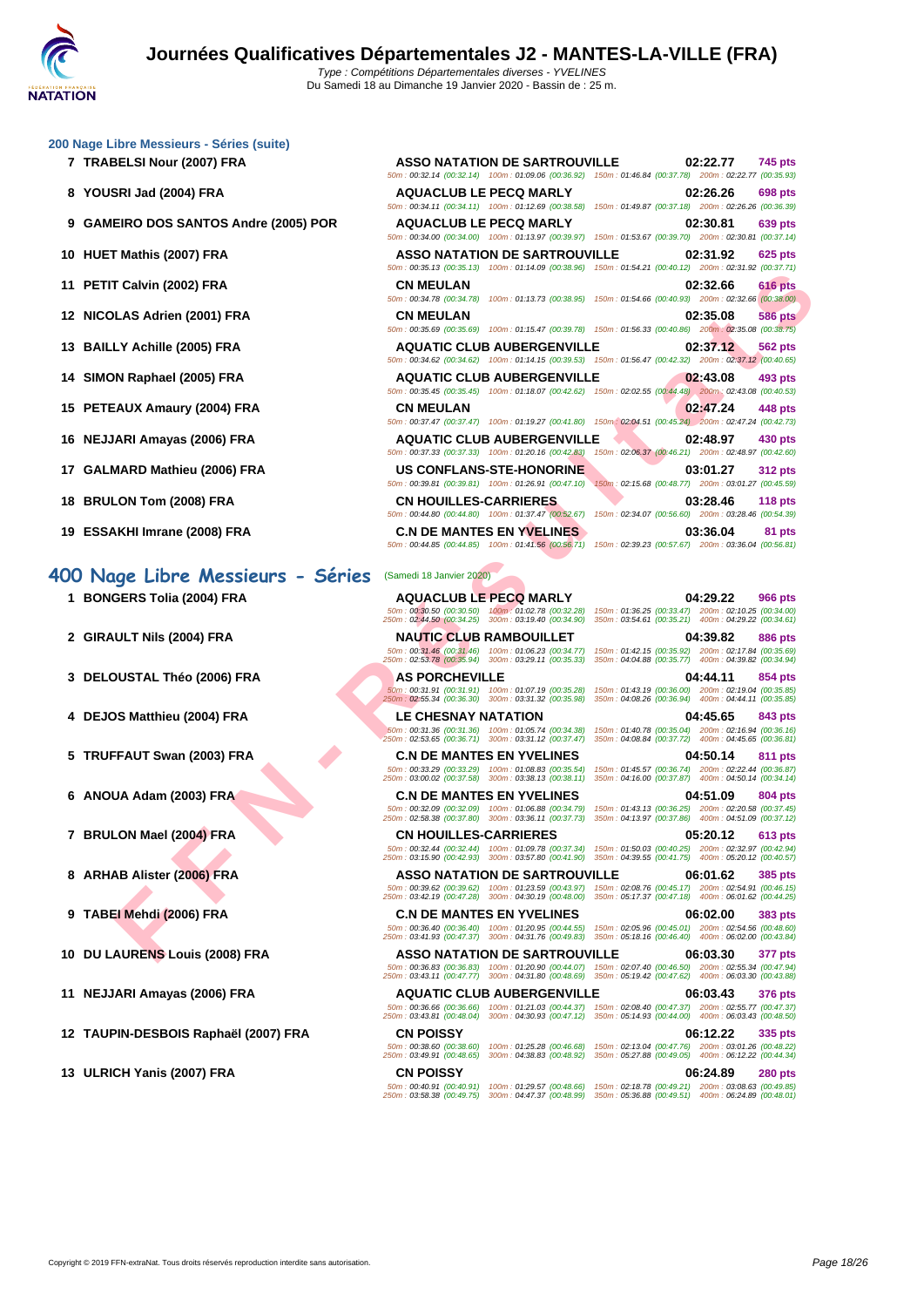| 400 Nage Libre Messieurs - Séries (suite)                                                                                                                             |                                                                                                                                                                                                                                                                                                                                                                                        |
|-----------------------------------------------------------------------------------------------------------------------------------------------------------------------|----------------------------------------------------------------------------------------------------------------------------------------------------------------------------------------------------------------------------------------------------------------------------------------------------------------------------------------------------------------------------------------|
| 14 COUNY Alexis (2007) FRA                                                                                                                                            | <b>CN POISSY</b><br>06:25.42<br><b>278 pts</b>                                                                                                                                                                                                                                                                                                                                         |
|                                                                                                                                                                       | 50m : 00:41.24 (00:41.24) 100m : 01:28.79 (00:47.55) 150m : 02:19.30 (00:50.51) 200m : 03:09.96 (00:50.66)<br>250m: 04:00.47 (00:50.51) 300m: 04:51.04 (00:50.57)<br>350m: 05:41.46 (00:50.42) 400m: 06:25.42 (00:43.96)                                                                                                                                                               |
| 15 BRETEAU Mikolaj (2006) FRA                                                                                                                                         | <b>C.N DE MANTES EN YVELINES</b><br>06:44.04<br><b>206 pts</b>                                                                                                                                                                                                                                                                                                                         |
|                                                                                                                                                                       | 150m: 02:26.77 (00:51.59) 200m: 03:18.85 (00:52.08)<br>50m: 00:44.96 (00:44.96) 100m: 01:35.18 (00:50.22)<br>250m: 04:11.65 (00:52.80) 300m: 05:03.81 (00:52.16)<br>350m: 05:56.34 (00:52.53) 400m: 06:44.04 (00:47.70)                                                                                                                                                                |
| 16 ESSAKHI Imrane (2008) FRA                                                                                                                                          | <b>C.N DE MANTES EN YVELINES</b><br>07:18.03<br>$103$ pts                                                                                                                                                                                                                                                                                                                              |
|                                                                                                                                                                       | 50m: 00:47.24 (00:47.24) 100m: 01:42.54 (00:55.30)<br>150m: 02:37.90 (00:55.36) 200m: 03:34.09 (00:56.19)<br>250m: 04:32.42 (00:58.33) 300m: 05:30.11 (00:57.69) 350m: 06:32.10 (01:01.99) 400m: 07:18.03 (00:45.93)                                                                                                                                                                   |
|                                                                                                                                                                       |                                                                                                                                                                                                                                                                                                                                                                                        |
| 800 Nage Libre Messieurs - Séries                                                                                                                                     | (Samedi 18 Janvier 2020)                                                                                                                                                                                                                                                                                                                                                               |
| 1 GIRAULT Nils (2004) FRA                                                                                                                                             | 09:23.03<br><b>NAUTIC CLUB RAMBOUILLET</b><br>964 pts<br>50m : 00:31.11 (00:31.11) 100m : 01:05.75 (00:34.64) 150m : 01:40.96 (00:35.21) 200m : 02:16.78 (00:35.82) 250m : 02:55.36 (00:35.58) 300m : 03:28.21 (00:35.85) 350m : 04:04.00 (00:35.79)<br>400m: 04:39.96 (00:35.96)                                                                                                      |
|                                                                                                                                                                       | 450m : 05:15.55 (00:35.59) 500m : 05:51.14 (00:35.59) 550m : 06:26.53 (00:35.39) 600m : 07:02.00 (00:35.47) 650m : 07:37.78 (00:35.78) 700m : 08:13.89 (00:36.11) 750m : 08:49.46 (00:35.57)<br>800m: 09:23.03 (00:33.57)                                                                                                                                                              |
| 2 CUREAU Max (2003) FRA                                                                                                                                               | <b>CSN GUYANCOURT</b><br>10:18.22<br><b>766 pts</b>                                                                                                                                                                                                                                                                                                                                    |
| 50m: 00:32.38 (00:32.38) 100m: 01:08.89 (00:36.51) 150m: 01:45.73 (00:36.84) 200m: 02:23.54 (00:37.81) 250m: 03:01.59 (00:38.05)<br>500m: 06:2005 : (01:20.09)        | 300m: 03:40.68 (00:39.09) 350m: 04:20.49 (00:39.81)<br>400m: 05:00.56 (00:40.07)<br>600m: 07:46027 : (04:19.62)<br>700m: 08:590mm : (01:19.44)<br>800m: 10:18.22 (01:18.51)                                                                                                                                                                                                            |
| 3 TRABELSI Nour (2007) FRA                                                                                                                                            | ASSO NATATION DE SARTROUVILLE<br>10:32.45<br><b>719 pts</b>                                                                                                                                                                                                                                                                                                                            |
| 50m: 00:33.34 (00:33.34) 100m: 01:12.07 (00:38.73)<br>500m: 06:35025 : (01:21.19)                                                                                     | 150m: 01:52.17 (00:40.10) 200m: 02:31.86 (00:39.69) 250m: 03:12.28 (00:40.42) 300m: 03:52.60 (00:40.32) 350m: 04:32.96 (00:40.36)<br>400m: 05:14.06 (00:41.10)<br>600m: 07:55074 : (04:20.49)<br>700m: 09:75024 : (01:19.50)<br>800m: 10:32.45 (01:17.21)                                                                                                                              |
| 4 HUET Mathis (2007) FRA                                                                                                                                              | ASSO NATATION DE SARTROUVILLE<br>10:48.34<br>668 pts                                                                                                                                                                                                                                                                                                                                   |
| 50m: 00:35.86 (00:35.86)<br>100m: 01:16.05 (00:40.19)<br>150m: 01:57.58 (00:41.53)<br>500m : 06:46036 : (04:22.94)                                                    | 200m: 02:38.71 (00:41.13) 250m: 03:19.35 (00:40.64)<br>300m: 04:00.76 (00:41.41) 350m: 04:42.37 (00:41.61)<br>400m: 05:23.42 (00:41.05)<br>600m: 08:08:08 : (04:21.32)<br>700m: 09:3004 : (01:22.36)<br>800m: 10:48.34 (01:18.30)                                                                                                                                                      |
| 5 YOUSRI Jad (2004) FRA                                                                                                                                               | <b>AQUACLUB LE PECQ MARLY</b><br>11:00.30<br>631 pts                                                                                                                                                                                                                                                                                                                                   |
| 50m: 00:36.18 (00:36.18) 100m: 01:17.11 (00:40.93) 150m: 01:58.69 (00:41.58)<br>500m: 06:53087 : (01:25.23)                                                           | 200m: 02:40.25 (00:41.56) 250m: 03:21.90 (00:41.65)<br>300m: 04:03.99 (00:42.09)<br>350m: 04:46.22 (00:42.23)<br>400m: 05:28.64 (00:42.42)<br>600m: 08:80(20: (04:26.33)<br>700m: 09:43.53 : (01:23.33)<br>800m: 11:00.30 (01:16.77)                                                                                                                                                   |
| 6 COTTIN Olivier (2002) FRA                                                                                                                                           | <b>AQUACLUB LE PECQ MARLY</b><br>11:14.65<br>588 pts                                                                                                                                                                                                                                                                                                                                   |
| 50m : 00:36.84 (00:36.84) 100m : 01:17.48 (00:40.64) 150m : 01:59.51 (00:42.03) 200m : 02:42.50 (00:42.99) 250m : 03:26.12 (00:43.62)<br>500m: 06:59045 : (01:25.43)  | 300m: 04:09.37 (00:43.25) 350m: 04:51.33 (00:41.96)<br>400m: 05:34.02 (00:42.69)<br>600m: 08:86018 : (04:26.73)<br>700m: 09:52015 : (01:25.97)<br>800m: 11:14.65 (01:22.50)                                                                                                                                                                                                            |
| 7 GAMEIRO DOS SANTOS Andre (2005) POR                                                                                                                                 | <b>AQUACLUB LE PECQ MARLY</b><br>11:24.12<br>560 pts                                                                                                                                                                                                                                                                                                                                   |
| 50m: 00:34.85 (00:34.85) 100m: 01:15.87 (00:41.02) 150m: 01:57.71 (00:41.84) 200m: 02:40.69 (00:42.98) 250m: 03:24.13 (00:43.44)<br>500m: 07:05:06 : (01:27.19)       | 300m: 04:07.98 (00:43.85) 350m: 04:51.52 (00:43.54)<br>400m: 05:34.47 (00:42.95)<br>600m: 08:86055: (04:28.89)<br>700m: 09:59.55 : (01:29.00)<br>800m: 11:24.12 (01:24.57)                                                                                                                                                                                                             |
| 8 ASSELIN Mathis (2002) FRA                                                                                                                                           | <b>C.N DE MANTES EN YVELINES</b><br>11:39.43<br>517 pts                                                                                                                                                                                                                                                                                                                                |
| 50m: 00:33.63 (00:33.63)<br>100m: 01:12.51 (00:38.88) 150m: 01:54.95 (00:42.44)                                                                                       | 200m: 02:38.18 (00:43.23) 250m: 03:22.97 (00:44.79)<br>300m: 04:07.45 (00:44.48) 350m: 04:53.50 (00:46.05)<br>400m: 05:59.65 (01:06.15)                                                                                                                                                                                                                                                |
| 500m: 07:55096 : (01:12.31)<br>9 ESCUDERO-LOPEZ Adrian (2007) FRA                                                                                                     | 600m: 08:43.67 : (04:31.71)<br>700m: 10:73077 : (01:29.40)<br>800m: 11:39.43 (01:26.36)<br><b>ASSO NATATION DE SARTROUVILLE</b><br>11:41.05<br>512 pts                                                                                                                                                                                                                                 |
| 50m: 00:37.80 (00:37.80) 100m: 01:19.55 (00:41.75)<br>150m: 02:02.35 (00:42.80)                                                                                       | 200m: 02:46.02 (00:43.67) 250m: 03:29.83 (00:43.81)<br>300m: 04:15.18 (00:45.35) 350m: 04:59.38 (00:44.20)<br>400m: 05:44.37 (00:44.99)                                                                                                                                                                                                                                                |
| 500m: 07:53.65 : (01:29.28)                                                                                                                                           | 600m: 08:43070 : (04:30.05)<br>700m: 10:75045 : (01:31.75)<br>800m: 11:41.05 (01:25.60)                                                                                                                                                                                                                                                                                                |
| 10 PETIT Calvin (2002) FRA<br>50m: 00:40.35 (00:40.35) 100m: 01:26.34 (00:45.99) 150m: 02:12.89 (00:46.55)                                                            | <b>CN MEULAN</b><br>11:47.91<br>493 pts<br>200m: 02:58.04 (00:45.15)<br>300m: 04:29.76 (00:45.70) 350m: 05:16.21 (00:46.45)<br>250m: 03:44.06 (00:46.02)<br>400m: 06:01.87 (00:45.66)                                                                                                                                                                                                  |
| 500m: 07:36090 : (01:29.03)                                                                                                                                           | 600m: 08:58095 : (04:28.05)<br>700m: 10:20098 : (01:21.98)<br>800m: 11:47.91 (01:26.98)                                                                                                                                                                                                                                                                                                |
| 11 NICOLAS Adrien (2001) FRA<br>50m : 00:38.76 (00:38.76) 100m : 01:22.98 (00:44.22) 150m : 02:07.95 (00:44.97) 200m : 02:54.03 (00:46.08) 250m : 03:40.22 (00:46.19) | <b>CN MEULAN</b><br>12:00.71<br>459 pts<br>300m: 04:26.21 (00:45.99) 350m: 05:12.69 (00:46.48)<br>400m: 05:58.96 (00:46.27)                                                                                                                                                                                                                                                            |
| 500m: 07:35043 : (01:32.47)                                                                                                                                           | 600m: 09:03077. (04:32.34)<br>700m: 10:36/28 : (01:32.51)<br>800m: 12:00.71 (01:24.43)                                                                                                                                                                                                                                                                                                 |
| 12 KLEIN Yanis (2006) FRA<br>50m: 00:39.22 (00:39.22)<br>100m: 01:22.09 (00:42.87)<br>150m: 02:06.99 (00:44.90)                                                       | <b>US CONFLANS-STE-HONORINE</b><br>12:01.36<br>458 pts<br>200m: 02:52.25 (00:45.26) 250m: 03:38.59 (00:46.34)<br>300m: 04:26.09 (00:47.50) 350m: 05:44078 : (00:48.69)                                                                                                                                                                                                                 |
| 500m: 07:35000:(02:20.85)                                                                                                                                             | 600m: 09:0307m : (04:32.08)<br>700m: 10:33040 : (01:29.69)<br>800m: 12:01.36 (01:23.96)                                                                                                                                                                                                                                                                                                |
| 13 BORDIER Ethan (2007) FRA                                                                                                                                           | 12:23.34<br>ASSO NATATION DE SARTROUVILLE<br>402 pts                                                                                                                                                                                                                                                                                                                                   |
| 500m: 07:42016 : (01:35.30)<br>$600m: -$                                                                                                                              | 50m: 00:38.41 (00:38.41) 100m: 01:23.50 (00:45.09) 150m: 02:10.37 (00:46.87) 200m: 02:57.58 (00:47.21) 250m: 03:44.56 (00:46.98) 300m: 04:31.64 (00:47.08)<br>350m: 05:19.54 (00:47.90) 400m: 06:06.86 (00:47.32)<br>700m: 10:5304m: (03:15.25)<br>800m: 12:23.34 (01:25.93)<br>$650m: -$                                                                                              |
| 14 MVELLE-FOTSO Augustin (2006) FRA                                                                                                                                   | <b>ASSO NATATION DE SARTROUVILLE</b><br>12:24.53<br>399 pts                                                                                                                                                                                                                                                                                                                            |
| 500m: 07:45032 : (01:35.35)                                                                                                                                           | 50m: 00:38.52 (00:38.52) 100m: 01:24.65 (00:46.13) 150m: 02:11.27 (00:46.62) 200m: 02:58.19 (00:46.92) 250m: 03:45.09 (00:46.90) 300m: 04:33.34 (00:48.25) 350m: 05:21.72 (00:48.38) 400m: 06:09.97 (00:48.25)<br>600m: 09:85.95:(04:36.63)<br>700m: 10:56.59 : (01:34.64)<br>800m: 12:24.53 (01:27.94)                                                                                |
| 15 PETEAUX Amaury (2004) FRA                                                                                                                                          | <b>CN MEULAN</b><br>12:39.61<br>363 pts                                                                                                                                                                                                                                                                                                                                                |
| 50m: 00:40.09 (00:40.09) 100m: 01:24.75 (00:44.66)<br>500m: 07:53065:(04:38.69)                                                                                       | 150m: 02:20.78 (00:56.03) 200m: 02:58.94 (00:38.16) 250m: 03:47.69 (00:48.75)<br>300m: 04:36.63 (00:48.94) 350m: 05:25.65 (00:49.02)<br>400m: 06:14.96 (00:49.31)<br>600m: 09:8256 : (04:38.91)<br>700m: 11:06008: (01:33.47)<br>800m: 12:39.61 (01:33.58)                                                                                                                             |
| 16 GALMARD Mathieu (2006) FRA                                                                                                                                         | <b>US CONFLANS-STE-HONORINE</b><br>12:44.37<br>352 pts                                                                                                                                                                                                                                                                                                                                 |
| 50m: 00:39.47 (00:39.47) 100m: 01:26.97 (00:47.50)                                                                                                                    | 150m: 02:13.90 (00:46.93) 200m: 03:01.97 (00:48.07) 250m: 03:49.40 (00:47.43) 300m: 04:37.97 (00:48.57) 350m: 05:26.33 (00:48.36) 400m: 06:14.79 (00:48.46)<br>450m : 07:04.75 (00:49.96) 500m : 07:54.05 (00:49.30) 550m : 08:44.22 (00:50.17) 600m : 09:31.87 (00:47.65) 650m : 10:22.47 (00:50.60) 700m : 11:09.97 (00:47.50) 750m : 11:59.08 (00:49.11) 800m : 12:44.37 (00:45.29) |
|                                                                                                                                                                       |                                                                                                                                                                                                                                                                                                                                                                                        |
| 1500 Nage Libre Messieurs - Séries (Dimanche 19 Janvier 2020)                                                                                                         |                                                                                                                                                                                                                                                                                                                                                                                        |
| 1 BONGERS Tolia (2004) FRA                                                                                                                                            | <b>AQUACLUB LE PECQ MARLY</b><br>17:34.02<br>1007 pts                                                                                                                                                                                                                                                                                                                                  |
| 500m: $05.4\%$ 2m : ( $04:10.29$ )                                                                                                                                    | 50m: 00:31.92 (00:31.92) 100m: 01:06.54 (00:34.62) 150m: 01:41.48 (00:34.94) 200m: 02:16.73 (00:35.25) 250m: 02:51.72 (00:34.99) 300m: 03:26.83 (00:35.11) 350m: 04:01.60 (00:34.77)<br>400m: 04:36.92 (00:35.32)<br>600m: 06:53067 : (04:10.46)<br>700m: 08:08:07 (04:10.40)<br>800m: 09:19.00 (01:10.93)                                                                             |
| 900m : 10:99.98 : (04:10.98)<br>1300m: 15t3454 : (01:10.88)                                                                                                           | 1000m: 11:45032 : (04:11.34)<br>1100m: 12t58035: (01:11.03)<br>1200m: 14:03.66 (01:11.31)<br>1400m: 16t25026 : (04:10.72)<br>1500m: 17:34.02 (01:08.76)                                                                                                                                                                                                                                |
| 2 COTTIN Antoine (2005) FRA                                                                                                                                           | <b>AQUACLUB LE PECQ MARLY</b><br>17:43.87<br>988 pts                                                                                                                                                                                                                                                                                                                                   |
| 500m: 05:48033 : (01:10.43)                                                                                                                                           | 50m : 00:31.35 (00:31.35) 100m : 01:06.20 (00:34.85) 150m : 01:42.17 (00:35.97) 200m : 02:17.60 (00:35.43) 250m : 02:52.70 (00:35.10) 300m : 03:27.87 (00:35.17) 350m : 04:02.92 (00:35.05)<br>400m: 04:38.20 (00:35.28)<br>600m: 06:59010 : (04:10.47)<br>700m: 08:750m7: (04:12.07)<br>800m: 09:23.77 (01:12.60)                                                                     |
| 900m : 10:95092 : (01:12.15)<br>1300m: 15t23035 : (01:12.65)                                                                                                          | 1000m: 11:49006 : (04:13.14)<br>1100m: 12t59095: (01:10.89)<br>1200m: 14:10.70 (01:10.75)<br>1400m: 16t35.60 : (04:12.25)<br>1500m: 17:43.87 (01:08.27)                                                                                                                                                                                                                                |
| 3 GIRAULT Nils (2004) FRA                                                                                                                                             | <b>NAUTIC CLUB RAMBOUILLET</b><br>18:02.76<br>951 pts                                                                                                                                                                                                                                                                                                                                  |
| 500m: 05:550m:(04:12.20)                                                                                                                                              | 50m: 00:32.46 (00:32.46) 100m: 01:07.87 (00:35.41) 150m: 01:43.57 (00:35.70) 200m: 02:19.43 (00:35.86) 250m: 02:55.34 (00:35.91) 300m: 03:31.41 (00:36.07) 350m: 04:07.90 (00:36.49) 400m: 04:43.71 (00:35.81)<br>700m: 08:20074 : (01:12.46)<br>800m: 09:33.31 (01:12.57)                                                                                                             |
| 900m : 10:96008 : (01:12.72)<br>1300m: 15t380mm: (01:13.40)                                                                                                           | 600m: 07:08/28 : (04:12.37)<br>1000m: 111590M4 : (04:13.11)<br>1100m: 13t15.84 : (01:12.70)<br>1200m: 14:25.31 (01:13.47)<br>1400m: 16t52026 : (04:13.55)<br>1500m: 18:02.76 (01:10.50)                                                                                                                                                                                                |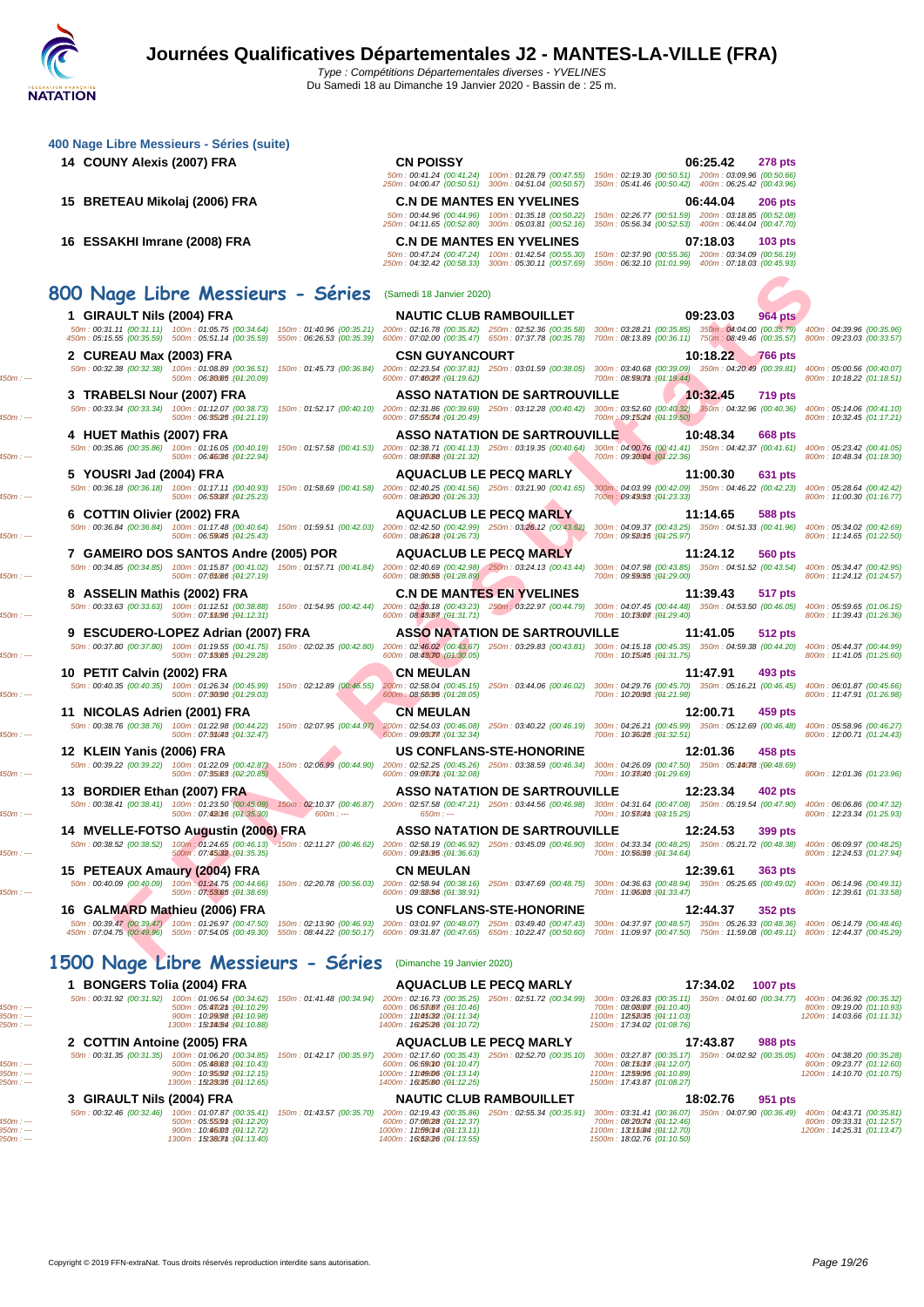| 1500 Nage Libre Messieurs - Séries (suite) |  |
|--------------------------------------------|--|
|--------------------------------------------|--|

| 4 TCHOULEV Alexis (2003) FRA |                                                                                             |                                                                                                                                                 | <b>CN POISSY</b>                                                                                                                                                                                                                                                                                                                 |                                                                                                                                                                                                                |                                                                                                                                                                                                                                                                                                                          | 18:56.12 | 852 pts                                                                                                                                                                                                                                                                                                                                                                                                                                                                                                                                                    |                                                                                                                                                                                                                                                          |
|------------------------------|---------------------------------------------------------------------------------------------|-------------------------------------------------------------------------------------------------------------------------------------------------|----------------------------------------------------------------------------------------------------------------------------------------------------------------------------------------------------------------------------------------------------------------------------------------------------------------------------------|----------------------------------------------------------------------------------------------------------------------------------------------------------------------------------------------------------------|--------------------------------------------------------------------------------------------------------------------------------------------------------------------------------------------------------------------------------------------------------------------------------------------------------------------------|----------|------------------------------------------------------------------------------------------------------------------------------------------------------------------------------------------------------------------------------------------------------------------------------------------------------------------------------------------------------------------------------------------------------------------------------------------------------------------------------------------------------------------------------------------------------------|----------------------------------------------------------------------------------------------------------------------------------------------------------------------------------------------------------------------------------------------------------|
|                              | 500m: 06:06059:(04:15.92)<br>900m : 11.950m : (04.17.50)<br>1300m: 16t24067 : (01:17.08)    |                                                                                                                                                 | 600m: 07:84:59 : (04:18.00)<br>1400m: 17t4803m: (04:17.64)                                                                                                                                                                                                                                                                       |                                                                                                                                                                                                                | 700m: 08:45024 : (01:16.65)<br>1500m: 18:56.12 (01:13.81)                                                                                                                                                                                                                                                                |          |                                                                                                                                                                                                                                                                                                                                                                                                                                                                                                                                                            | 400m: 04:50.67 (00:37.97)<br>800m: 09:58.27 (01:17.03)<br>1200m: 15:07.59 (01:18.07)                                                                                                                                                                     |
|                              |                                                                                             |                                                                                                                                                 |                                                                                                                                                                                                                                                                                                                                  |                                                                                                                                                                                                                |                                                                                                                                                                                                                                                                                                                          |          | 771 pts                                                                                                                                                                                                                                                                                                                                                                                                                                                                                                                                                    |                                                                                                                                                                                                                                                          |
|                              | 500m: 06:28028 : (04:20.19)<br>900m: 11:43095 : (01:18.96)<br>1300m: 17t04000: (01:21.23)   | 150m: 01:50.98 (00:38.69)<br>$1400m: -$                                                                                                         | 600m: 07:430mm: (04:19.43)<br>$1450m: --$                                                                                                                                                                                                                                                                                        | 250m: 03:09.28 (00:39.52)                                                                                                                                                                                      | 700m: 09:0603m: (04:18.60)<br>1100m: 14t23032 : (01:19.25)                                                                                                                                                                                                                                                               |          |                                                                                                                                                                                                                                                                                                                                                                                                                                                                                                                                                            | 400m: 05:08.09 (00:40.10)<br>800m: 10:24.99 (01:18.68)<br>1200m: 15:43.37 (01:20.05)                                                                                                                                                                     |
|                              |                                                                                             |                                                                                                                                                 | <b>CN PLAISIR</b>                                                                                                                                                                                                                                                                                                                |                                                                                                                                                                                                                |                                                                                                                                                                                                                                                                                                                          |          | 734 pts                                                                                                                                                                                                                                                                                                                                                                                                                                                                                                                                                    |                                                                                                                                                                                                                                                          |
|                              | 500m: 06:28098 : (01:19.79)<br>900m : 11.96057 : (04.19.74)<br>1300m: 17t25030 : (01:23.15) |                                                                                                                                                 | 600m: 07:43088 : (04:19.70)                                                                                                                                                                                                                                                                                                      |                                                                                                                                                                                                                | 700m: 09:08:58 : (01:20.85)<br>1100m: 14t350t6 : (01:22.51)<br>1500m: 20:03.50 (01:20.06)                                                                                                                                                                                                                                |          |                                                                                                                                                                                                                                                                                                                                                                                                                                                                                                                                                            | 400m: 05:08.19 (00:38.89)<br>800m: 10:30.83 (01:22.30)<br>1200m: 15:58.15 (01:22.99)                                                                                                                                                                     |
|                              |                                                                                             |                                                                                                                                                 |                                                                                                                                                                                                                                                                                                                                  |                                                                                                                                                                                                                |                                                                                                                                                                                                                                                                                                                          |          | <b>671 pts</b>                                                                                                                                                                                                                                                                                                                                                                                                                                                                                                                                             |                                                                                                                                                                                                                                                          |
|                              | 500m: 06:55088 : (04:24.29)<br>900m: 12:96089 : (01:23.62)<br>1300m: 18t0602m : (04:21.18)  |                                                                                                                                                 | 600m: 08:86060 : (04:24.72)                                                                                                                                                                                                                                                                                                      |                                                                                                                                                                                                                | 700m: 09:44049 : (01:23.89)<br>1100m: 15t15008: (04:21.73)                                                                                                                                                                                                                                                               |          |                                                                                                                                                                                                                                                                                                                                                                                                                                                                                                                                                            | 400m: 05:31.59 (00:41.38)<br>800m: 11:07.27 (01:22.78)<br>1200m: 16:39.03 (01:23.95)                                                                                                                                                                     |
|                              |                                                                                             |                                                                                                                                                 |                                                                                                                                                                                                                                                                                                                                  |                                                                                                                                                                                                                |                                                                                                                                                                                                                                                                                                                          |          | 576 pts                                                                                                                                                                                                                                                                                                                                                                                                                                                                                                                                                    |                                                                                                                                                                                                                                                          |
|                              | 500m: 07:24056 : (04:33.85)<br>900m: 13:43027 : (04:36.50)<br>1300m: 20109077. (04:34.86)   | $1400m: -$                                                                                                                                      | 600m: 08:59030 : (04:34.74)<br>$1450m: --$                                                                                                                                                                                                                                                                                       |                                                                                                                                                                                                                | 1500m: 21:42.72 (01:32.95)                                                                                                                                                                                                                                                                                               |          |                                                                                                                                                                                                                                                                                                                                                                                                                                                                                                                                                            | 400m: 05:50.71 (00:47.52)<br>800m: 12:06.77 (01:35.04)<br>1200m: 18:34.91 (01:37.96)                                                                                                                                                                     |
|                              |                                                                                             |                                                                                                                                                 |                                                                                                                                                                                                                                                                                                                                  |                                                                                                                                                                                                                |                                                                                                                                                                                                                                                                                                                          |          | 277 pts                                                                                                                                                                                                                                                                                                                                                                                                                                                                                                                                                    |                                                                                                                                                                                                                                                          |
|                              | 500m: 08:2600: (04:47.06)<br>900m: 15:26042 : (01:46.76)                                    | 150m: 02:16.49 (00:48.99)                                                                                                                       | 600m: 10:08083 : (04:47.03)<br>1000m: 17t08082 : (04:46.40)                                                                                                                                                                                                                                                                      |                                                                                                                                                                                                                | 700m: 11:53032 : (04:45.49)<br>1100m: 18t59004 : (01:46.22)                                                                                                                                                                                                                                                              |          |                                                                                                                                                                                                                                                                                                                                                                                                                                                                                                                                                            | 400m: 06:33.74 (00:53.28)<br>800m: 13:39.66 (01:46.34)<br>1200m: 20:40.47 (01:41.43)                                                                                                                                                                     |
|                              |                                                                                             | 5 ANOUA Adam (2003) FRA<br>6 FAVIER Theo (2004) FRA<br>7 BESSETTES Adam (2004) FRA<br>8 RATEL Nathan (2006) FRA<br>9 OULDCHIKH Aylan (2006) FRA | 50m: 00:32.09 (00:32.09) 100m: 01:07.62 (00:35.53)<br>50m: 00:35.43 (00:35.43) 100m: 01:12.29 (00:36.86)<br>50m: 00:35.26 (00:35.26) 100m: 01:13.71 (00:38.45)<br>50m: 00:37.15 (00:37.15) 100m: 01:17.53 (00:40.38)<br>50m: 00:36.81 (00:36.81) 100m: 01:18.81 (00:42.00)<br>50m: 00:40.57 (00:40.57) 100m: 01:27.50 (00:46.93) | 150m: 01:43.84 (00:36.22)<br>1000m: 13t04077: (04:20.12)<br>150m: 01:53.01 (00:39.30)<br>1000m: 13t08.05 : (04:22.08)<br>150m: 01:59.37 (00:41.84)<br>1000m: 13t53035: (04:22.46)<br>150m: 02:02.09 (00:43.28) | 1000m: 12t08074 : (04:16.97)<br><b>C.N DE MANTES EN YVELINES</b><br>200m: 02:29.76 (00:38.78)<br>200m: 02:31.56 (00:38.55)<br>1400m: 18t43044 : (04:22.14)<br><b>AQUACLUB LE PECQ MARLY</b><br>1400m: 19t25090: (04:21.69)<br><b>US CONFLANS-STE-HONORINE</b><br>1000m: 15t090mm: (04:35.84)<br>US CONFLANS-STE-HONORINE |          | 1100m: 13t49.52 : (01:16.78)<br>19:41.59<br>300m: 03:48.79 (00:39.51)<br>1500m: 19:41.59 (02:36.99)<br>20:03.50<br>250m: 03:10.41 (00:38.85) 300m: 03:49.44 (00:39.03)<br>20:41.53<br>200m: 02:42.24 (00:42.87) 250m: 03:24.96 (00:42.72) 300m: 04:08.22 (00:43.26)<br>1500m: 20:41.53 (01:19.63)<br>21:42.72<br>200m: 02:46.52 (00:44.43) 250m: 03:30.95 (00:44.43) 300m: 04:16.88 (00:45.93)<br>700m: 10:35078 : (01:32.43)<br>1100m: 16t56095 : (04:37.84)<br>25:39.23<br>200m: 03:06.44 (00:49.95) 250m: 03:57.00 (00:50.56) 300m: 04:48.44 (00:51.44) | 200m: 02:20.31 (00:36.47) 250m: 02:57.45 (00:37.14) 300m: 03:35.17 (00:37.72) 350m: 04:12.70 (00:37.53)<br>350m: 04:27.99 (00:39.20)<br>350m: 04:29.30 (00:39.86)<br>350m: 04:50.21 (00:41.99)<br>350m: 05:03.19 (00:46.31)<br>350m: 05:40.46 (00:52.02) |

### **50 Dos Messieurs - Séries** (Samedi 18 Janvier 2020)

|   | 6 FAVIER Theo (2004) FRA     |                                                                                                                                                  |                                                                                             | <b>CN PLAISIR</b>                                                                                                                                 |                                      |                                                                                                                                                   | 20:03.50                  | <b>734 pts</b> |                             |
|---|------------------------------|--------------------------------------------------------------------------------------------------------------------------------------------------|---------------------------------------------------------------------------------------------|---------------------------------------------------------------------------------------------------------------------------------------------------|--------------------------------------|---------------------------------------------------------------------------------------------------------------------------------------------------|---------------------------|----------------|-----------------------------|
|   |                              | 50m: 00:35.26 (00:35.26) 100m: 01:13.71 (00:38.45)<br>500m: 06:88098 : (01:19.79)<br>900m: 11:56057 : (01:19.74)<br>1300m: 17t25(30 : (01:23.15) | 150m: 01:53.01 (00:39.30) 200m: 02:31.56 (00:38.55)                                         | 600m: 07:43088 : (04:19.70)<br>1000m: 13t08.05 : (04:22.08)<br>1400m: 18t43044 : (04:22.14)                                                       | 250m: 03:10.41 (00:38.85)            | 300m: 03:49.44 (00:39.03) 350m: 04:29.30 (00:39.86)<br>700m: 09:08:53 : (01:20.85)<br>1100m: 14t350f6 : (04:22.51)<br>1500m: 20:03.50 (01:20.06)  |                           |                | 400m: 0<br>800m:<br>1200m:  |
|   |                              | 7 BESSETTES Adam (2004) FRA                                                                                                                      |                                                                                             | <b>AQUACLUB LE PECQ MARLY</b>                                                                                                                     |                                      |                                                                                                                                                   | 20:41.53                  | <b>671 pts</b> |                             |
|   |                              | 50m: 00:37.15 (00:37.15) 100m: 01:17.53 (00:40.38)<br>500m: 06:55088 : (01:24.29)<br>900m: 12:96089: (01:23.62)<br>1300m: 18t0002m: (01:21.18)   | 150m: 01:59.37 (00:41.84)                                                                   | 200m: 02:42.24 (00:42.87) 250m: 03:24.96 (00:42.72)<br>600m: 08:86060 : (04:24.72)<br>1000m: 13t53035: (04:22.46)<br>1400m: 19t25.90 : (04:21.69) |                                      | 300m: 04:08.22 (00:43.26) 350m: 04:50.21 (00:41.99)<br>700m: 09:44049 : (01:23.89)<br>1100m: 15t15.008 : (01:21.73)<br>1500m: 20:41.53 (01:19.63) |                           |                | 400m: 0<br>800m:<br>1200m:  |
|   | 8 RATEL Nathan (2006) FRA    |                                                                                                                                                  |                                                                                             |                                                                                                                                                   | <b>US CONFLANS-STE-HONORINE</b>      |                                                                                                                                                   | 21:42.72                  | 576 pts        |                             |
|   |                              | 50m: 00:36.81 (00:36.81) 100m: 01:18.81 (00:42.00)<br>500m: 07:24056 : (04:33.85)<br>900m: 13:43(27): (01:36.50)<br>1300m: 20t09077. (01:34.86)  | 150m: 02:02.09 (00:43.28) 200m: 02:46.52 (00:44.43) 250m: 03:30.95 (00:44.43)<br>$1400m: -$ | 600m: 08:59030 : (04:34.74)<br>1000m: 15t090ml: (04:35.84)<br>$1450m: -$                                                                          |                                      | 300m: 04:16.88 (00:45.93)<br>700m: 10:35078 : (01:32.43)<br>1100m: 16:56095 : (01:37.84)<br>1500m: 21:42.72 (01:32.95)                            | 350m: 05:03.19 (00:46.31) |                | 400m:0<br>800m:<br>1200m:   |
|   |                              | 9 OULDCHIKH Aylan (2006) FRA                                                                                                                     |                                                                                             |                                                                                                                                                   | <b>US CONFLANS-STE-HONORINE</b>      |                                                                                                                                                   | 25:39.23                  | <b>277 pts</b> |                             |
|   |                              | 50m: 00:40.57 (00:40.57) 100m: 01:27.50 (00:46.93)<br>500m: 08:20080 : (04:47.06)<br>900m: 15:26042 : (01:46.76)<br>1300m: 22t23089: (01:43.22)  | 150m: 02:16.49 (00:48.99) 200m: 03:06.44 (00:49.95)                                         | 600m: 10:08083 : (04:47.03)<br>1000m: 17t08.82 : (04:46.40)<br>1400m: 24t05040: (04:41.71)                                                        | 250m: 03:57.00 (00:50.56)            | 300m: 04:48.44 (00:51.44)<br>700m: 11:53032 : (01:45.49)<br>1100m: 18t59.04 : (01:46.22)<br>1500m: 25:39.23 (01:33.83)                            | 350m: 05:40.46 (00:52.02) |                | 400m:0<br>800m:<br>1200m: 2 |
| Ο |                              | Dos Messieurs - Séries                                                                                                                           | (Samedi 18 Janvier 2020)                                                                    |                                                                                                                                                   |                                      |                                                                                                                                                   |                           |                |                             |
|   | 1 BONGERS Tolia (2004) FRA   |                                                                                                                                                  |                                                                                             | <b>AQUACLUB LE PECQ MARLY</b>                                                                                                                     |                                      |                                                                                                                                                   | 00:29.83                  | 1005 pts       |                             |
|   | 2 TRUFFAUT Swan (2003) FRA   |                                                                                                                                                  |                                                                                             |                                                                                                                                                   | <b>C.N DE MANTES EN YVELINES</b>     |                                                                                                                                                   | 00:30.43                  | 972 pts        |                             |
|   | 3 COTTIN Antoine (2005) FRA  |                                                                                                                                                  |                                                                                             | <b>AQUACLUB LE PECQ MARLY</b>                                                                                                                     |                                      |                                                                                                                                                   | 00:30.59                  | 963 pts        |                             |
|   | 4 GRANGEON Paul (2003) FRA   |                                                                                                                                                  |                                                                                             |                                                                                                                                                   | <b>AQUA VALLÉE-DE-CHEVREUSE</b>      |                                                                                                                                                   | 00:30.91                  | 946 pts        |                             |
|   |                              | 5 BEBOULENE Remi (2004) FRA                                                                                                                      |                                                                                             | <b>AS PORCHEVILLE</b>                                                                                                                             |                                      |                                                                                                                                                   | 00:31.17                  | 932 pts        |                             |
|   |                              | 6 TCHOULEV Alexis (2003) FRA                                                                                                                     |                                                                                             | <b>CN POISSY</b>                                                                                                                                  |                                      |                                                                                                                                                   | 00:31.27                  | <b>926 pts</b> |                             |
|   | 7 DHAENENS Jules (2006) FRA  |                                                                                                                                                  |                                                                                             | <b>CN POISSY</b>                                                                                                                                  |                                      |                                                                                                                                                   | 00:31.63                  | <b>907 pts</b> |                             |
|   | 8 GOLIATH Gabriel (2004) FRA |                                                                                                                                                  |                                                                                             | <b>A.O. TRAPPES NATATION</b>                                                                                                                      |                                      |                                                                                                                                                   | 00:31.72                  | 903 pts        |                             |
|   | 9 FAVIER Theo (2004) FRA     |                                                                                                                                                  |                                                                                             | <b>CN PLAISIR</b>                                                                                                                                 |                                      |                                                                                                                                                   | 00:31.76                  | 901 pts        |                             |
|   | 10 VIAIN Lucas (2001) FRA    |                                                                                                                                                  |                                                                                             | <b>CN ANDRESY</b>                                                                                                                                 |                                      |                                                                                                                                                   | 00:31.77                  | <b>900 pts</b> |                             |
|   |                              | 11 DE BASTOS Arthur (2003) FRA                                                                                                                   |                                                                                             | <b>CN PLAISIR</b>                                                                                                                                 |                                      |                                                                                                                                                   | 00:31.90                  | 893 pts        |                             |
|   | 12 GAOUDITZ Yann (2003) FRA  |                                                                                                                                                  |                                                                                             | <b>CN PLAISIR</b>                                                                                                                                 |                                      |                                                                                                                                                   | 00:32.96                  | 839 pts        |                             |
|   |                              | 13 USANNAZ-JORIS Cedric (2005) FRA                                                                                                               |                                                                                             |                                                                                                                                                   | <b>C.N DE MANTES EN YVELINES</b>     |                                                                                                                                                   | 00:33.29                  | <b>822 pts</b> |                             |
|   | 14 BOULEZ Ylan (2004) FRA    |                                                                                                                                                  |                                                                                             |                                                                                                                                                   | <b>AQUA VALLÉE-DE-CHEVREUSE</b>      |                                                                                                                                                   | 00:34.36                  | <b>769 pts</b> |                             |
|   | 15 LOUNIS Yanis (2006) FRA   |                                                                                                                                                  |                                                                                             | <b>CN POISSY</b>                                                                                                                                  |                                      |                                                                                                                                                   | 00:36.10                  | 687 pts        |                             |
|   | 16 COUNY Alexis (2007) FRA   |                                                                                                                                                  |                                                                                             | <b>CN POISSY</b>                                                                                                                                  |                                      |                                                                                                                                                   | 00:41.42                  | 464 pts        |                             |
|   |                              | 17 TAUPIN-DESBOIS Raphaël (2007) FRA                                                                                                             |                                                                                             | <b>CN POISSY</b>                                                                                                                                  |                                      |                                                                                                                                                   | 00:43.02                  | 406 pts        |                             |
|   |                              | 18 RADOVANOVIC Nemanja (2006) SRB                                                                                                                |                                                                                             |                                                                                                                                                   | <b>AQUATIC CLUB AUBERGENVILLE</b>    |                                                                                                                                                   | 00:44.84                  | <b>344 pts</b> |                             |
|   |                              | 19 DELHOMME Maëlan (2008) FRA                                                                                                                    |                                                                                             |                                                                                                                                                   | <b>AQUATIC CLUB AUBERGENVILLE</b>    |                                                                                                                                                   | 00:45.49                  | <b>323 pts</b> |                             |
|   |                              | 20 LE SCIELLOUR Nicolas (2008) FRA                                                                                                               |                                                                                             |                                                                                                                                                   | <b>ASSO NATATION DE SARTROUVILLE</b> |                                                                                                                                                   | 00:47.06                  | <b>276 pts</b> |                             |
|   | 21 PINTO Estéban (2008) FRA  |                                                                                                                                                  |                                                                                             | <b>CN POISSY</b>                                                                                                                                  |                                      |                                                                                                                                                   | 00:50.26                  | <b>190 pts</b> |                             |
|   |                              | 22 DEAU BERTEIL Ethan (2008) FRA                                                                                                                 |                                                                                             |                                                                                                                                                   | <b>AQUATIC CLUB AUBERGENVILLE</b>    |                                                                                                                                                   | 00:50.74                  | 179 pts        |                             |
|   | 23 HADJIDJ Naël (2007) FRA   |                                                                                                                                                  |                                                                                             |                                                                                                                                                   | <b>AQUATIC CLUB AUBERGENVILLE</b>    |                                                                                                                                                   | 00:50.88                  | <b>176 pts</b> |                             |
|   | --- DAYDOU Victor (2006) FRA |                                                                                                                                                  |                                                                                             | <b>CN POISSY</b>                                                                                                                                  |                                      |                                                                                                                                                   | <b>DSQ</b>                |                |                             |

### **100 Dos Messieurs - Séries** (Dimanche 19 Janvier 2020)

| 1 HUGONI Alan (2005) FRA     | ESPADON VÉLIZY-VILLACOUBLAY |  | 01:06.00                                           | 944 pts |
|------------------------------|-----------------------------|--|----------------------------------------------------|---------|
|                              |                             |  | 50m: 00:33.85 (00:33.85) 100m: 01:06.00 (00:32.15) |         |
| 2 TCHOULEV Alexis (2003) FRA | <b>CN POISSY</b>            |  | 01:07.34                                           | 910 pts |
|                              |                             |  | 50m: 00:33.31 (00:33.31) 100m: 01:07.34 (00:34.03) |         |
| 3 LEMOINE Jérémy (2003) FRA  | AQUA VALLÉE-DE-CHEVREUSE    |  | 01:09.85                                           | 847 pts |
|                              |                             |  | 50m: 00:32.90 (00:32.90) 100m: 01:09.85 (00:36.95) |         |
| 4 GAOUDITZ Yann (2003) FRA   | <b>CN PLAISIR</b>           |  | 01:09.99                                           | 844 pts |
|                              |                             |  | 50m: 00:34.29 (00:34.29) 100m: 01:09.99 (00:35.70) |         |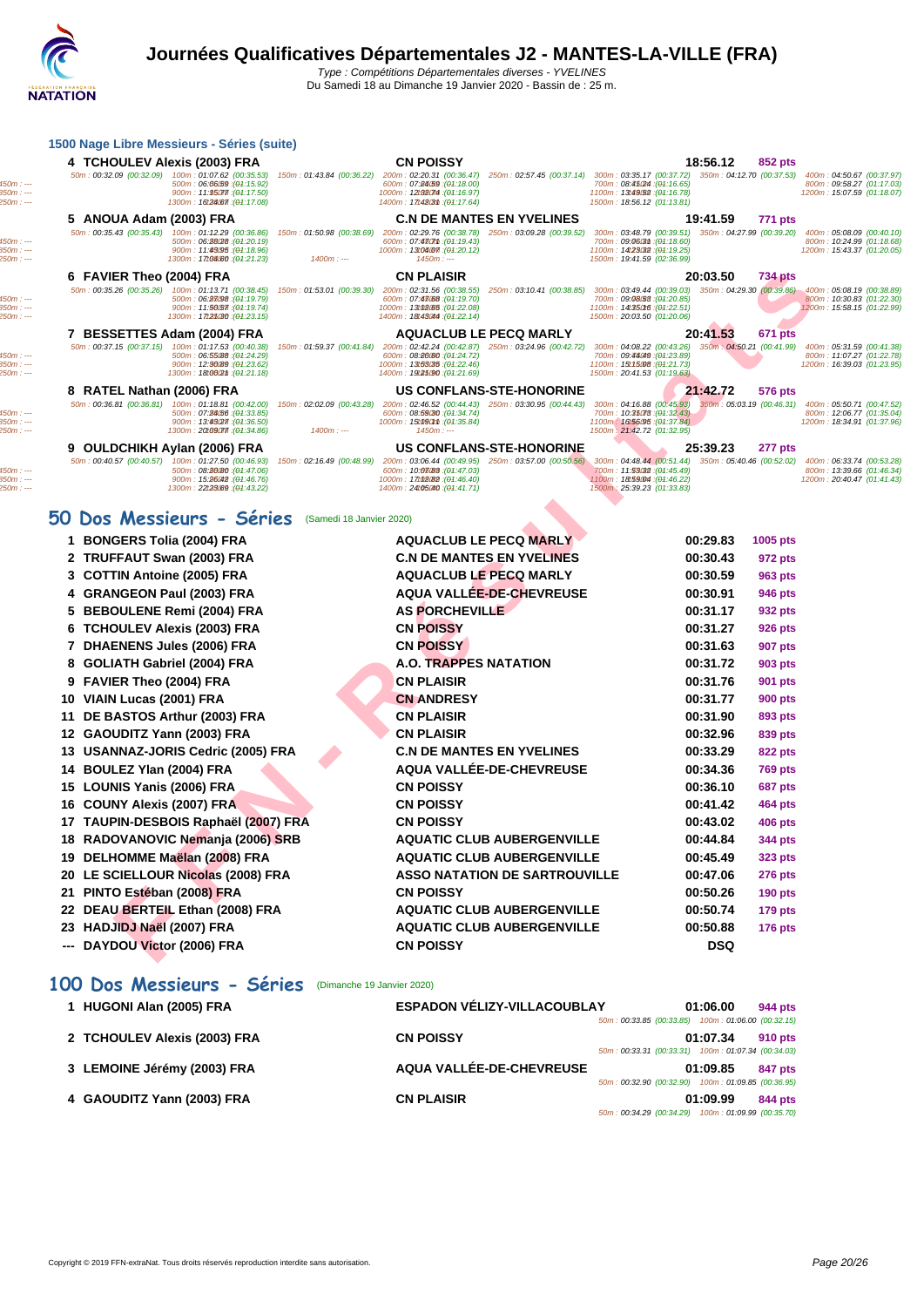

| 100 Dos Messieurs - Séries (suite)<br>5 LE FORESTIER Erwan (2001) FRA | <b>CN ANDRESY</b>                    |                                                                                                            | 01:10.72   | <b>826 pts</b> |
|-----------------------------------------------------------------------|--------------------------------------|------------------------------------------------------------------------------------------------------------|------------|----------------|
| 6 BOULEZ Ylan (2004) FRA                                              | AQUA VALLÉE-DE-CHEVREUSE             | 50m: 00:33.82 (00:33.82) 100m: 01:10.72 (00:36.90)<br>50m: 00:35.48 (00:35.48) 100m: 01:13.73 (00:38.25)   | 01:13.73   | <b>755 pts</b> |
| 7 LE BARS Arthur (2005) FRA                                           | ESPADON VÉLIZY-VILLACOUBLAY          | 50m: 00:36.72 (00:36.72) 100m: 01:14.72 (00:38.00)                                                         | 01:14.72   | <b>732 pts</b> |
| 8 YOUSRI Jad (2004) FRA                                               | <b>AQUACLUB LE PECQ MARLY</b>        | 50m: 00:36.93 (00:36.93) 100m: 01:16.05 (00:39.12)                                                         | 01:16.05   | <b>702 pts</b> |
| 9 MARQUETTE Hugo (2006) FRA                                           | <b>AS PORCHEVILLE</b>                | 50m: 00:40.44 (00:40.44) 100m: 01:23.31 (00:42.87)                                                         | 01:23.31   | <b>549 pts</b> |
| 10 LIU Charles (2003) FRA                                             | <b>AQUACLUB LE PECQ MARLY</b>        | 50m: 00:39.96 (00:39.96) 100m: 01:23.68 (00:43.72)                                                         | 01:23.68   | <b>542 pts</b> |
| 11 ESCUDERO-LOPEZ Adrian (2007) FRA                                   | <b>ASSO NATATION DE SARTROUVILLE</b> | 50m: 00:43.09 (00:43.09) 100m: 01:28.44 (00:45.35)                                                         | 01:28.44   | 453 pts        |
| 12 SIMON Raphael (2005) FRA                                           | <b>AQUATIC CLUB AUBERGENVILLE</b>    |                                                                                                            | 01:29.60   | 432 pts        |
| 13 RADOVANOVIC Nikola (2005) SRB                                      | <b>AQUATIC CLUB AUBERGENVILLE</b>    | 50m : 00:44.75 (00:44.75) 100m : 01:29.60 (00:44.85)<br>50m: 00:42.65 (00:42.65) 100m: 01:30.53 (00:47.88) | 01:30.53   | 416 pts        |
| 14 GAMAS Timo (2004) FRA                                              | <b>AS PORCHEVILLE</b>                | 50m : 00:42.60 (00:42.60) 100m : 01:31.35 (00:48.75)                                                       | 01:31.35   | <b>402 pts</b> |
| 15 NEJJARI Amayas (2006) FRA                                          | <b>AQUATIC CLUB AUBERGENVILLE</b>    |                                                                                                            | 01:34.45   | <b>352 pts</b> |
| 16 DELHOMME Maëlan (2008) FRA                                         | <b>AQUATIC CLUB AUBERGENVILLE</b>    | 50m: 00:47.65 (00:47.65) 100m: 01:34.45 (00:46.80)                                                         | 01:55.13   | <b>101 pts</b> |
| 17 SANGUIN Lucas (2008) FRA                                           | <b>AS PORCHEVILLE</b>                | 50m: 00:53.13 (00:53.13) 100m: 01:55.13 (01:02.00)<br>50m: 01:00.71 (01:00.71) 100m: 02:08.25 (01:07.54)   | 02:08.25   | 21 pts         |
| --- ADIN Thomas (2003) FRA                                            | <b>AS PORCHEVILLE</b>                |                                                                                                            | <b>DSQ</b> |                |

## **200 Dos Messieurs - Séries** (Samedi 18 Janvier 2020)

| 9 MARQUETTE Hugo (2006) FRA                           | <b>AS PORCHEVILLE</b>                                                                                                                       | 50m: 00:40.44 (00:40.44) 100m: 01:23.31 (00:42.87)  | 100111.01.10.00 100.05.12<br>01:23.31 | 549 pts        |
|-------------------------------------------------------|---------------------------------------------------------------------------------------------------------------------------------------------|-----------------------------------------------------|---------------------------------------|----------------|
| 10 LIU Charles (2003) FRA                             | <b>AQUACLUB LE PECQ MARLY</b>                                                                                                               | 50m: 00:39.96 (00:39.96) 100m: 01:23.68 (00:43.72)  | 01:23.68                              | <b>542 pts</b> |
| 11 ESCUDERO-LOPEZ Adrian (2007) FRA                   | <b>ASSO NATATION DE SARTROUVILLE</b>                                                                                                        | 50m: 00:43.09 (00:43.09) 100m: 01:28.44 (00:45.35)  | 01:28.44                              | 453 pts        |
| 12 SIMON Raphael (2005) FRA                           | <b>AQUATIC CLUB AUBERGENVILLE</b>                                                                                                           | 50m: 00:44.75 (00:44.75) 100m: 01:29.60 (00:44.85)  | 01:29.60                              | 432 pts        |
| 13 RADOVANOVIC Nikola (2005) SRB                      | <b>AQUATIC CLUB AUBERGENVILLE</b>                                                                                                           |                                                     | 01:30.53                              | 416 pts        |
| 14 GAMAS Timo (2004) FRA                              | <b>AS PORCHEVILLE</b>                                                                                                                       | 50m: 00:42.65 (00:42.65) 100m: 01:30.53 (00:47.88)  | 01:31.35                              | 402 pts        |
| 15 NEJJARI Amayas (2006) FRA                          | <b>AQUATIC CLUB AUBERGENVILLE</b>                                                                                                           | 50m: 00:42.60 (00:42.60) 100m: 01:31.35 (00:48.75)  | 01:34.45                              | <b>352 pts</b> |
| 16 DELHOMME Maëlan (2008) FRA                         | <b>AQUATIC CLUB AUBERGENVILLE</b>                                                                                                           | 50m: 00:47.65 (00:47.65) 100m: 01:34.45 (00:46.80)  | 01:55.13                              | <b>101 pts</b> |
| 17 SANGUIN Lucas (2008) FRA                           | <b>AS PORCHEVILLE</b>                                                                                                                       | 50m: 00:53.13 (00:53.13) 100m: 01:55.13 (01:02.00)  | 02:08.25                              | 21 pts         |
| --- ADIN Thomas (2003) FRA                            | <b>AS PORCHEVILLE</b>                                                                                                                       | 50m: 01:00.71 (01:00.71) 100m: 02:08.25 (01:07.54)  | <b>DSQ</b>                            |                |
| 00 Dos Messieurs - Séries<br>(Samedi 18 Janvier 2020) |                                                                                                                                             |                                                     |                                       |                |
| 1 TCHOULEV Alexis (2003) FRA                          | <b>CN POISSY</b>                                                                                                                            |                                                     | 02:23.66                              | 914 pts        |
| 2 DHAENENS Jules (2006) FRA                           | 50m : 00:34.13 (00:34.13) 100m : 01:10.48 (00:36.35) 150m : 01:47.56 (00:37.08) 200m : 02:23.66 (00:36.10)<br><b>CN POISSY</b>              |                                                     | 02:23.70                              | 914 pts        |
| 3 HUET Damien (2005) FRA                              | 50m : 00:34.36 (00:34.36) 100m : 01:10.72 (00:36.36) 150m : 01:48.36 (00:37.64) 200m : 02:23.70 (00:35.34)<br>ASSO NATATION DE SARTROUVILLE |                                                     | 02:25.29                              | 894 pts        |
| 4 CUREAU Max (2003) FRA                               | 50m : 00:33.73 (00:33.73) 100m : 01:09.84 (00:36.11) 150m : 01:46.96 (00:37.12) 200m : 02:25.29 (00:38.33)<br><b>CSN GUYANCOURT</b>         |                                                     | 02:32.61                              | 804 pts        |
| 5 DESCHAMP Jeremy (2004) FRA                          | 50m: 00:35.46 (00:35.46) 100m: 01:13.21 (00:37.75)<br><b>NAUTIC CLUB RAMBOUILLET</b>                                                        | 150m: 01:52.90 (00:39.69) 200m: 02:32.61 (00:39.71) | 02:35.08                              | <b>775 pts</b> |
| 6 GAOUDITZ Yann (2003) FRA                            | 50m: 00:34.88 (00:34.88) 100m: 01:14.31 (00:39.43)<br><b>CN PLAISIR</b>                                                                     | 150m: 01:54.93 (00:40.62) 200m: 02:35.08 (00:40.15) | 02:37.90                              | <b>743 pts</b> |
| 7 GAMEIRO DOS SANTOS Andre (2005) POR                 | 50m: 00:37.66 (00:37.66) 100m: 01:17.53 (00:39.87)<br><b>AQUACLUB LE PECQ MARLY</b>                                                         | 150m: 01:58.74 (00:41.21) 200m: 02:37.90 (00:39.16) | 02:42.54                              | 691 pts        |
| 8 RATEL Nathan (2006) FRA                             | 50m: 00:37.12 (00:37.12) 100m: 01:18.53 (00:41.41)<br><b>US CONFLANS-STE-HONORINE</b>                                                       | 150m: 02:01.00 (00:42.47) 200m: 02:42.54 (00:41.54) | 02:52.52                              | 585 pts        |
| 9 BAILLY Achille (2005) FRA                           | 50m: 00:41.08 (00:41.08) 100m: 01:25.37 (00:44.29)<br><b>AQUATIC CLUB AUBERGENVILLE</b>                                                     | 150m: 02:09.11 (00:43.74) 200m: 02:52.52 (00:43.41) | 02:53.28                              | <b>578 pts</b> |
| 10 KLEIN Yanis (2006) FRA                             | 50m: 00:40.07 (00:40.07) 100m: 01:24.59 (00:44.52)<br><b>US CONFLANS-STE-HONORINE</b>                                                       | 150m: 02:10.57 (00:45.98) 200m: 02:53.28 (00:42.71) | 02:53.93                              | 571 pts        |
| 11 OULDCHIKH Aylan (2006) FRA                         | 50m: 00:40.49 (00:40.49) 100m: 01:25.72 (00:45.23)<br><b>US CONFLANS-STE-HONORINE</b>                                                       | 150m: 02:11.50 (00:45.78) 200m: 02:53.93 (00:42.43) | 03:10.26                              | 419 pts        |
| 12 NEJJARI Amayas (2006) FRA                          | 50m: 00:44.25 (00:44.25) 100m: 01:31.38 (00:47.13)<br><b>AQUATIC CLUB AUBERGENVILLE</b>                                                     | 150m: 02:22.41 (00:51.03) 200m: 03:10.26 (00:47.85) | 03:15.02                              | 379 pts        |
| 13 GALMARD Mathieu (2006) FRA                         | 50m: 00:46.23 (00:46.23) 100m: 01:36.42 (00:50.19) 150m: 02:28.18 (00:51.76) 200m: 03:15.02 (00:46.84)<br><b>US CONFLANS-STE-HONORINE</b>   |                                                     | 03:41.06                              | 197 pts        |
|                                                       | 50m : 00:51.20 (00:51.20) 100m : 01:48.65 (00:57.45) 150m : 02:46.05 (00:57.40) 200m : 03:41.06 (00:55.01)                                  |                                                     |                                       |                |

### **50 Brasse Messieurs - Séries** (Dimanche 19 Janvier 2020)

| 1 LE FORESTIER Erwan (2001) FRA | <b>CN ANDRESY</b>                | 00:32.74 | 1004 pts |
|---------------------------------|----------------------------------|----------|----------|
| 2 VIMONT Tom (2004) FRA         | <b>C.N DE MANTES EN YVELINES</b> | 00:33.24 | 979 pts  |
| 3 CAILLAULT Matthieu (2002) FRA | LE CHESNAY NATATION              | 00:33.50 | 967 pts  |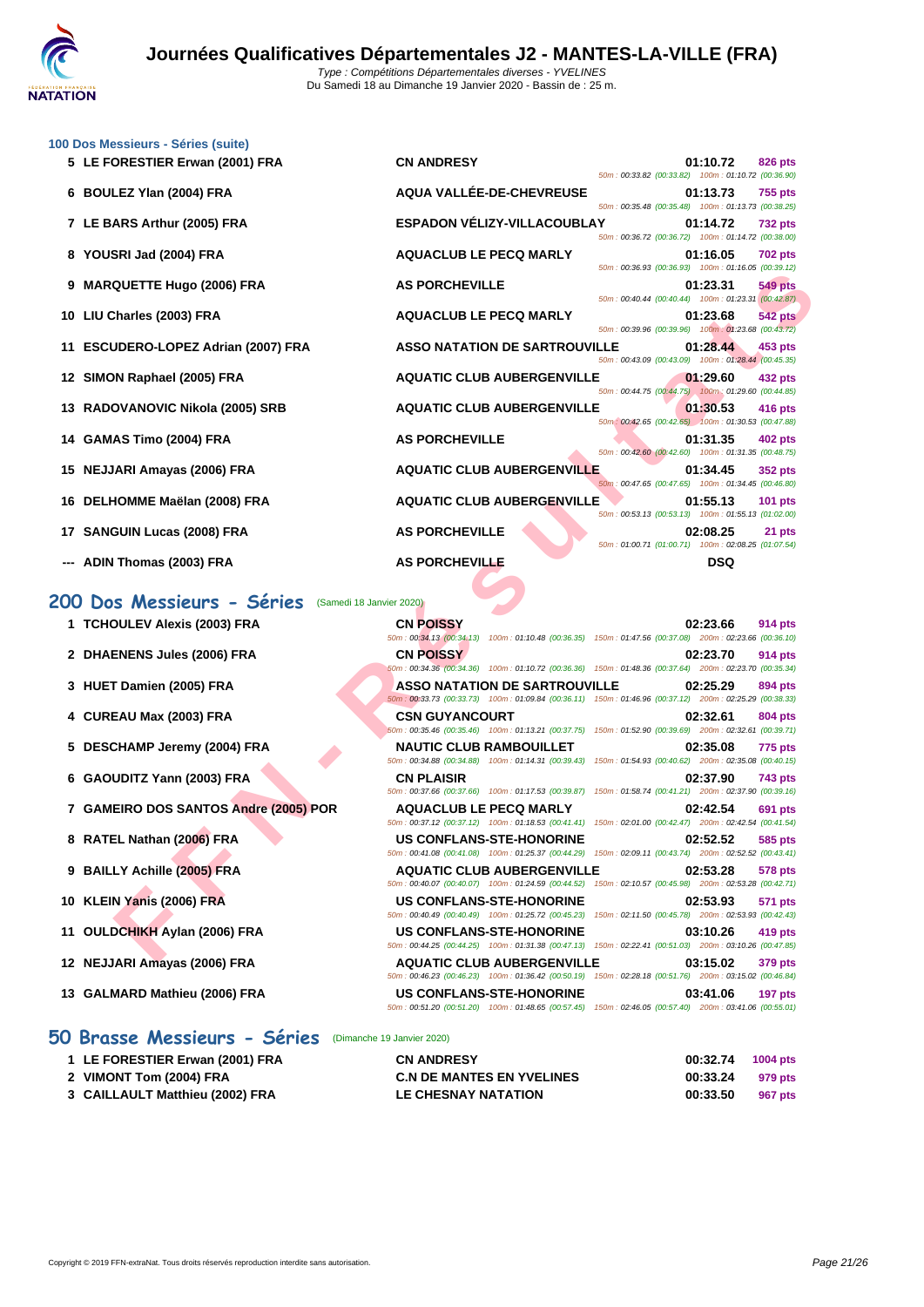

#### **[50 Brasse](http://www.ffnatation.fr/webffn/index.php) Messieurs - Séries (suite)**

- **BEBOULENE Remi (2004) FRA AS PORCHEVILLE 00:34.28 929 pts GUYARD Philomin (2005) FRA LE CHESNAY NATATION 00:34.63 912 pts FERRAZ SANT'ANA Diego (2001) FRA CN PLAISIR 00:35.33 879 pts HUON-MERCEUR Nils (2005) FRA LE CHESNAY NATATION 00:35.40 876 pts ODRIOSOLO Alexandre (2004) FRA LE CHESNAY NATATION 00:35.75 860 pts BONGERS Tolia (2004) FRA AQUACLUB LE PECQ MARLY 00:35.92 852 pts COTTIN Antoine (2005) FRA AQUACLUB LE PECQ MARLY 00:37.55 779 pts SHARAF EL DEIN Yassine (2003) FRA LE CHESNAY NATATION 00:38.79 725 pts LE SCIELLOUR Maxime (2004) FRA ASSO NATATION DE SARTROUVILLE 00:38.87 722 pts PLANQUAIS Roman (2003) FRA C.N DE MANTES EN YVELINES 00:39.47 697 pts KERDREUX Pierre-Yves (2005) FRA SN VERSAILLES 00:39.74 685 pts LIU Charles (2003) FRA AQUACLUB LE PECQ MARLY 00:40.43 657 pts ARHAB Alister (2006) FRA ASSO NATATION DE SARTROUVILLE 00:41.29 623 pts PALLANCA Lucas (2004) FRA CN HOUILLES-CARRIERES 00:41.62 610 pts BESSETTES Adam (2004) FRA AQUACLUB LE PECQ MARLY 00:41.86 601 pts BROUARD Nicolas (2001) FRA AQUACLUB LE PECQ MARLY 00:42.47 578 pts MARQUETTE Hugo (2006) FRA AS PORCHEVILLE 00:43.94 523 pts RADOVANOVIC Nikola (2005) SRB AQUATIC CLUB AUBERGENVILLE 00:44.09 518 pts SEILLIER Samuel (2003) FRA AS PORCHEVILLE 00:45.82 458 pts DU LAURENS Louis (2008) FRA ASSO NATATION DE SARTROUVILLE 00:47.09 416 pts LEGRAVEREND Titouan (2004) FRA LE CHESNAY NATATION 00:47.17 414 pts DEAU BERTEIL Ethan (2008) FRA AQUATIC CLUB AUBERGENVILLE 00:47.56 401 pts LE SCIELLOUR Nicolas (2008) FRA ASSO NATATION DE SARTROUVILLE 00:49.38 346 pts ULRICH Yanis (2007) FRA CN POISSY 00:50.70 308 pts DAYDOU Victor (2006) FRA CN POISSY 00:53.05 247 pts TAUPIN-DESBOIS Raphaël (2007) FRA CN POISSY 00:53.72 230 pts**
- **PINTO Estéban (2008) FRA CN POISSY 00:53.91 226 pts**

### **100 Brasse Messieurs - Séries** (Samedi 18 Janvier 2020)

| 10 COTTIN ARRIVING (2003) LIVA                        |                                      |                                                    | 00.JI .JJ | <i>na</i> pis  |
|-------------------------------------------------------|--------------------------------------|----------------------------------------------------|-----------|----------------|
| 11 SHARAF EL DEIN Yassine (2003) FRA                  | <b>LE CHESNAY NATATION</b>           |                                                    | 00:38.79  | <b>725 pts</b> |
| 12 LE SCIELLOUR Maxime (2004) FRA                     | <b>ASSO NATATION DE SARTROUVILLE</b> |                                                    | 00:38.87  | 722 pts        |
| 13 PLANQUAIS Roman (2003) FRA                         | <b>C.N DE MANTES EN YVELINES</b>     |                                                    | 00:39.47  | 697 pts        |
| 14 KERDREUX Pierre-Yves (2005) FRA                    | <b>SN VERSAILLES</b>                 |                                                    | 00:39.74  | <b>685 pts</b> |
| 15 LIU Charles (2003) FRA                             | <b>AQUACLUB LE PECQ MARLY</b>        |                                                    | 00:40.43  | <b>657 pts</b> |
| 16 ARHAB Alister (2006) FRA                           | <b>ASSO NATATION DE SARTROUVILLE</b> |                                                    | 00:41.29  | <b>623 pts</b> |
| 17 PALLANCA Lucas (2004) FRA                          | <b>CN HOUILLES-CARRIERES</b>         |                                                    | 00:41.62  | <b>610 pts</b> |
| 18 BESSETTES Adam (2004) FRA                          | <b>AQUACLUB LE PECQ MARLY</b>        |                                                    | 00:41.86  | <b>601 pts</b> |
| 19 BROUARD Nicolas (2001) FRA                         | <b>AQUACLUB LE PECQ MARLY</b>        |                                                    | 00:42.47  | <b>578 pts</b> |
| 20 MARQUETTE Hugo (2006) FRA                          | <b>AS PORCHEVILLE</b>                |                                                    | 00:43.94  | <b>523 pts</b> |
| 21 RADOVANOVIC Nikola (2005) SRB                      | <b>AQUATIC CLUB AUBERGENVILLE</b>    |                                                    | 00:44.09  | <b>518 pts</b> |
| 22 SEILLIER Samuel (2003) FRA                         | <b>AS PORCHEVILLE</b>                |                                                    | 00:45.82  | 458 pts        |
| 23 DU LAURENS Louis (2008) FRA                        | <b>ASSO NATATION DE SARTROUVILLE</b> |                                                    | 00:47.09  | 416 pts        |
| 24 LEGRAVEREND Titouan (2004) FRA                     | <b>LE CHESNAY NATATION</b>           |                                                    | 00:47.17  | 414 pts        |
| 25 DEAU BERTEIL Ethan (2008) FRA                      | <b>AQUATIC CLUB AUBERGENVILLE</b>    |                                                    | 00:47.56  | 401 pts        |
| 26 LE SCIELLOUR Nicolas (2008) FRA                    | <b>ASSO NATATION DE SARTROUVILLE</b> |                                                    | 00:49.38  | <b>346 pts</b> |
| 27 ULRICH Yanis (2007) FRA                            | <b>CN POISSY</b>                     |                                                    | 00:50.70  | <b>308 pts</b> |
| 28 DAYDOU Victor (2006) FRA                           | <b>CN POISSY</b>                     |                                                    | 00:53.05  | <b>247 pts</b> |
| 29 TAUPIN-DESBOIS Raphaël (2007) FRA                  | <b>CN POISSY</b>                     |                                                    | 00:53.72  | <b>230 pts</b> |
|                                                       | <b>CN POISSY</b>                     |                                                    | 00:53.91  | <b>226 pts</b> |
| 30 PINTO Estéban (2008) FRA                           |                                      |                                                    |           |                |
|                                                       |                                      |                                                    |           |                |
| 00 Brasse Messieurs - Séries (Samedi 18 Janvier 2020) |                                      |                                                    |           |                |
| 1 CAILLAULT Matthieu (2002) FRA                       | <b>LE CHESNAY NATATION</b>           |                                                    | 01:12.62  | 990 pts        |
|                                                       |                                      | 50m: 00:33.31 (00:33.31) 100m: 01:12.62 (00:39.31) |           |                |
| 2 VIMONT Tom (2004) FRA                               | <b>C.N DE MANTES EN YVELINES</b>     |                                                    | 01:13.94  | 958 pts        |
|                                                       | <b>AS PORCHEVILLE</b>                | 50m: 00:34.19 (00:34.19) 100m: 01:13.94 (00:39.75) |           |                |
| 3 BEBOULENE Remi (2004) FRA                           |                                      | 50m: 00:35.04 (00:35.04) 100m: 01:14.49 (00:39.45) | 01:14.49  | 945 pts        |
| 4 HUON-MERCEUR Nils (2005) FRA                        | <b>LE CHESNAY NATATION</b>           |                                                    | 01:16.39  | <b>900 pts</b> |
|                                                       |                                      | 50m: 00:36.21 (00:36.21) 100m: 01:16.39 (00:40.18) |           |                |
| 5 GOLIATH Gabriel (2004) FRA                          | A.O. TRAPPES NATATION                |                                                    | 01:17.47  | 874 pts        |
|                                                       |                                      | 50m: 00:35.42 (00:35.42) 100m: 01:17.47 (00:42.05) |           |                |
| 6 COTTIN Antoine (2005) FRA                           | <b>AQUACLUB LE PECQ MARLY</b>        |                                                    | 01:20.52  | 805 pts        |
|                                                       |                                      | 50m: 00:37.33 (00:37.33) 100m: 01:20.52 (00:43.19) |           |                |
| 7 FAVIER Theo (2004) FRA                              | <b>CN PLAISIR</b>                    | 50m: 00:38.51 (00:38.51) 100m: 01:21.44 (00:42.93) | 01:21.44  | <b>785 pts</b> |
| 8 GAMEIRO DOS SANTOS Andre (2005) POR                 | <b>AQUACLUB LE PECQ MARLY</b>        |                                                    | 01:25.84  | 691 pts        |
| 9 PLANQUAIS Roman (2003) FRA                          | <b>C.N DE MANTES EN YVELINES</b>     |                                                    | 01:28.31  | <b>642 pts</b> |
|                                                       |                                      | 50m: 00:41.80 (00:41.80) 100m: 01:28.31 (00:46.51) |           |                |
| 10 SHARAF EL DEIN Yassine (2003) FRA                  | <b>LE CHESNAY NATATION</b>           |                                                    | 01:30.56  | 598 pts        |
|                                                       |                                      | 50m: 00:40.31 (00:40.31) 100m: 01:30.56 (00:50.25) |           |                |
| 11 NICOLAS Adrien (2001) FRA                          | <b>CN MEULAN</b>                     |                                                    | 01:32.90  | 554 pts        |
|                                                       |                                      | 50m: 00:43.90 (00:43.90) 100m: 01:32.90 (00:49.00) |           |                |
| 12 RADOVANOVIC Nikola (2005) SRB                      | <b>AQUATIC CLUB AUBERGENVILLE</b>    |                                                    | 01:36.84  | 483 pts        |
|                                                       |                                      | 50m: 00:44.87 (00:44.87) 100m: 01:36.84 (00:51.97) |           |                |
| 13 PETEAUX Amaury (2004) FRA                          | <b>CN MEULAN</b>                     |                                                    | 01:37.55  | 471 pts        |
|                                                       |                                      | 50m: 00:45.40 (00:45.40) 100m: 01:37.55 (00:52.15) |           |                |
| 14 BORDIER Ethan (2007) FRA                           | <b>ASSO NATATION DE SARTROUVILLE</b> | 50m: 00:48.71 (00:48.71) 100m: 01:42.70 (00:53.99) | 01:42.70  | <b>388 pts</b> |
| 15 BRULON Tom (2008) FRA                              | <b>CN HOUILLES-CARRIERES</b>         |                                                    | 01:53.35  | 241 pts        |
|                                                       |                                      | 50m: 00:52.84 (00:52.84) 100m: 01:53.35 (01:00.51) |           |                |
|                                                       |                                      |                                                    |           |                |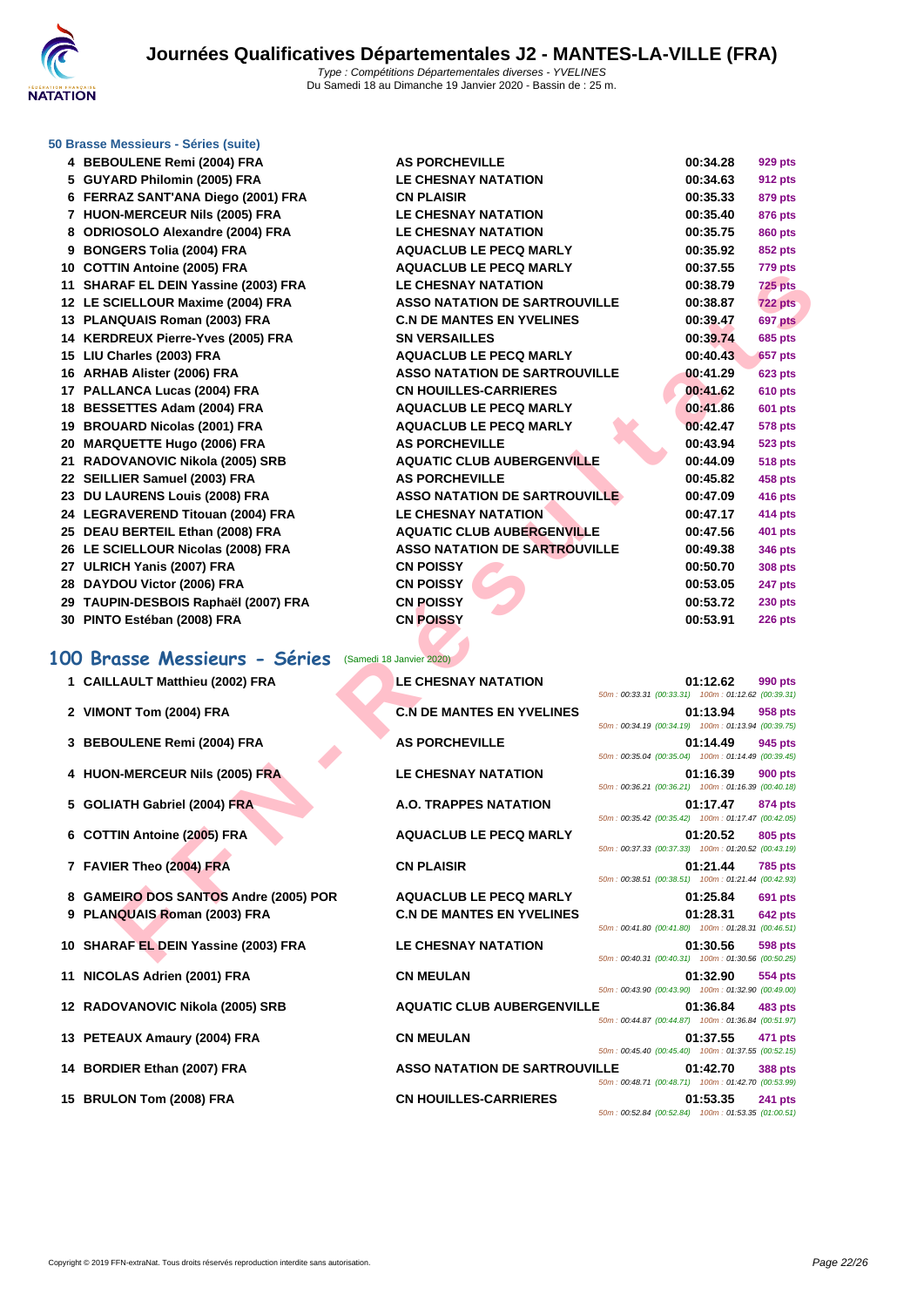#### **[100 Brass](http://www.ffnatation.fr/webffn/index.php)e Messieurs - Séries (suite)**

**--- CALMET Pierre (2004) FRA CN HOUILLES-CARRIERES DSQ**

### **200 Brasse Messieurs - Séries** (Samedi 18 Janvier 2020)

- 
- 
- 
- 
- 
- 
- 
- 

#### **HENRY Theo (2003) FRA AS PORCHEVILLE 02:39.56 927 pts** 50m : 00:35.31 (00:35.31) 100m : 01:15.85 (00:40.54) 150m : 01:57.81 (00:41.96) 200m : 02:39.56 (00:41.75) **BEBOULENE Remi (2004) FRA AS PORCHEVILLE 02:40.44 916 pts** 50m : 00:35.59 (00:35.59) 100m : 01:16.15 (00:40.56) 150m : 01:58.42 (00:42.27) 200m : 02:40.44 (00:42.02) **TOUR Mylan (2006) FRA CN POISSY 02:52.40 781 pts** 50m : 00:38.10 (00:38.10) 100m : 01:21.64 (00:43.54) 150m : 02:06.27 (00:44.63) 200m : 02:52.40 (00:46.13) **COTTIN Antoine (2005) FRA AQUACLUB LE PECQ MARLY 02:55.01 753 pts**  $50m : 00:39.18$  (00:39.18) 100m : 01:23.37 (00:44.19) 150m : 02:08.80 (00:45.43) 200m : 02:55.01 (00:46.21) **5 YOUSRI Jad (2004) FRA AQUACLUB LE PECQ MARLY 03:01.26 688 pts**<br> **5** *698* **01:02:01.26** *CONT***:02:01.26** *CONT***:02:39.99** *CONTRESSED 200m : 02:13:08 <br> 2 <i>200m : 03:01.26 (00:47.38)* 50m : 00:39.99 (00:39.99) 100m : 02:13088 : (04:33.89) **RATEL Nathan (2006) FRA US CONFLANS-STE-HONORINE 03:15.12 553 pts** 50m : 00:43.21 (00:43.21) 100m : 01:33.69 (00:50.48) 150m : 02:24.12 (00:50.43) 200m : 03:15.12 (00:51.00) **OULDCHIKH Aylan (2006) FRA US CONFLANS-STE-HONORINE 03:26.06 458 pts** 50m : 00:45.65 (00:45.65) 100m : 01:37.59 (00:51.94) 150m : 02:32.43 (00:54.84) 200m : 03:26.06 (00:53.63) **LE SCIELLOUR Nicolas (2008) FRA ASSO NATATION DE SARTROUVILLE 03:51.47 271 pts** 50m : 00:52.71 (00:52.71) 100m : 01:52.12 (00:59.41) 150m : 02:50.37 (00:58.25) 200m : 03:51.47 (01:01.10)

#### **50 Papillon Messieurs - Séries** (Samedi 18 Janvier 2020)

|                                       | $0011.00.33.39$ (00.33.39) $10011.01.10.13$ (00.40.30)<br>$10011.01.00.42$ $100.42.21$                                                      |          |                                      |
|---------------------------------------|---------------------------------------------------------------------------------------------------------------------------------------------|----------|--------------------------------------|
| 3 TOUR Mylan (2006) FRA               | <b>CN POISSY</b>                                                                                                                            | 02:52.40 | 781 pts                              |
| 4 COTTIN Antoine (2005) FRA           | 50m : 00:38.10 (00:38.10) 100m : 01:21.64 (00:43.54) 150m : 02:06.27 (00:44.63) 200m : 02:52.40 (00:46.13)<br><b>AQUACLUB LE PECQ MARLY</b> | 02:55.01 | <b>753 pts</b>                       |
|                                       | 50m : 00:39.18 (00:39.18) 100m : 01:23.37 (00:44.19) 150m : 02:08.80 (00:45.43) 200m : 02:55.01 (00:46.21)                                  |          |                                      |
| 5 YOUSRI Jad (2004) FRA               | <b>AQUACLUB LE PECQ MARLY</b><br>50m: 00:39.99 (00:39.99) 100m: 02:13/88 : (01:33.89)                                                       | 03:01.26 | 688 pts<br>200m: 03:01.26 (00:47.38) |
| 6 RATEL Nathan (2006) FRA             | <b>US CONFLANS-STE-HONORINE</b>                                                                                                             | 03:15.12 | 553 pts                              |
|                                       | 50m: 00:43.21 (00:43.21) 100m: 01:33.69 (00:50.48) 150m: 02:24.12 (00:50.43) 200m: 03:15.12 (00:51.00)                                      |          |                                      |
| 7 OULDCHIKH Aylan (2006) FRA          | <b>US CONFLANS-STE-HONORINE</b><br>50m: 00:45.65 (00:45.65) 100m: 01:37.59 (00:51.94) 150m: 02:32.43 (00:54.84) 200m: 03:26.06 (00:53.63)   | 03:26.06 | 458 pts                              |
| 8 LE SCIELLOUR Nicolas (2008) FRA     | <b>ASSO NATATION DE SARTROUVILLE</b>                                                                                                        | 03:51.47 | <b>271 pts</b>                       |
|                                       | 50m: 00:52.71 (00:52.71) 100m: 01:52.12 (00:59.41) 150m: 02:50.37 (00:58.25) 200m: 03:51.47 (01:01.10)                                      |          |                                      |
|                                       |                                                                                                                                             |          |                                      |
| iO Papillon Messieurs - Séries        | (Samedi 18 Janvier 2020)                                                                                                                    |          |                                      |
| 1 TRUFFAUT Swan (2003) FRA            | <b>C.N DE MANTES EN YVELINES</b>                                                                                                            | 00:27.16 | 1076 pts                             |
| 2 HENRY Theo (2003) FRA               | <b>AS PORCHEVILLE</b>                                                                                                                       | 00:28.43 | 994 pts                              |
| 3 FAVIER Theo (2004) FRA              | <b>CN PLAISIR</b>                                                                                                                           | 00:28.52 | 989 pts                              |
| 4 GRANGEON Paul (2003) FRA            | AQUA VALLÉE-DE-CHEVREUSE                                                                                                                    | 00:28.60 | 984 pts                              |
| 5 CATHALO Antonin (2003) FRA          | <b>CSN GUYANCOURT</b>                                                                                                                       | 00:28.84 | 969 pts                              |
| 5 NAVARRE Hugo (2002) FRA             | <b>LE CHESNAY NATATION</b>                                                                                                                  | 00:28.84 | 969 pts                              |
| 7 DE BASTOS Arthur (2003) FRA         | <b>CN PLAISIR</b>                                                                                                                           | 00:29.04 | 957 pts                              |
| 8 DHAENENS Jules (2006) FRA           | <b>CN POISSY</b>                                                                                                                            | 00:29.16 | 949 pts                              |
| 9 BERTRAND Maxime (2002) FRA          | <b>LE CHESNAY NATATION</b>                                                                                                                  | 00:29.71 | <b>916 pts</b>                       |
| 10 DAS NEVES Enzo (2003) FRA          | <b>C.N DE MANTES EN YVELINES</b>                                                                                                            | 00:29.86 | <b>907 pts</b>                       |
| 11 MARELE Marc (2004) FRA             | <b>LE CHESNAY NATATION</b>                                                                                                                  | 00:30.08 | 894 pts                              |
| 12 ODRIOSOLO Alexandre (2004) FRA     | <b>LE CHESNAY NATATION</b>                                                                                                                  | 00:30.12 | 891 pts                              |
| 13 DESCHAMP Jeremy (2004) FRA         | <b>NAUTIC CLUB RAMBOUILLET</b>                                                                                                              | 00:30.18 | <b>888 pts</b>                       |
| 14 FERRAZ SANT'ANA Diego (2001) FRA   | <b>CN PLAISIR</b>                                                                                                                           | 00:30.38 | 876 pts                              |
| 15 BONGERS Tolia (2004) FRA           | <b>AQUACLUB LE PECQ MARLY</b>                                                                                                               | 00:30.52 | 868 pts                              |
| 16 ZITTEL Matthieu (1995) FRA         | <b>LE CHESNAY NATATION</b>                                                                                                                  | 00:30.82 | 850 pts                              |
| 17 TOUR Mylan (2006) FRA              | <b>CN POISSY</b>                                                                                                                            | 00:31.04 | 837 pts                              |
| 17 USANNAZ-JORIS Cedric (2005) FRA    | <b>C.N DE MANTES EN YVELINES</b>                                                                                                            | 00:31.04 | 837 pts                              |
| 19 DELOUSTAL Théo (2006) FRA          | <b>AS PORCHEVILLE</b>                                                                                                                       | 00:31.39 | 817 pts                              |
| 20 MARGUERAT-TRICHARD Timo (2002) FRA | <b>LE CHESNAY NATATION</b>                                                                                                                  | 00:31.68 | 801 pts                              |
| 21 BOUANANE Samy (2005) FRA           | <b>C.N DE MANTES EN YVELINES</b>                                                                                                            | 00:32.29 | <b>767 pts</b>                       |
| 22 DEJOS Matthieu (2004) FRA          | <b>LE CHESNAY NATATION</b>                                                                                                                  | 00:32.55 | <b>753 pts</b>                       |
| 23 TRABELSI Nour (2007) FRA           | <b>ASSO NATATION DE SARTROUVILLE</b>                                                                                                        | 00:32.81 | <b>739 pts</b>                       |
| 24 LOUNIS Yanis (2006) FRA            | <b>CN POISSY</b>                                                                                                                            | 00:33.03 | 727 pts                              |
| 25 VARIN Thomas (2005) FRA            | <b>C.N DE MANTES EN YVELINES</b>                                                                                                            | 00:33.13 | <b>721 pts</b>                       |
| 26 RENAULT Constant (2001) FRA        | <b>C.N DE MANTES EN YVELINES</b>                                                                                                            | 00:33.38 | <b>708 pts</b>                       |
| 27 SLIVA Axel (1997) FRA              | <b>AQUA VALLÉE-DE-CHEVREUSE</b>                                                                                                             | 00:33.58 | 698 pts                              |
| 28 COTTIN Olivier (2002) FRA          | <b>AQUACLUB LE PECQ MARLY</b>                                                                                                               | 00:33.72 | 690 pts                              |
| 29 NICOLAS Adrien (2001) FRA          | <b>CN MEULAN</b>                                                                                                                            | 00:34.23 | 664 pts                              |
| 30 RADOVANOVIC Nikola (2005) SRB      | <b>AQUATIC CLUB AUBERGENVILLE</b>                                                                                                           | 00:34.26 | <b>662 pts</b>                       |
| 31 BELKACEMI Rayane (2004) FRA        | <b>C.N DE MANTES EN YVELINES</b>                                                                                                            | 00:34.32 | 659 pts                              |
| 31 ESCURE-HERPIN Léonard (2005) FRA   | <b>US CONFLANS-STE-HONORINE</b>                                                                                                             | 00:34.32 | 659 pts                              |
| 33 PETIT Calvin (2002) FRA            | <b>CN MEULAN</b>                                                                                                                            | 00:34.62 | 644 pts                              |
| 34 BRULON Mael (2004) FRA             | <b>CN HOUILLES-CARRIERES</b>                                                                                                                | 00:35.06 | <b>622 pts</b>                       |
| 35 GOURMELON Paul (2004) FRA          | <b>CN ANDRESY</b>                                                                                                                           | 00:35.30 | <b>610 pts</b>                       |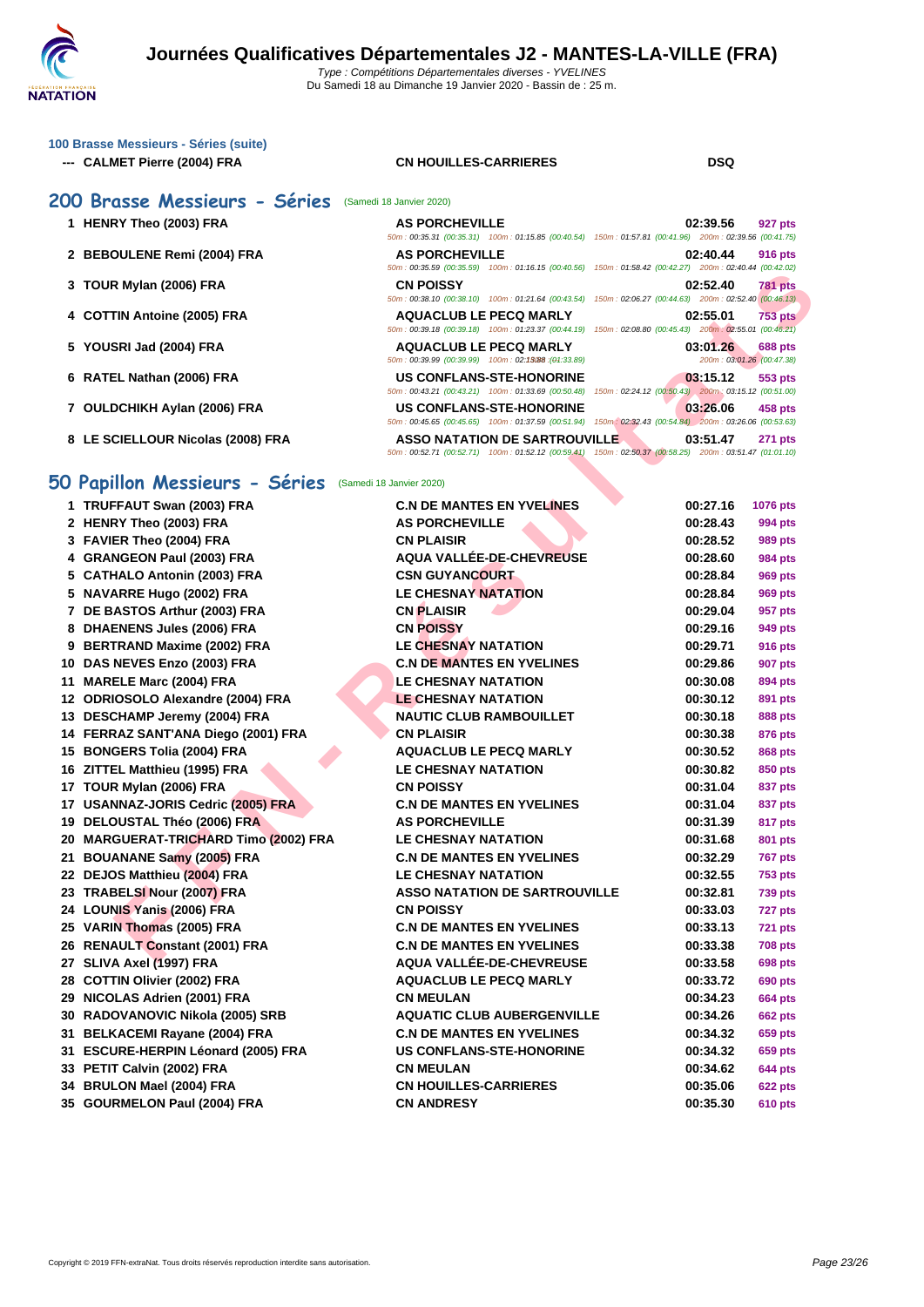

#### **[50 Papillo](http://www.ffnatation.fr/webffn/index.php)n Messieurs - Séries (suite)**

**36 <b>HUET Mathis (2007)** FRA **37 LE SCIELLOUR Maxime (2004) FRA 38 KLEIN Yanis (2006) FRA US CONFLANS-STE-HONORINE 00:35.96 578 pts 39 YOUSRI Jad (2004) FRA 40 COUNY Alexis (2007) FRA 41 GAUTHIER Maxime (2004) FRA 42 TABEI Mehdi (2006) FRA C.N DE MANTES EN YVELINES 00:37.61 502 pts 43 PALLANCA Lucas (2004) FRA 44 ESCUDERO-LOPEZ Adrian (2007) FRA 45 ADAM Matthias (2005) FRA LE CHESNAY NATATION 00:38.80 450 pts 46 DU LAURENS Louis (2008) FRA 47 PETEAUX Amaury (2004) FRA 48 MAURISSET Côme (2005) FRA 49** MVELLE-FOTSO Augustin (2006) FRA **50 BORDIER Ethan (2007) FRA 51 SIMON Raphael (2005) FRA 52 ULRICH Yanis (2007) FRA 53 PINTO Estéban (2008) FRA 54 TAUPIN-DESBOIS Raphaël (2007) FRA 55 DAYDOU Victor (2006) FRA** 

| ASSO NATATION DE SARTROUVILLE        | 00:35.55 | <b>598 pts</b> |
|--------------------------------------|----------|----------------|
| <b>ASSO NATATION DE SARTROUVILLE</b> | 00:35.77 | 587 pts        |
| <b>US CONFLANS-STE-HONORINE</b>      | 00:35.96 | <b>578 pts</b> |
| <b>AQUACLUB LE PECQ MARLY</b>        | 00:36.02 | 575 pts        |
| <b>CN POISSY</b>                     | 00:36.38 | 558 pts        |
| <b>CN ANDRESY</b>                    | 00:36.65 | 546 pts        |
| <b>C.N DE MANTES EN YVELINES</b>     | 00:37.61 | <b>502 pts</b> |
| <b>CN HOUILLES-CARRIERES</b>         | 00:37.83 | <b>492 pts</b> |
| ASSO NATATION DE SARTROUVILLE        | 00:38.32 | <b>471 pts</b> |
| <b>LE CHESNAY NATATION</b>           | 00:38.80 | <b>450 pts</b> |
| ASSO NATATION DE SARTROUVILLE        | 00:39.56 | 419 pts        |
| CN MEULAN                            | 00:39.87 | <b>406 pts</b> |
| <b>LE CHESNAY NATATION</b>           | 00:41.35 | 349 pts        |
| <b>ASSO NATATION DE SARTROUVILLE</b> | 00:41.79 | 333 pts        |
| ASSO NATATION DE SARTROUVILLE        | 00:42.65 | 302 pts        |
| <b>AQUATIC CLUB AUBERGENVILLE</b>    | 00:43.16 | $285$ pts      |
| <b>CN POISSY</b>                     | 00:47.59 | $156$ pts      |
| <b>CN POISSY</b>                     | 00:49.53 | 111 $pts$      |
| <b>CN POISSY</b>                     | 00:53.78 | 40 pts         |
| <b>CN POISSY</b>                     | 00:53.84 | 39 pts         |
|                                      |          |                |

### **100 Papillon Messieurs - Séries** (Dimanche 19 Janvier 2020)

| <b>TE INDETING IN (2000) LIVA</b>      | DE MANTES EN TVEENLS                 |                                                    | 00.JI.VI | JUZ pis        |
|----------------------------------------|--------------------------------------|----------------------------------------------------|----------|----------------|
| 43 PALLANCA Lucas (2004) FRA           | <b>CN HOUILLES-CARRIERES</b>         |                                                    | 00:37.83 | <b>492 pts</b> |
| 44 ESCUDERO-LOPEZ Adrian (2007) FRA    | <b>ASSO NATATION DE SARTROUVILLE</b> |                                                    | 00:38.32 | 471 pts        |
| 45 ADAM Matthias (2005) FRA            | <b>LE CHESNAY NATATION</b>           |                                                    | 00:38.80 | <b>450 pts</b> |
| 46 DU LAURENS Louis (2008) FRA         | <b>ASSO NATATION DE SARTROUVILLE</b> |                                                    | 00:39.56 | 419 pts        |
| 47 PETEAUX Amaury (2004) FRA           | <b>CN MEULAN</b>                     |                                                    | 00:39.87 | 406 pts        |
| 48 MAURISSET Côme (2005) FRA           | <b>LE CHESNAY NATATION</b>           |                                                    | 00:41.35 | 349 pts        |
| 49 MVELLE-FOTSO Augustin (2006) FRA    | <b>ASSO NATATION DE SARTROUVILLE</b> |                                                    | 00:41.79 | 333 pts        |
| 50 BORDIER Ethan (2007) FRA            | <b>ASSO NATATION DE SARTROUVILLE</b> |                                                    | 00:42.65 | <b>302 pts</b> |
| 51 SIMON Raphael (2005) FRA            | <b>AQUATIC CLUB AUBERGENVILLE</b>    |                                                    | 00:43.16 | <b>285 pts</b> |
| 52 ULRICH Yanis (2007) FRA             | <b>CN POISSY</b>                     |                                                    | 00:47.59 | <b>156 pts</b> |
| 53 PINTO Estéban (2008) FRA            | <b>CN POISSY</b>                     |                                                    | 00:49.53 | 111 pts        |
| 54 TAUPIN-DESBOIS Raphaël (2007) FRA   | <b>CN POISSY</b>                     |                                                    | 00:53.78 | 40 pts         |
| 55 DAYDOU Victor (2006) FRA            | <b>CN POISSY</b>                     |                                                    | 00:53.84 | 39 pts         |
|                                        |                                      |                                                    |          |                |
| 00 Papillon Messieurs - Séries         | (Dimanche 19 Janvier 2020)           |                                                    |          |                |
| 1 CAUSSE Adam (2003) FRA               | <b>ESPADON VÉLIZY-VILLACOUBLAY</b>   |                                                    | 01:04.88 | <b>962 pts</b> |
|                                        | <b>C.N DE MANTES EN YVELINES</b>     | 50m: 00:30.40 (00:30.40) 100m: 01:04.88 (00:34.48) |          |                |
| 2 DAS NEVES Enzo (2003) FRA            |                                      | 50m: 00:30.38 (00:30.38) 100m: 01:06.52 (00:36.14) | 01:06.52 | 919 pts        |
| 3 BERTRAND Maxime (2002) FRA           | <b>LE CHESNAY NATATION</b>           |                                                    | 01:07.44 | 895 pts        |
|                                        |                                      | 50m: 00:31.66 (00:31.66) 100m: 01:07.44 (00:35.78) |          |                |
| 4 DE BASTOS Arthur (2003) FRA          | <b>CN PLAISIR</b>                    |                                                    | 01:07.68 | 889 pts        |
|                                        |                                      | 50m: 00:30.78 (00:30.78) 100m: 01:07.68 (00:36.90) |          |                |
| 5 ODRIOSOLO Alexandre (2004) FRA       | <b>LE CHESNAY NATATION</b>           | 50m: 00:32.15 (00:32.15) 100m: 01:13.15 (00:41.00) | 01:13.15 | <b>754 pts</b> |
| 6 BROUARD Nicolas (2001) FRA           | <b>AQUACLUB LE PECQ MARLY</b>        |                                                    | 01:13.96 | <b>735 pts</b> |
|                                        |                                      | 50m: 00:32.19 (00:32.19) 100m: 01:13.96 (00:41.77) |          |                |
| 7 ROUDILLON Nils (2005) FRA            | <b>CN HOUILLES-CARRIERES</b>         |                                                    | 01:14.98 | <b>711 pts</b> |
|                                        |                                      | 50m: 00:33.12 (00:33.12) 100m: 01:14.98 (00:41.86) |          |                |
| 8 HUET Mathis (2007) FRA               | <b>ASSO NATATION DE SARTROUVILLE</b> | 50m: 00:35.80 (00:35.80) 100m: 01:17.46 (00:41.66) | 01:17.46 | 656 pts        |
| 9 COTTIN Olivier (2002) FRA            | <b>AQUACLUB LE PECQ MARLY</b>        |                                                    | 01:18.12 | 641 pts        |
|                                        |                                      | 50m: 00:35.37 (00:35.37) 100m: 01:18.12 (00:42.75) |          |                |
| 10 GAMEIRO DOS SANTOS Andre (2005) POR | <b>AQUACLUB LE PECQ MARLY</b>        |                                                    | 01:18.83 | <b>626 pts</b> |
|                                        |                                      | 50m: 00:33.67 (00:33.67) 100m: 01:18.83 (00:45.16) |          |                |
| 11 PETIT Calvin (2002) FRA             | <b>CN MEULAN</b>                     | 50m: 00:37.86 (00:37.86) 100m: 01:19.46 (00:41.60) | 01:19.46 | 612 pts        |
| 12 SHARAF EL DEIN Yassine (2003) FRA   | LE CHESNAY NATATION                  |                                                    | 01:20.90 | <b>582 pts</b> |
|                                        |                                      | 50m: 00:36.20 (00:36.20) 100m: 01:20.90 (00:44.70) |          |                |
| 13 YOUSRI Jad (2004) FRA               | <b>AQUACLUB LE PECQ MARLY</b>        |                                                    | 01:21.69 | 566 pts        |
|                                        |                                      | 50m: 00:37.53 (00:37.53) 100m: 01:21.69 (00:44.16) |          |                |
| 14 GOURMELON Paul (2004) FRA           | <b>CN ANDRESY</b>                    |                                                    | 01:23.73 | 525 pts        |
| 15 BAILLY Achille (2005) FRA           | <b>AQUATIC CLUB AUBERGENVILLE</b>    | 50m: 00:37.64 (00:37.64) 100m: 01:23.73 (00:46.09) |          |                |
|                                        |                                      | 50m: 00:38.13 (00:38.13) 100m: 01:24.02 (00:45.89) | 01:24.02 | 519 pts        |
| 16 SLIVA Axel (1997) FRA               | AQUA VALLÉE-DE-CHEVREUSE             |                                                    | 01:24.79 | 504 pts        |
|                                        |                                      | 50m: 00:37.19 (00:37.19) 100m: 01:24.79 (00:47.60) |          |                |
| 17 ARBLADE Arthur (2002) FRA           | <b>AS PORCHEVILLE</b>                |                                                    | 01:27.18 | 459 pts        |
|                                        |                                      | 50m: 00:37.34 (00:37.34) 100m: 01:27.18 (00:49.84) |          |                |
| 18 SEILLIER Samuel (2003) FRA          | <b>AS PORCHEVILLE</b>                | 50m: 00:39.17 (00:39.17) 100m: 01:27.59 (00:48.42) | 01:27.59 | 452 pts        |
|                                        |                                      |                                                    |          |                |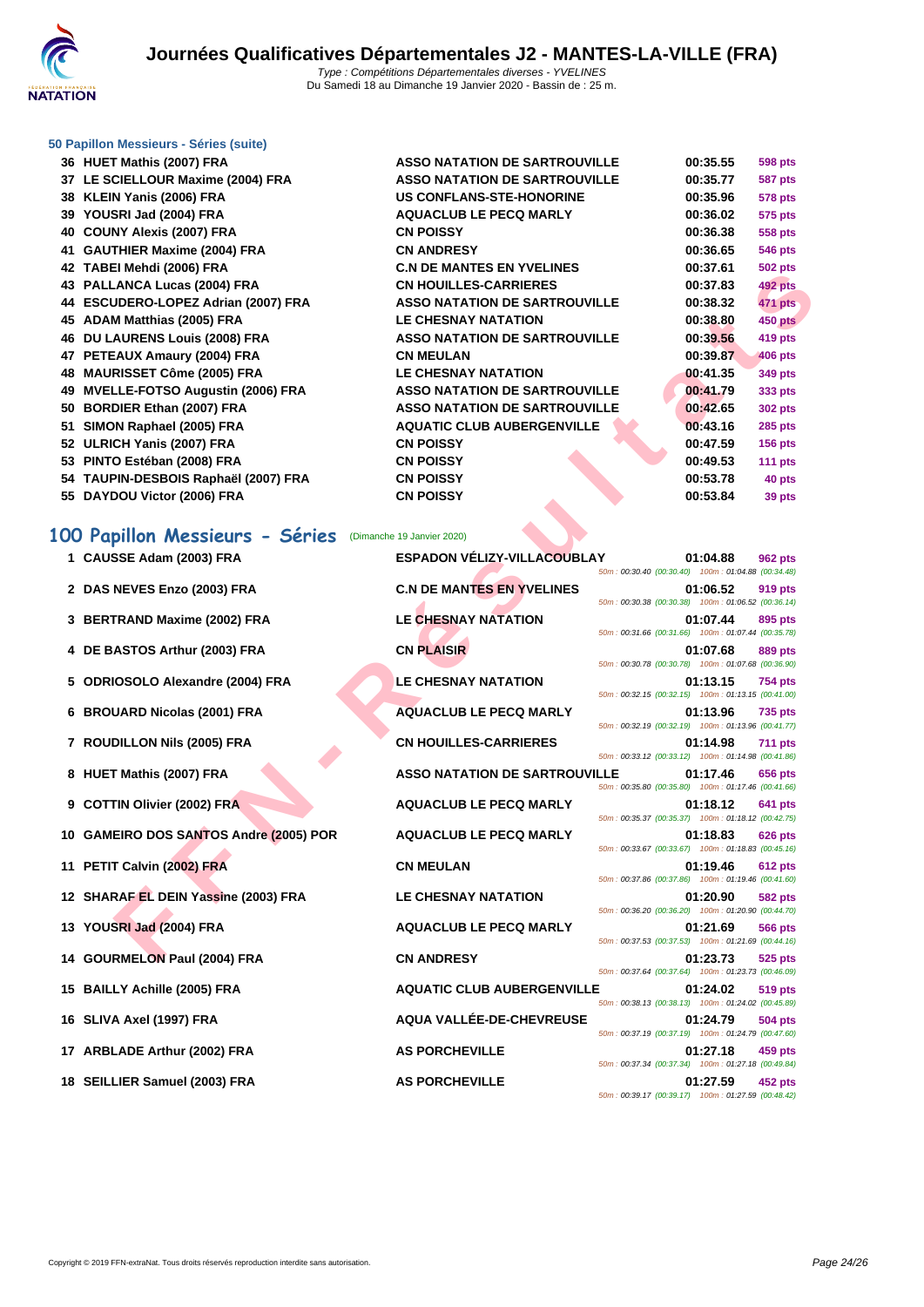| 100 Papillon Messieurs - Séries (suite) |                                   |                                                    |            |         |
|-----------------------------------------|-----------------------------------|----------------------------------------------------|------------|---------|
| 19 GAMAS Timo (2004) FRA                | <b>AS PORCHEVILLE</b>             |                                                    | 01:28.35   | 438 pts |
|                                         |                                   | 50m: 00:35.99 (00:35.99) 100m: 01:28.35 (00:52.36) |            |         |
| 20 GAUTHIER Maxime (2004) FRA           | <b>CN ANDRESY</b>                 |                                                    | 01:28.96   | 427 pts |
|                                         |                                   | 50m: 00:39.96 (00:39.96) 100m: 01:28.96 (00:49.00) |            |         |
| 21 NEJJARI Amayas (2006) FRA            | <b>AQUATIC CLUB AUBERGENVILLE</b> |                                                    | 01:29.97   | 409 pts |
|                                         |                                   | 50m: 00:40.28 (00:40.28) 100m: 01:29.97 (00:49.69) |            |         |
| 22 ADAM Matthias (2005) FRA             | <b>LE CHESNAY NATATION</b>        |                                                    | 01:31.06   | 390 pts |
|                                         |                                   | 50m: 00:42.66 (00:42.66) 100m: 01:31.06 (00:48.40) |            |         |
| --- SAMAIN Leandre (2003) FRA           | <b>CN HOUILLES-CARRIERES</b>      |                                                    | <b>DSQ</b> |         |

### **200 Papillon Messieurs - Séries** (Dimanche 19 Janvier 2020)

| 1 COTTIN Olivier (2002) FRA  | <b>AQUACLUB LE PECQ MARLY</b> | 02:58.11<br>526 pts<br>50m: 00:37.71 (00:37.71) 100m: 01:23.67 (00:45.96) 150m: 02:11.00 (00:47.33) 200m: 02:58.11 (00:47.11)   |
|------------------------------|-------------------------------|---------------------------------------------------------------------------------------------------------------------------------|
| 2 GALMARD Mathieu (2006) FRA | US CONFLANS-STE-HONORINE      | 03:49.55<br>$139$ pts<br>50m: 00:49.02 (00:49.02) 100m: 01:49.35 (01:00.33) 150m: 02:49.95 (01:00.60) 200m: 03:49.55 (00:59.60) |

### **100 4 Nages Messieurs - Séries** (Samedi 18 Janvier 2020)

|                                                                  |                                                                                                                                               | $0.42.00$ (00.42.00) 100m. 01.31.00 (00.40.40)                             |
|------------------------------------------------------------------|-----------------------------------------------------------------------------------------------------------------------------------------------|----------------------------------------------------------------------------|
| --- SAMAIN Leandre (2003) FRA                                    | <b>CN HOUILLES-CARRIERES</b>                                                                                                                  | <b>DSQ</b>                                                                 |
| <b>00 Papillon Messieurs - Séries</b> (Dimanche 19 Janvier 2020) |                                                                                                                                               |                                                                            |
| 1 COTTIN Olivier (2002) FRA                                      | <b>AQUACLUB LE PECQ MARLY</b><br>50m: 00:37.71 (00:37.71) 100m: 01:23.67 (00:45.96)                                                           | 02:58.11<br>526 pts<br>150m: 02:11.00 (00:47.33) 200m: 02:58.11 (00:47.11) |
| 2 GALMARD Mathieu (2006) FRA                                     | <b>US CONFLANS-STE-HONORINE</b><br>50m : 00:49.02 (00:49.02) 100m : 01:49.35 (01:00.33) 150m : 02:49.95 (01:00.60) 200m : 03:49.55 (00:59.60) | 03:49.55<br><b>139 pts</b>                                                 |
| 00 4 Nages Messieurs - Séries                                    | (Samedi 18 Janvier 2020)                                                                                                                      |                                                                            |
| 1 HENRY Theo (2003) FRA                                          | <b>AS PORCHEVILLE</b>                                                                                                                         | 01:04.93<br>999 pts                                                        |
| 2 GRANGEON Paul (2003) FRA                                       | AQUA VALLÉE-DE-CHEVREUSE                                                                                                                      | 01:06.26<br><b>961 pts</b>                                                 |
| 3 DE BASTOS Arthur (2003) FRA                                    | <b>CN PLAISIR</b>                                                                                                                             | 01:08.35<br>905 pts                                                        |
| 4 CATHALO Antonin (2003) FRA                                     | <b>CSN GUYANCOURT</b>                                                                                                                         | 01:10.84<br>839 pts                                                        |
| 5 FAVIER Theo (2004) FRA                                         | <b>CN PLAISIR</b>                                                                                                                             | 01:11.11<br>832 pts                                                        |
| 6 GAOUDITZ Yann (2003) FRA                                       | <b>CN PLAISIR</b>                                                                                                                             | 01:11.71<br>817 pts                                                        |
| 7 FERRAZ SANT'ANA Diego (2001) FRA                               | <b>CN PLAISIR</b>                                                                                                                             | 01:13.17<br><b>780 pts</b>                                                 |
| 8 USANNAZ-JORIS Cedric (2005) FRA                                | <b>C.N DE MANTES EN YVELINES</b>                                                                                                              | 01:14.20<br><b>755 pts</b>                                                 |
| 9 LE SCIELLOUR Maxime (2004) FRA                                 | <b>ASSO NATATION DE SARTROUVILLE</b>                                                                                                          | 01:16.40<br><b>702 pts</b>                                                 |
| 10 LOUNIS Yanis (2006) FRA                                       | <b>CN POISSY</b>                                                                                                                              | 01:16.51<br><b>700 pts</b>                                                 |
| 11 ESCURE-HERPIN Léonard (2005) FRA                              | <b>US CONFLANS-STE-HONORINE</b>                                                                                                               | 01:17.31<br><b>681 pts</b>                                                 |
| 12 BAILLY Achille (2005) FRA                                     | <b>AQUATIC CLUB AUBERGENVILLE</b>                                                                                                             | 01:19.71<br><b>626 pts</b>                                                 |
| 13 RENAULT Constant (2001) FRA                                   | <b>C.N DE MANTES EN YVELINES</b>                                                                                                              | 01:20.04<br><b>619 pts</b>                                                 |
| 14 GAUTHIER Maxime (2004) FRA                                    | <b>CN ANDRESY</b>                                                                                                                             | 01:21.75<br><b>582 pts</b>                                                 |
| 15 GOURMELON Paul (2004) FRA                                     | <b>CN ANDRESY</b>                                                                                                                             | 01:22.84<br>559 pts                                                        |
| 16 MVELLE-FOTSO Augustin (2006) FRA                              | <b>ASSO NATATION DE SARTROUVILLE</b>                                                                                                          | 01:25.78<br>499 pts                                                        |
| 17 SIMON Raphael (2005) FRA                                      | <b>AQUATIC CLUB AUBERGENVILLE</b>                                                                                                             | 01:25.83<br>498 pts                                                        |
| 18 RADOVANOVIC Nikola (2005) SRB                                 | <b>AQUATIC CLUB AUBERGENVILLE</b>                                                                                                             | 01:26.19<br>491 pts                                                        |
| 19 ARHAB Alister (2006) FRA                                      | <b>ASSO NATATION DE SARTROUVILLE</b>                                                                                                          | 01:26.41<br><b>486 pts</b>                                                 |
| 20 NEJJARI Amayas (2006) FRA                                     | <b>AQUATIC CLUB AUBERGENVILLE</b>                                                                                                             | 01:28.60<br>444 pts                                                        |
| 21 DU LAURENS Louis (2008) FRA                                   | <b>ASSO NATATION DE SARTROUVILLE</b>                                                                                                          | 01:31.17<br>397 pts                                                        |
| 22 BORDIER Ethan (2007) FRA                                      | <b>ASSO NATATION DE SARTROUVILLE</b>                                                                                                          | 01:34.07<br>348 pts                                                        |
| 23 DEAU BERTEIL Ethan (2008) FRA                                 | <b>AQUATIC CLUB AUBERGENVILLE</b>                                                                                                             | 01:37.43<br><b>294 pts</b>                                                 |
| 24 LE SCIELLOUR Nicolas (2008) FRA                               | <b>ASSO NATATION DE SARTROUVILLE</b>                                                                                                          | 01:40.81<br>245 pts                                                        |
| 25 RADOVANOVIC Nemanja (2006) SRB                                | <b>AQUATIC CLUB AUBERGENVILLE</b>                                                                                                             | 01:50.94<br>124 pts                                                        |
| 26 HADJIDJ Naël (2007) FRA                                       | <b>AQUATIC CLUB AUBERGENVILLE</b>                                                                                                             | 01:56.19<br>78 pts                                                         |
| --- PLANQUAIS Roman (2003) FRA                                   | <b>C.N DE MANTES EN YVELINES</b>                                                                                                              | <b>DSQ</b>                                                                 |
| 00 4 Nages Messieurs - Séries                                    | (Dimanche 19 Janvier 2020)                                                                                                                    |                                                                            |
| 4 BEBOULENE BAM! (2004) EBA                                      | AC DODOUEVILLE                                                                                                                                | 0.2220<br>$0.45 - 44$                                                      |

# 200 4 Nages Messieurs - Séries (Dimanche 19 Janvier 2020)<br>1 BEBOULENE Remi (2004) FRA AS PORCHEVI

| 1 BEBOULENE Remi (2004) FRA     | <b>AS PORCHEVILLE</b>      | 50m: 00:29.88 (00:29.88) 100m: 01:06.02 (00:36.14) 150m: 01:48.31 (00:42.29) 200m: 02:23.28 (00:34.97) | 02:23.28 | 945 pts        |
|---------------------------------|----------------------------|--------------------------------------------------------------------------------------------------------|----------|----------------|
| 2 TCHOULEV Alexis (2003) FRA    | <b>CN POISSY</b>           | 50m: 00:33.25 (00:33.25) 100m: 01:10.35 (00:37.10) 150m: 01:56.85 (00:46.50) 200m: 02:30.31 (00:33.46) | 02:30.31 | 852 pts        |
| 3 GUYARD Philomin (2005) FRA    | <b>LE CHESNAY NATATION</b> | 50m: 00:32.90 (00:32.90) 100m: 01:13.10 (00:40.20) 150m: 01:58.32 (00:45.22) 200m: 02:34.41 (00:36.09) | 02:34.41 | 800 pts        |
| 4 DELOUSTAL Théo (2006) FRA     | <b>AS PORCHEVILLE</b>      | 50m; 00:30.84 (00:30.84) 100m; 01:11.69 (00:40.85) 150m; 02:01.65 (00:49.96) 200m; 02:36.51 (00:34.86) | 02:36.51 | <b>773 pts</b> |
| 5 CAILLAULT Matthieu (2002) FRA | <b>LE CHESNAY NATATION</b> | 50m: 00:33.38 (00:33.38) 100m: 01:14.52 (00:41.14) 150m: 01:59.49 (00:44.97) 200m: 02:37.45 (00:37.96) | 02:37.45 | <b>762 pts</b> |